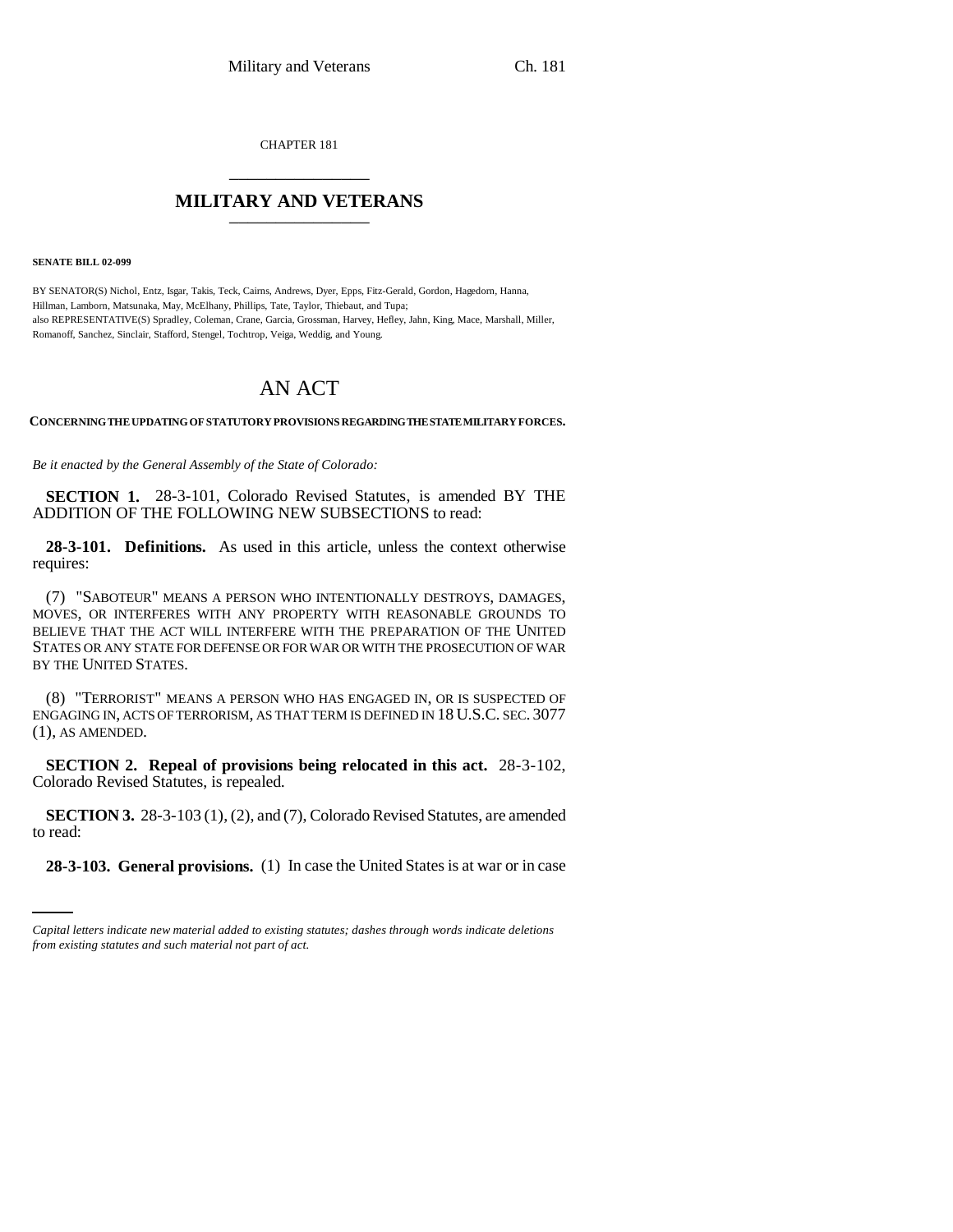of any other emergency declared by the president or the congress of the United States or by the governor or the general assembly of this state, any organization, unit, or detachment of the military forces of this state, by direction of the governor and upon order of the officer in immediate command thereof, may continue in fresh pursuit of insurrectionists, saboteurs, TERRORISTS, enemies, or enemy forces beyond the border of this state into another state until they are apprehended or captured by such organization, unit, or detachment or until the military or police forces of such other state or the forces of the United States have had a reasonable opportunity to pick up the pursuit or to apprehend or capture the persons pursued, if such other state has given authority by law for such pursuit by such forces of this state. Except as provided by law, any person who is apprehended or captured in another state by any of the forces of this state shall, without unnecessary delay, be surrendered to the military or police forces of the state in which he OR SHE is taken or to the United States, but such surrender shall not constitute a waiver by this state of its right to extradite or prosecute such person for any crime committed in this state.

(2) Any military forces of another state who are in fresh pursuit of insurrectionists, saboteurs, TERRORISTS, enemies, or enemy forces may continue such pursuit into this state until the military or police forces of this state or the forces of the United States have had a reasonable opportunity to take up the pursuit or to apprehend or capture the persons pursued, and the pursuing forces may arrest or capture such persons within this state while in fresh pursuit. Any such persons who are captured or arrested by the military forces of such other state while in this state shall, without unnecessary delay, be surrendered to the military or police forces of this state to be dealt with according to law.

(7) The organized militia shall consist of the following:

(a) The federally recognized national guard; AND

(b) The state defense force. which shall comprise all organized components of the militia, except the federally recognized national guard.

**SECTION 4.** 28-3-103 (9), Colorado Revised Statutes, is REPEALED AND REENACTED, WITH AMENDMENTS, to read:

**28-3-103. General provisions.** (9) CONSISTENT WITH FEDERAL LAW, WOMEN MAY ENLIST IN THE STATE MILITARY FORCES IN THE SAME MANNER AS MEN AND SHALL BE APPOINTED BY THE GOVERNOR IN THE SAME MANNER AS MEN. WHILE SO SERVING IN THE STATE MILITARY FORCES, WOMEN SHALL HAVE THE SAME STATUS AS MALE MEMBERS OF THE STATE MILITARY FORCES, CONSISTENT WITH FEDERAL LAW.

**SECTION 5.** 28-3-104, Colorado Revised Statutes, is amended to read:

**28-3-104. Commander in chief - staff.** The governor shall be the commander in chief of the military forces except so much thereof as may be in the actual service of the United States and may employ the same for the defense or relief of the state, the enforcement of its laws, and the protection of life and property therein, THE IMPLEMENTATION OF THE EMERGENCY MANAGEMENT ASSISTANCE COMPACT, AND FOR THE TRAINING OF THE MILITARY FORCES FOR ALL APPROPRIATE STATE MISSIONS. He shall make and publish regulations not inconsistent with law and enforce the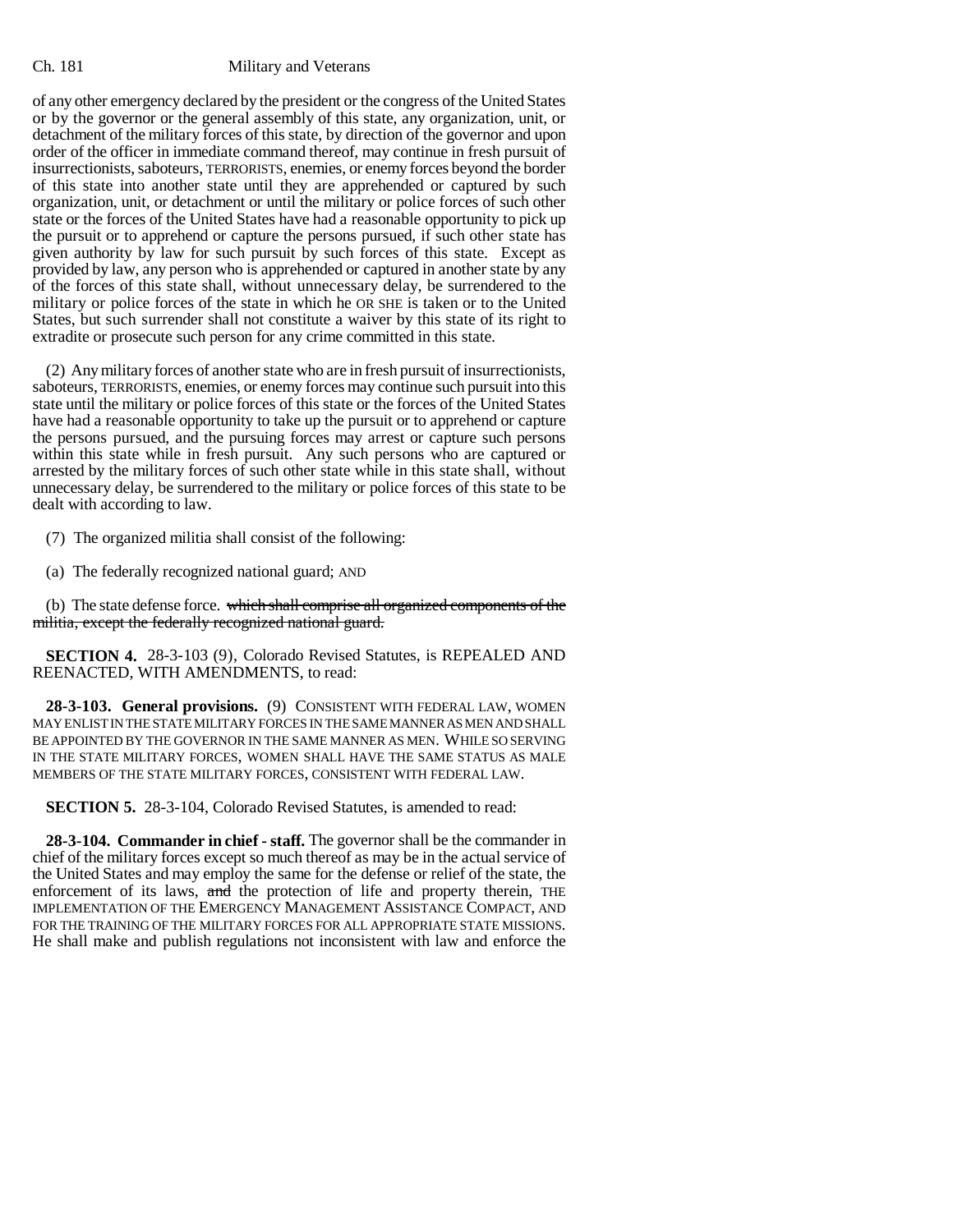provisions of this article. He may appoint a staff, consisting of an adjutant general as chief of staff and such other officers as he deems necessary if all such officers are federally recognized officers in their respective ranks in the national guard of the state.

**SECTION 6.** 24-4-102 (3), Colorado Revised Statutes, is amended to read:

**24-4-102. Definitions.** As used in this article, unless the context otherwise requires:

(3) "Agency" means any board, bureau, commission, department, institution, division, section, or officer of the state, except those in the legislative branch or judicial branch and except:

(a) State educational institutions administered pursuant to title 23 (except articles 8 and 9, parts 2 and 3 of article 21, and parts 2 to 4 of article 30), C.R.S.; and

(b) THE COLORADO LAW ENFORCEMENT TRAINING ACADEMY CREATED IN part 3 of article 33.5 of this title; AND

(c) THE ADJUTANT GENERAL OF THE NATIONAL GUARD, WHOSE POWERS AND DUTIES ARE SET FORTH IN SECTION 28-3-106, C.R.S.

**SECTION 7.** 28-3-106 (1) (j) and (1) (p), Colorado Revised Statutes, are amended to read:

**28-3-106. Powers and duties of adjutant general.** (1) The adjutant general has the following powers and duties:

(j) He OR SHE shall prescribe such regulations not inconsistent with law as will increase the discipline and efficiency and will preserve and protect the property of the military forces of the state of Colorado. These regulations, as prepared by the adjutant general and approved by the governor, shall be published in orders, and the governor, when in his OR HER judgment it is necessary, may order the adjutant general to revise and amend these regulations. THE REGULATIONS REQUIRED BY THIS PARAGRAPH (j) NEED NOT COMPLY WITH THE PROVISIONS OF ARTICLE 4 OF TITLE 24, C.R.S.

(p) He OR SHE shall employ such clerks, laborers, and other force as may be required for his OR HER office, other departments, armories, and properties of the national guard, and, in all cases of employment under this provision, a preference shall be extended to members of the national guard. The pay of such clerks and other force shall be determined and fixed by the adjutant general with the approval of the governor AND CONSISTENT WITH THE PAY FOR EQUIVALENT POSITIONS UNDER THE STATE PERSONNEL SYSTEM. In case of emergency or when authorized by the governor, he OR SHE may employ such additional temporary assistants as are necessary, to be paid from the amounts appropriated for the maintenance of the military forces.

**SECTION 8.** 28-3-315, Colorado Revised Statutes, is amended to read: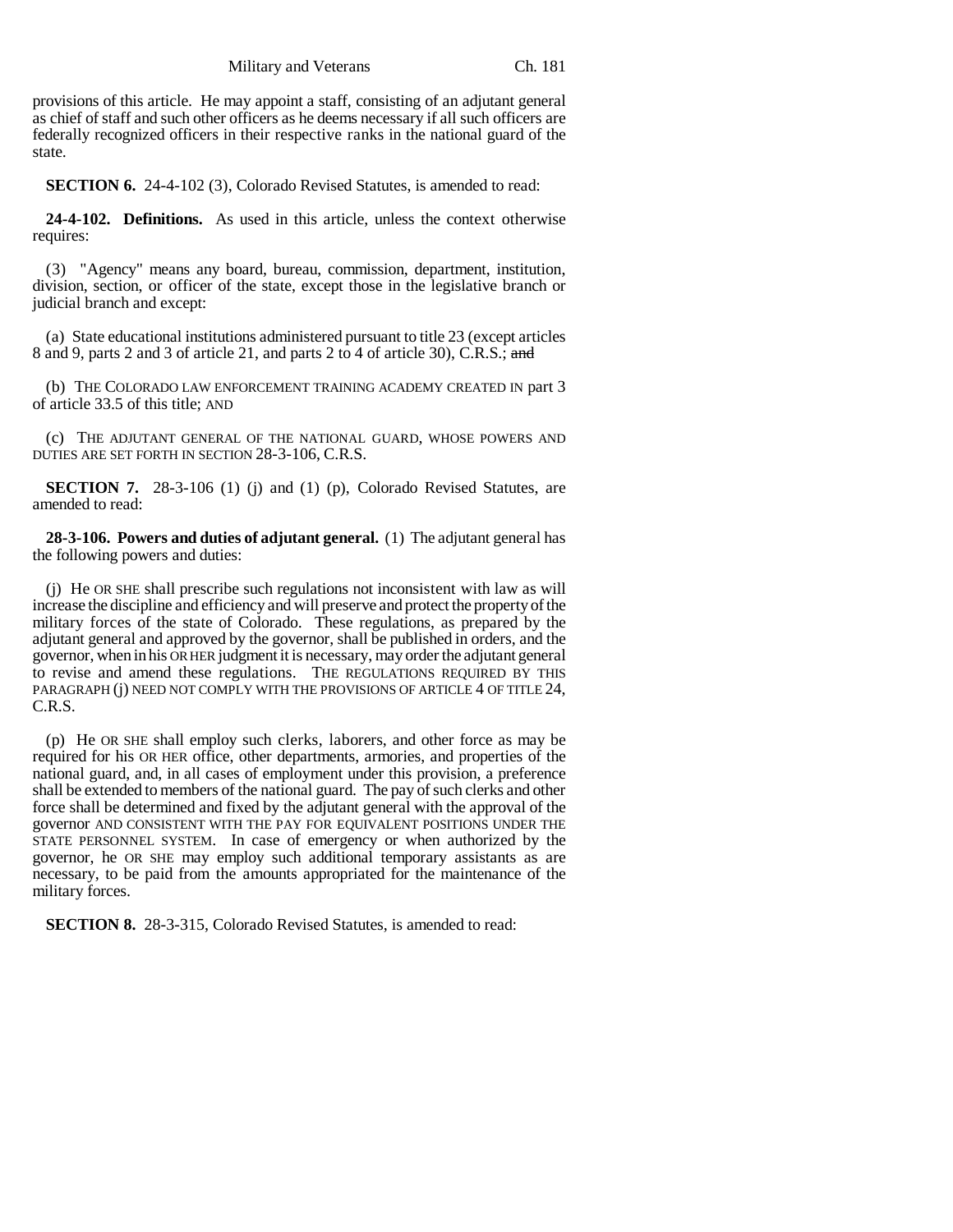**28-3-315. Retired officers - warrant officers - limited assignments.** The commander in chief may assign officers AND WARRANT OFFICERS on the retired list to STATE active duty in recruiting, to serve upon courts-martial, courts of inquiry and board, to staff duty not involving service with troops,  $\sigma$  to be in charge of a military reservation left temporarily without officers, OR TO SUCH OTHER DUTIES AS THE ADJUTANT GENERAL MAY DESIGNATE. Such officers AND WARRANT OFFICERS while so assigned shall receive the full pay and allowances of their grades at time of retirement OR MAY SERVE IN A VOLUNTEER UNPAID STATUS.

**SECTION 9.** 28-3-406, Colorado Revised Statutes, is amended to read:

**28-3-406. Exemption from arrest or civil process.** No member of the national guard shall be arrested or served with any summons, order, warrant, or other civil process after having been ordered to any duty or while going to, attending, or returning from any place to which he OR SHE is required to go for military duty; but nothing in this article shall prevent his OR HER arrest by order of a military officer or for a felony or breach of the peace CRIME committed while not in actual performance of his OR HER duty. The articles of military equipment personally owned by such members shall be exempt from seizure or sale for debt PURSUANT TO SECTION 13-54-102, C.R.S.

**SECTION 10.** Part 4 of article 3 of title 28, Colorado Revised Statutes, is amended BY THE ADDITION OF A NEW SECTION to read:

**28-3-407. Retired non-commissioned officers - limited assignments.** THE COMMANDER IN CHIEF MAY ASSIGN NON-COMMISSIONED OFFICERS ON THE RETIRED LIST TO STATE ACTIVE DUTY IN RECRUITING, TO SERVE UPON COURTS-MARTIAL, COURTS OF INQUIRY AND BOARD, TO STAFF DUTY NOT INVOLVING SERVICE WITH TROOPS, TO BE IN CHARGE OF A MILITARY RESERVATION LEFT TEMPORARILY WITHOUT OFFICERS, OR TO SUCH OTHER DUTIES AS THE ADJUTANT GENERAL MAY DESIGNATE. SUCH NON-COMMISSIONED OFFICERS WHILE SO ASSIGNED SHALL RECEIVE THE FULL PAY AND ALLOWANCES OF THEIR GRADES AT TIME OF RETIREMENT OR MAY SERVE IN A VOLUNTEER UNPAID STATUS.

**SECTION 11.** 13-54-102 (1), Colorado Revised Statutes, is amended BY THE ADDITION OF A NEW PARAGRAPH to read:

**13-54-102. Property exempt.** (1) The following property is exempt from levy and sale under writ of attachment or writ of execution:

(h.5) THE ARTICLES OF MILITARY EQUIPMENT PERSONALLY OWNED BY MEMBERS OF THE NATIONAL GUARD;

**SECTION 12.** 28-3-505, Colorado Revised Statutes, is amended to read:

**28-3-505. Discrimination - public places and common carriers - penalty.** It is unlawful for any common carrier, innkeeper, proprietor, or lessee of any place of public amusement or entertainment or any agent, servant, or representative of any such common carrier, innkeeper, proprietor, or lessee as aforesaid to bar from the full and equal enjoyment of the accommodations, advantages, facilities, or privileges of any public conveyance or any inn or of any place of public amusement or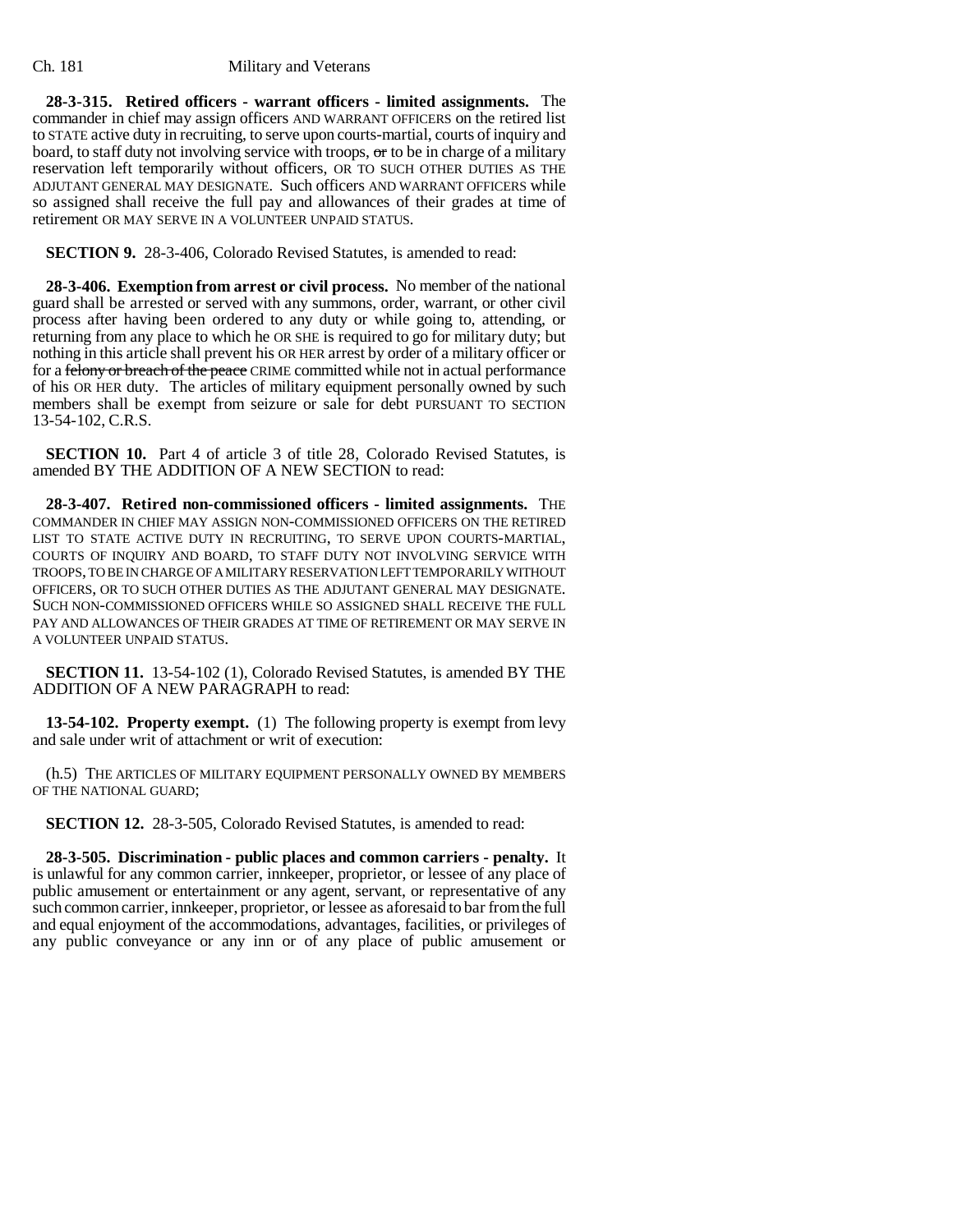entertainment any person in the service of the armed forces of the United States or of the national guard, wearing the uniform prescribed for him OR HER at that time or place by law, regulation of the service, or custom, on account of his OR HER wearing such uniform or of his OR HER being in such service. Any person who is barred from such enjoyment contrary to the provisions contained in this section is entitled to recover in an action against any corporation, association, or person guilty of WHO COMMITS such violation his OR HER actual damages and one THREE hundred dollars in addition thereto AND REASONABLE ATTORNEY FEES AND COSTS. Evidence that such person barred was at the time sober, orderly, and willing to pay for such enjoyment in accordance with rates affixed therefor for civilians shall be prima facie evidence that he OR SHE was barred on account of his OR HER wearing such uniform or of his OR HER being in such service.

**SECTION 13.** 28-3-506, Colorado Revised Statutes, is amended to read:

**28-3-506. Discrimination against employment - penalty.** (1) (a) No person shall discriminate against any officer or enlisted man PERSON of the military forces of the state because of his THE OFFICER OR ENLISTED PERSON'S membership therein.

(b) No employer or officer or agent of any corporation, company, or firm or other person shall:

(I) Refuse to hire any person for or discharge any person from employment because of his being THE PERSON'S STATUS AS an officer or enlisted man PERSON of the military forces of the state; or

(II) Hinder or prevent himTHE PERSON from performing any military service he OR SHE may be called upon to perform by proper authority; or

(III) Dissuade any person from enlistment in the said national guard by threat or injury to him SUCH PERSON, if he OR SHE so enlists, in respect to his THE PERSON'S employment, trade, or business.

(2) Any person violating any of the provisions of SUBSECTION (1) OF this section is guilty of a misdemeanor and, upon conviction thereof, shall be punished by a fine of not more than five hundred THOUSAND dollars. IN ADDITION, THE AGGRIEVED PERSON MAY BRING AN ACTION AT LAW FOR DAMAGES FOR SUCH NONCOMPLIANCE OR APPLY TO THE DISTRICT COURT FOR SUCH EQUITABLE RELIEF AS IS JUST AND PROPER UNDER THE CIRCUMSTANCES.

**SECTION 14.** 28-3-507, Colorado Revised Statutes, is amended to read:

**28-3-507. Interference with duty - arrest - penalty.** Any person who interrupts, molests, or insults by abusive words or behavior or obstructs any officer or enlisted man OR INTERFERES WITH A MEMBER of the national guard while on duty IN THE PERFORMANCE OF HIS OR HER DUTY may be immediately put and kept PLACED under guard by the officer in command. until the duty is concluded. As SOON AS POSSIBLE, such officer may SHALL EITHER RELEASE SUCH PERSON OR turn him OR HER over to any peace officer of the city or place where such duty is being performed, and such peace officer shall thereupon deliver such offender for examination and trial before any court having jurisdiction. Any person violating the provisions of this section is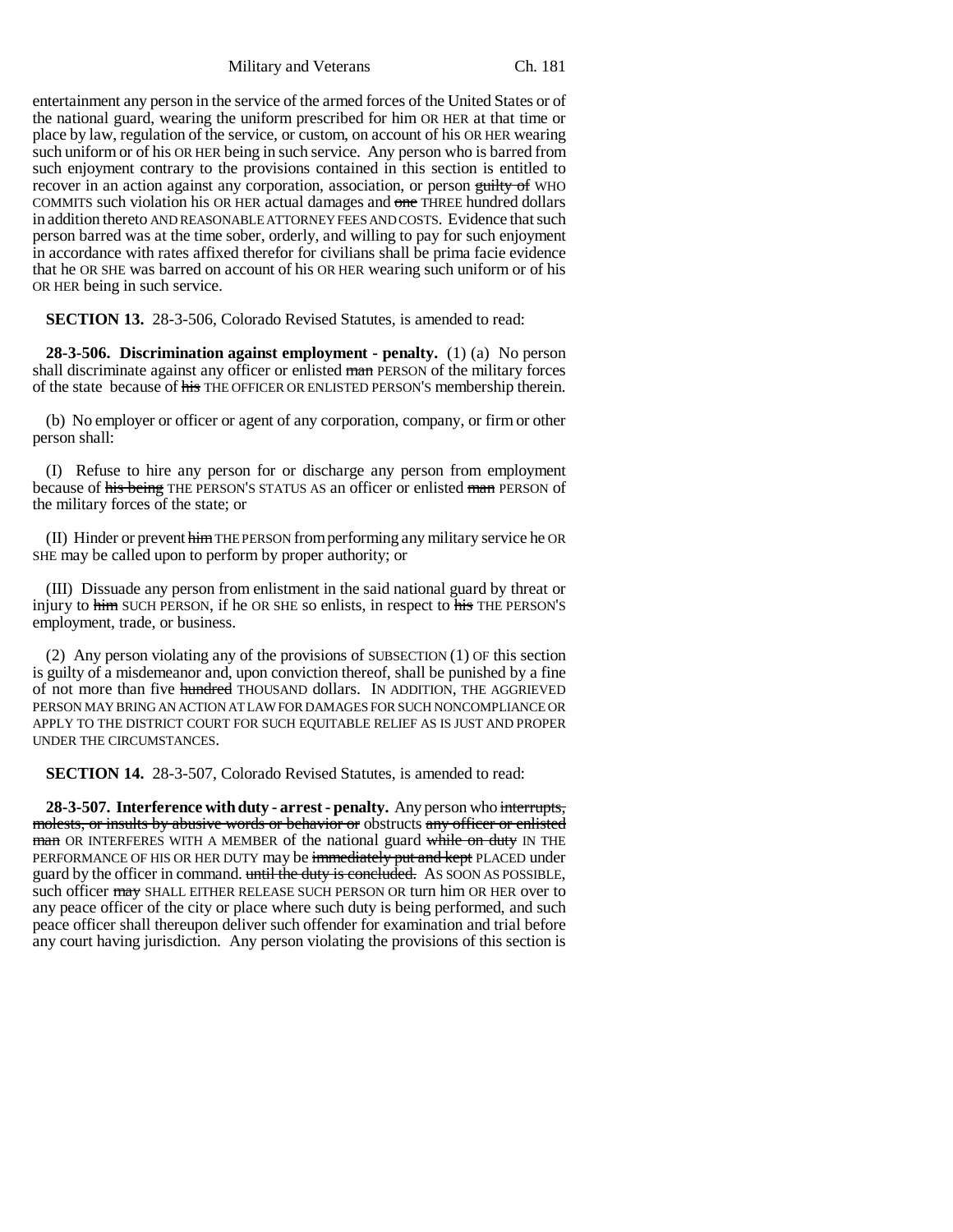guilty of a CLASS 3 misdemeanor. and, upon conviction thereof, shall be punished by a fine of not more than five hundred dollars and by imprisonment in the county jail for not more than ninety days.

**SECTION 15.** 28-3-611, Colorado Revised Statutes, is amended to read:

**28-3-611. Employer's noncompliance - actions.** ANY EMPLOYER VIOLATING ANY OF THE PROVISIONS OF THIS PART 6 IS GUILTY OF A MISDEMEANOR AND, UPON CONVICTION THEREOF, SHALL BE PUNISHED BY A FINE OF NOT MORE THAN FIVE THOUSAND DOLLARS. If any employer fails to comply with the foregoing, IN ADDITION, the employee may at his election, bring an action at law for damages AND REASONABLE ATTORNEY FEES for such noncompliance or apply to the district court for such equitable relief AND REASONABLE ATTORNEY FEES as is ARE just and proper under the circumstances.

**SECTION 16.** Part 6 of article 3 of title 28, Colorado Revised Statutes, is amended BY THE ADDITION OF A NEW SECTION to read:

**28-3-612. Federal law - rights - applicability.** NOTHING IN THIS ARTICLE SHALL BE CONSTRUED AS RESTRICTING OR ABROGATING ANY RIGHT AVAILABLE TO ANY OFFICER OR ENLISTED PERSON OF THE MILITARY FORCES OF THE STATE UNDER THE FEDERAL "UNIFORMED SERVICES EMPLOYMENT AND REEMPLOYMENT RIGHTS ACT", 38 U.S.C. SEC. 4301 ET SEQ.

**SECTION 17.** 28-3-802 (2), Colorado Revised Statutes, is amended to read:

**28-3-802. Unit funds.** (2) There is authorized to be deposited in each unit fund such moneys as may be received from gifts, bequests, contributions, including federal contributions, and such amounts as may be appropriated to such unit funds from the general fund of the state of Colorado. not to exceed the amount of five dollars per man in the unit for any fiscal year.

**SECTION 18.** 28-4-102 (1) and (2), Colorado Revised Statutes, are amended, and the said 28-4-102 is further amended BY THE ADDITION OF THE FOLLOWING NEW SUBSECTIONS, to read:

**28-4-102. Definitions.** As used in this article, unless the context otherwise requires:

(1) "Active duty" means that duty which might require duty or service at any time in any twenty-four-hour day, such service to be continuous and exclusive for the state defense force, when required or necessary.

(2) "National guard" includes the Colorado national guard and the national guard of the United States for Colorado.

(3) "SABOTEUR" MEANS A PERSON WHO INTENTIONALLY DESTROYS, DAMAGES, MOVES, OR INTERFERES WITH ANY PROPERTY WITH REASONABLE GROUNDS TO BELIEVE THAT THE ACT WILL INTERFERE WITH THE PREPARATION OF THE UNITED STATES OR ANY STATE FOR DEFENSE OR FOR WAR OR WITH THE PROSECUTION OF WAR BY THE UNITED STATES.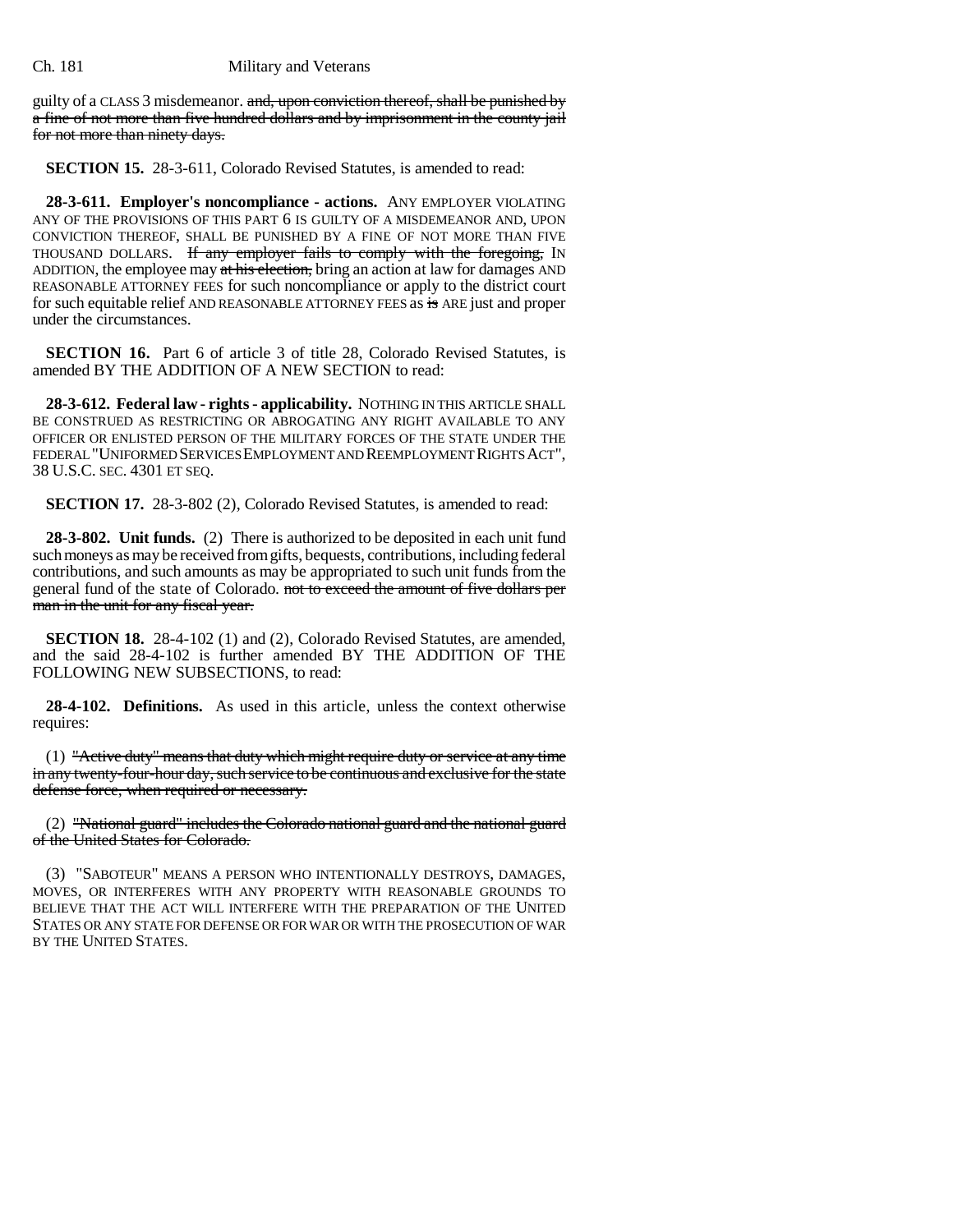(4) "STATE DEFENSE FORCE" MEANS THE ORGANIZED MILITARY FORCE OF THE STATE OF COLORADO OTHER THAN THE ARMY NATIONAL GUARD OR AIR NATIONAL GUARD AND EXISTING AS A DIVISION OF THE DEPARTMENT OF MILITARY AFFAIRS PURSUANT TO SECTION 24-1-127 (3) (d), C.R.S.

(5) "STATE DEFENSE FORCE ACTIVE DUTY" MEANS THAT DUTY PERFORMED BY INDIVIDUALS PURSUANT TO THIS ARTICLE.

(6) "TERRORIST" MEANS A PERSON WHO HAS ENGAGED IN, OR IS SUSPECTED OF ENGAGING IN, ACTS OF TERRORISM, AS THAT TERM IS DEFINED IN 18 U.S.C. SEC. 3077 (1), AS AMENDED.

**SECTION 19.** Article 4 of title 28, Colorado Revised Statutes, is amended BY THE ADDITION OF A NEW SECTION CONTAINING RELOCATED PROVISIONS, WITH AMENDMENTS, to read:

**28-4-103.5. [Formerly 28-3-102] Persons subject to military duty - state defense force.** (1) Every able-bodied male citizen of Colorado and those who have declared their intention to become citizens of the United States residing therein between the ages of eighteen and forty-five SIXTY-FOUR years, except persons exempt by law, are subject to military duty IN THE STATE DEFENSE FORCE. The governor may, when he deems it necessary for the defense of the state, extend the maximum age for military service to not more than sixty-four years. However, the following persons or classes of persons are exempted from military service:

(a) Persons exempt by any statute of this state;

(b) The members of any regularly organized fire or police department of any city, COUNTY, city and county, or town if such members are on full-time duty with the fire or police departments or if such members are found by the governor to be necessary for the health, welfare, or protection of the community;

(c) Those permanently disqualified for military service because of physical disability and having in their possession a certificate of some reputable LICENSED physician or surgeon which describes the nature thereof;

(d) Justices, JUDGES, and clerks of courts of record, CLERKS OF MUNICIPAL COURTS, county clerks and recorders, sheriffs, AND ministers of the gospel;

(e) Practicing physicians, officers and assistants of hospitals, prisons, and jails whose services are declared by the governor to be necessary for the general health, welfare, or protection of the community;

(f) Persons determined to be mentally incompetent and felons convicted of infamous crimes BY A COURT OF COMPETENT JURISDICTION AND PERSONS CONVICTED OF A FELONY and not pardoned;

(g) All persons who because of religious beliefs claim exemption from military service, if the conscientious holding of such belief by such persons is established under such regulations as the governor prescribes. Such persons shall be exempted from military service in a combat capacity, but no person so exempted shall be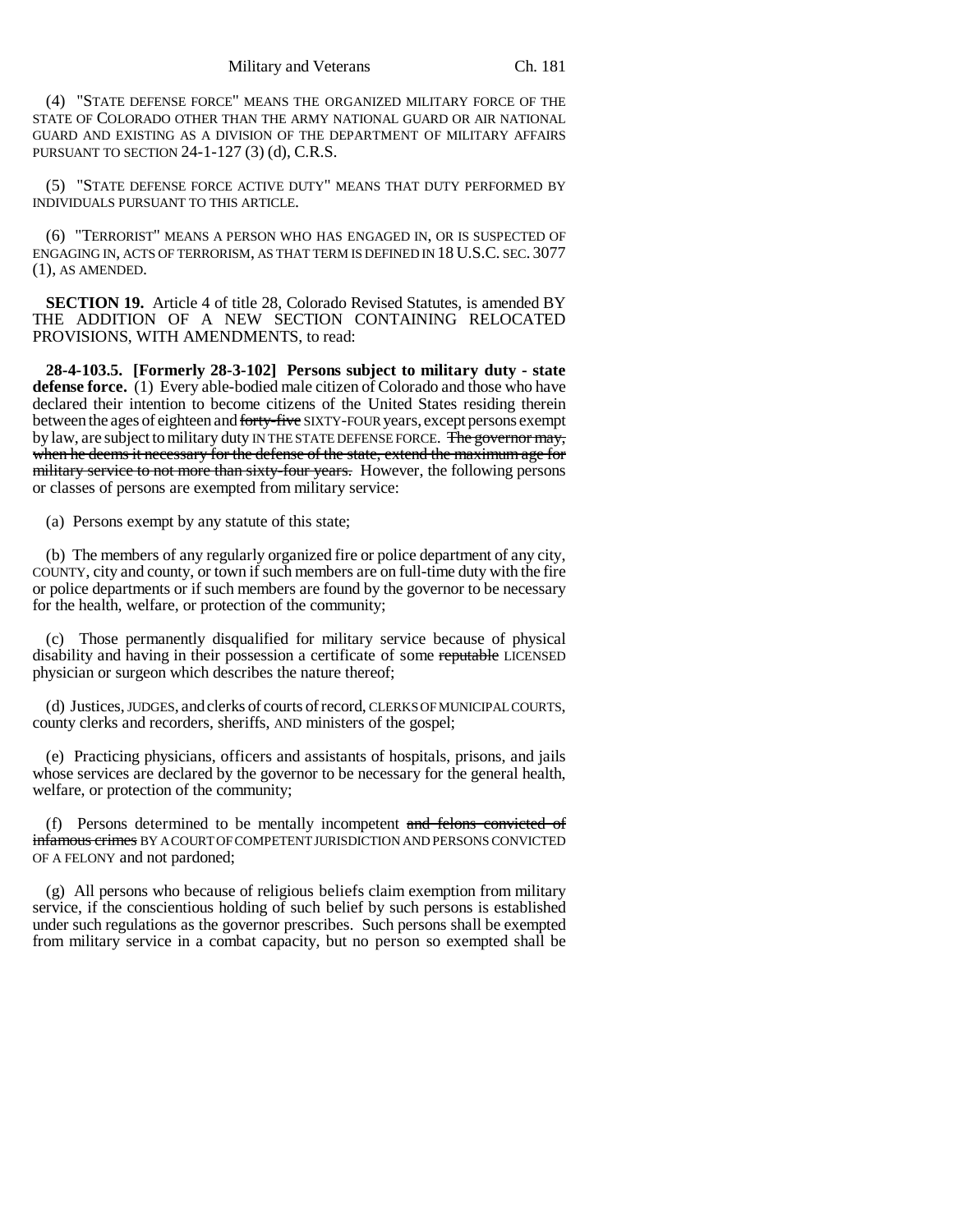exempt from military service in any capacity which the governor declares to be noncombatant.

**SECTION 20.** 28-4-104, Colorado Revised Statutes, is amended to read:

**28-4-104. State defense force - composition.** The governor is authorized to organize and maintain within this state under such regulations as the secretary of defense of the United States may prescribe for discipline in training, such military forces as the governor deems necessary to defend this state. Such forces shall be KNOWN AS THE STATE DEFENSE FORCE AND SHALL BE composed of such citizens of the state as shall volunteer OR BE ORDERED BY THE GOVERNOR and qualify for service therein. Such forces shall be additional to and distinct from the national guard. and shall be known as the Colorado state defense force. In time of peace, The Colorado state defense force shall be maintained in numbers to be determined by the governor. In time of national emergency, the Colorado state defense force shall be recognized as and shall constitute the organized militia of and for the state of Colorado while any part of the national guard of this state is in active federal service. Members of the Colorado state defense force shall be allowed and given credit for time served in a military organization of the state to the same extent and on the identical basis as such credit for military service was allowed and given the members of the Colorado national guard prior to the time of induction into federal military service. No officer or enlisted man PERSON of this force shall be a member of the federalized national guard or other armed force of the United States. Such part of this force as ordered by the governor shall be uniformed. Any part or all of this force may be called to STATE DEFENSE FORCE active duty at the pleasure of the governor. ALL COSTS AND EXPENSES OF THE STATE DEFENSE FORCE SHALL BE PAID FROM THE GENERAL FUND BY SEPARATE APPROPRIATION TO THE DEPARTMENT OF MILITARY AFFAIRS.

**SECTION 21.** 28-4-105, Colorado Revised Statutes, is amended to read:

**28-4-105. Organization - rules and regulations.** The governor is authorized to prescribe the strength, branch of service, and rules and regulations not inconsistent with the provisions of this article governing the enlistment age of members of the force and governing the organization, physical requirements, administration, equipment, maintenance, training, and discipline of such force. Such rules and regulations, insofar as he OR SHE deems practicable and desirable, shall conform to the existing law governing and pertaining to the national guard and the rules and regulations promulgated thereunder and shall prohibit the acceptance of gifts, donations, gratuities, or anything of value by any member of such force from any individual, firm, association, or corporation by reason of his OR HER membership; except that it is permissible for common carriers, such as AIRLINES, railroads and bus lines, to carry members of such force without charge or at a reduced rate. The Colorado state defense force shall be commanded by the senior officer holding a state commission in the Colorado state defense force. He OR SHE shall be designated by the governor ADJUTANT GENERAL as the commanding officer of the Colorado state defense force. All the rights, powers, privileges, benefits, and emoluments created or existing by virtue of state laws, customs, or regulations heretofore had or enjoyed by the members of the Colorado national guard shall be conferred upon and vested in the members of the Colorado state defense force. All the duties and responsibilities imposed upon and demanded of the members of the Colorado national guard by the state laws, customs, or regulations are imposed upon and may be demanded of the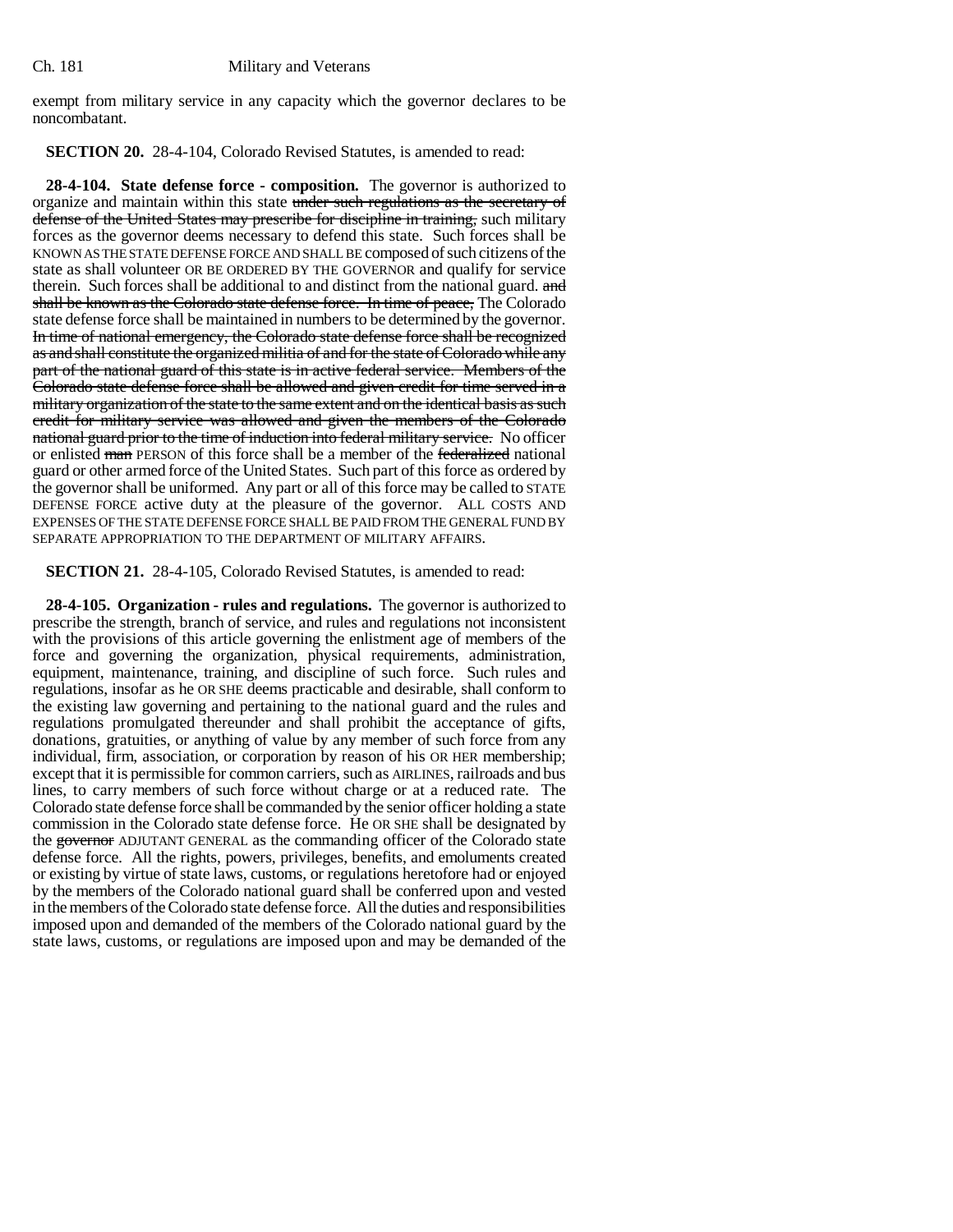members of the Colorado state defense force.

**SECTION 22.** 28-4-106, Colorado Revised Statutes, is amended to read:

**28-4-106. Pay - members - employees of state.** All officers and enlisted men PERSONS of the Colorado state defense force when on STATE DEFENSE FORCE active duty by order of the governor shall receive the same pay and allowances as are paid to officers and enlisted men PERSONS of like rank or grade in the army of the United States. OFFICERS AND ENLISTED PERSONS MAY ALSO VOLUNTARILY PERFORM STATE DEFENSE FORCE ACTIVE DUTY IN AN UNPAID VOLUNTEER STATUS. REGARDLESS OF PAY STATUS, the officers and enlisted men PERSONS of the Colorado state defense force shall be construed to be employees of the state of Colorado, and, in the event that any such officer or enlisted man PERSON incurs injuries or becomes sick, diseased, or deceased while on active duty under orders of the governor of the state of Colorado, he OR SHE shall be entitled to all of the benefits of the "Workers' Compensation Act of Colorado", articles 40 to 47 of title 8, C.R.S., accruing to employees of the state of Colorado.

**SECTION 23.** 28-4-108, Colorado Revised Statutes, is amended to read:

**28-4-108. Service outside state.** (1) Such forces shall not be required to serve outside the boundaries of the state except that:

(a) Upon the request of the governor of another state, the governor of this state, in his OR HER discretion, may order any portion or all of such forces to assist the military or police forces of such other state who are actually engaged in defending such other state. These forces may be recalled by the governor at his OR HER discretion.

(b) Any organization, unit, or detachment of such forces, upon order of the officer in immediate command thereof, may continue in fresh pursuit of insurrectionists, saboteurs, TERRORISTS, enemies, or enemy forces beyond the borders of this state into another state until such are apprehended or captured by such organization, unit, or detachment or until the military or police forces of the other state or forces of the United States have had an opportunity to take up the pursuit or to apprehend or capture such persons, if such other state has given authority by law for such pursuit by the forces of this state. Any such person who is apprehended or captured in such other state by an organization, unit, or detachment of the forces of this state, without unnecessary delay, shall be surrendered to the military or police forces of the state in which he OR SHE is taken or to the United States, but such surrender shall not constitute a waiver by this state of its right to extradite or prosecute such person for any crime committed in this state.

**SECTION 24.** 28-4-109, Colorado Revised Statutes, is amended to read:

**28-4-109. Forces of other states - privilege.** Any military forces or organizations, units, or detachments thereof of another state who are in fresh pursuit of insurrectionists, saboteurs, TERRORISTS, enemies, or enemy forces may continue such pursuit into this state until the military or police forces of this state or the forces of the United States have had a reasonable opportunity to take up the pursuit or to apprehend or capture such persons within this state while in fresh pursuit. Any such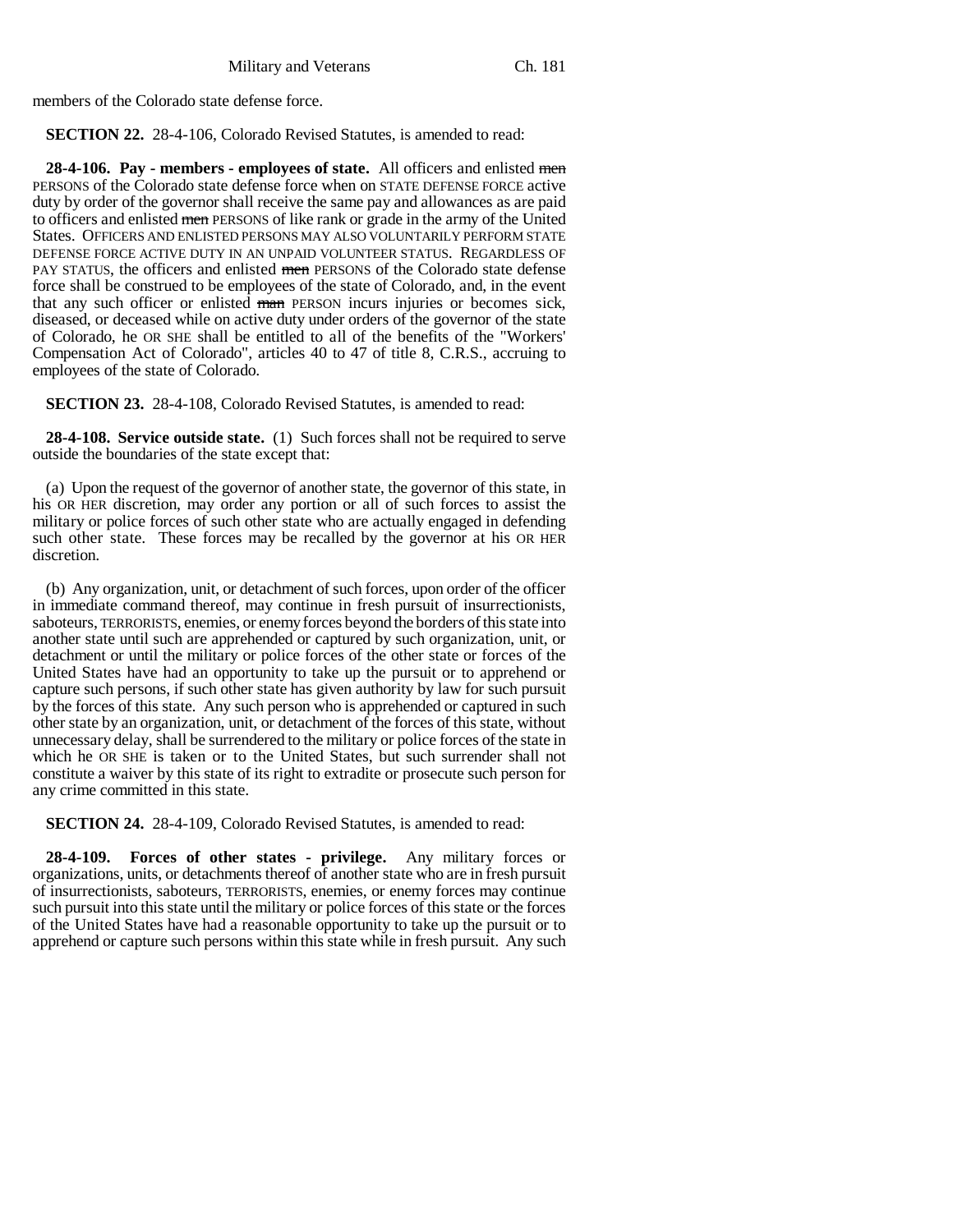person who is captured or arrested by the military forces of such other state while in this state, without unnecessary delay, shall be surrendered to the military or police forces of this state to be dealt with according to law. This section shall not be construed so as to make unlawful any arrest in this state which would otherwise be lawful, and nothing contained in this section shall be deemed to repeal any of the provisions of sections 16-3-104 and 16-3-106, C.R.S.

**SECTION 25.** 28-4-114, Colorado Revised Statutes, is amended to read:

**28-4-114. Enlistment period - oath.** No person shall be enlisted for more than one year, but such enlistment may be renewed. THE PERIOD OF ENLISTMENT SHALL BE AS SPECIFIED IN DEPARTMENT OF MILITARY AFFAIRS POLICIES AND PROCEDURES. The oath to be taken upon enlistment in such forces shall be substantially in the form prescribed for enlisted men AND WOMEN of the national guard, substituting the words "Colorado state defense force" where necessary.

**SECTION 26.** 28-4-115, Colorado Revised Statutes, is amended to read:

**28-4-115. Articles of war.** (1) When such force or any part thereof is ordered out for active duty or service, the articles of war of the United States applicable to members of the national guard of this state in relation to courts-martial, their jurisdiction and the limits of punishment, and the rules and regulations prescribed thereunder shall be in full force and effect with respect to the Colorado state defense force.

(2) No officer or enlisted man PERSON of such force shall be arrested on any warrant except for treason or felony, while going to, remaining at, or returning from a place where he OR SHE is ordered to attend military duty; EXCEPT THAT NOTHING IN THIS ARTICLE SHALL BE CONSTRUED TO PREVENT THAT PERSON'S ARREST BY ORDER OF A MILITARY OFFICER OR FOR A CRIME COMMITTED WHILE NOT IN ACTUAL PERFORMANCE OF THAT PERSON'S STATE DEFENSE FORCE ACTIVE DUTY. Every officer and enlisted man PERSON of such force, during his OR HER service therein, shall be exempt from service upon any posse comitatus and from jury duty.

(3) WHEN ANY MEMBER OF THE STATE DEFENSE FORCE IS ON STATE DEFENSE FORCE ACTIVE DUTY, WHETHER IN PAID OR VOLUNTEER STATUS, THE INDIVIDUAL IS SUBJECT TO THE PROVISIONS OF THE "COLORADO CODE OF MILITARY JUSTICE", AS SET FORTH IN ARTICLE 3.1 OF THIS TITLE.

**SECTION 27.** 28-3-104, Colorado Revised Statutes, is amended to read:

**28-3-104. Commander in chief - staff.** The governor shall be the commander in chief of the military forces except so much thereof as may be in the actual service of the United States and may employ the same for the defense or relief of the state, the enforcement of its laws, and the protection of life and property therein. He OR SHE shall make and publish regulations not inconsistent with law and enforce the provisions of this article. He OR SHE may appoint a staff, consisting of an adjutant general as chief of staff and such other officers as he OR SHE deems necessary if all such officers are federally recognized officers in their respective ranks in the national guard of the state.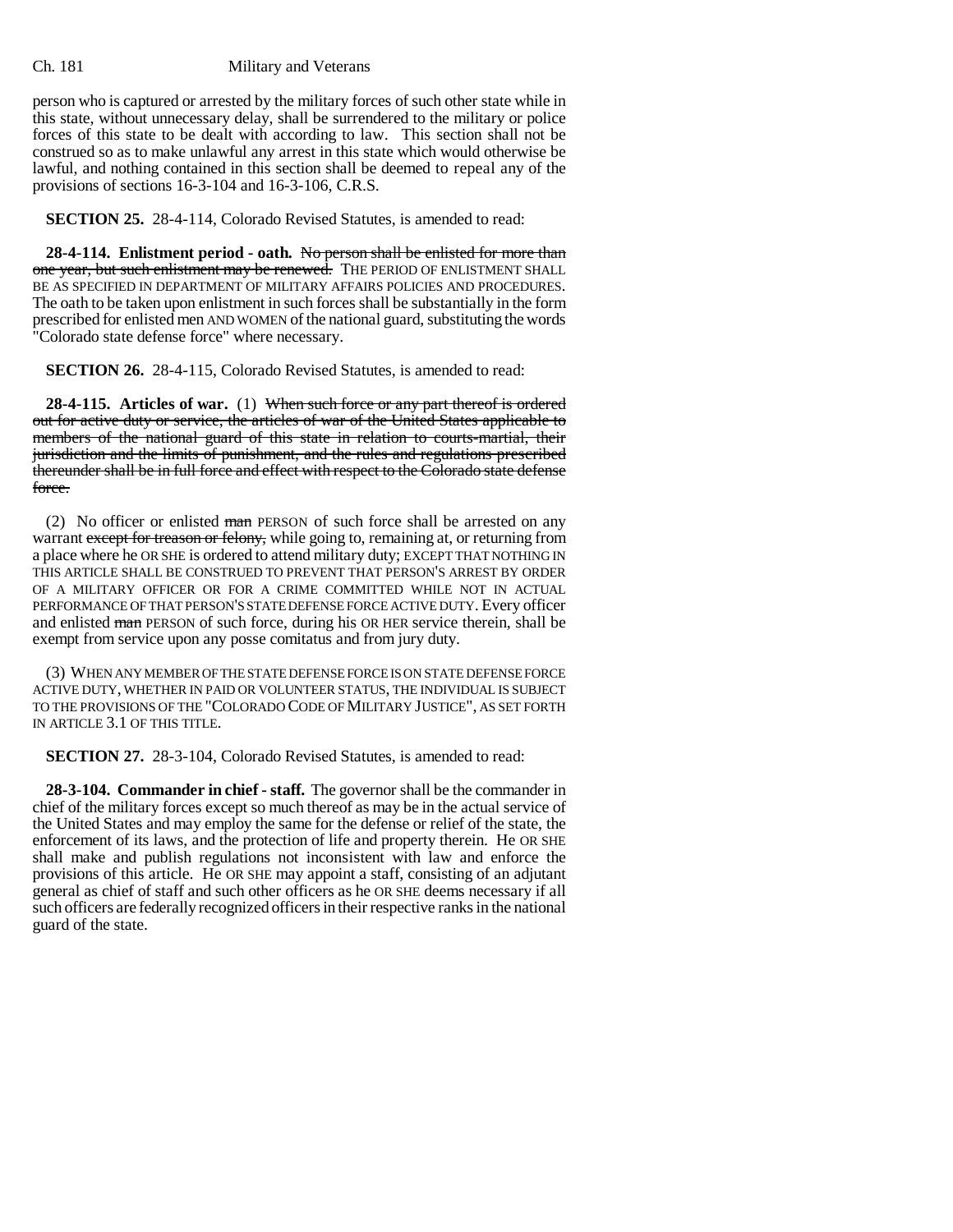**SECTION 28.** 28-3-105 (1), (2), and (4), Colorado Revised Statutes, are amended to read:

**28-3-105. Adjutant general - assistants.** (1) There shall be an adjutant general of the state who shall be appointed by the governor, with the advice and consent of the senate, who shall be a staff officer, who at the time of appointment shall be a commissioned officer of the national guard of this state with not less FEWER than ten years' military service in the armed forces of this state or of the United States at least five of which have been commissioned service in the Colorado national guard, and who has attained the grade of lieutenant colonel or a higher grade with federal recognition in such grade at least one year prior to his OR HER appointment as adjutant general. The adjutant general shall serve at the pleasure of the governor.

(2) The adjutant general shall be appointed to the rank of brigadier general or to such higher grade or rank as he OR SHE may be federally recognized in.

(4) He OR SHE may appoint an assistant adjutant general, a state quartermaster, and necessary administrative and clerical assistants.

**SECTION 29.** 28-3-106 (1) (b), (1) (d), (1) (e), (1) (f), (1) (g), (1) (h), (1) (i),  $(1)$  (k),  $(1)$  (l),  $(1)$  (m),  $(1)$  (n),  $(1)$  (q), and  $(1)$  (u), Colorado Revised Statutes, are amended to read:

**28-3-106. Powers and duties of adjutant general.** (1) The adjutant general has the following powers and duties:

(b) He OR SHE shall have custody of all military records, correspondence, and other military documents. He OR SHE shall be the medium of military correspondence with the governor and perform all other duties pertaining to his OR HER office prescribed by law.

(d) He OR SHE shall make and transmit to the federal government such reports and returns as are required by the laws of the United States.

(e) He OR SHE shall, when necessary and pursuant to the provisions of section 24-1-136, C.R.S., cause the military code, orders, and regulations of the state to be reproduced and distributed to the commissioned officers and the several organizations of the national guard.

(f) He OR SHE shall cause to be prepared and issued all necessary books, blanks, and notices required to carry into full effect the provisions of the military code. All such books and blanks are the property of the state.

(g) The seal of office of the adjutant general shall contain the coat of arms of the state with the words added thereto "State of Colorado, Adjutant General's Office", and said seal shall be delivered by him OR HER to his OR HER successor. All orders issued from his OR HER office shall be authenticated with his SAID seal. The adjutant general shall attest to all commissions issued to officers of the military forces.

(h) He OR SHE shall superintend the preparation of all returns and reports required by the United States from the state on military matters.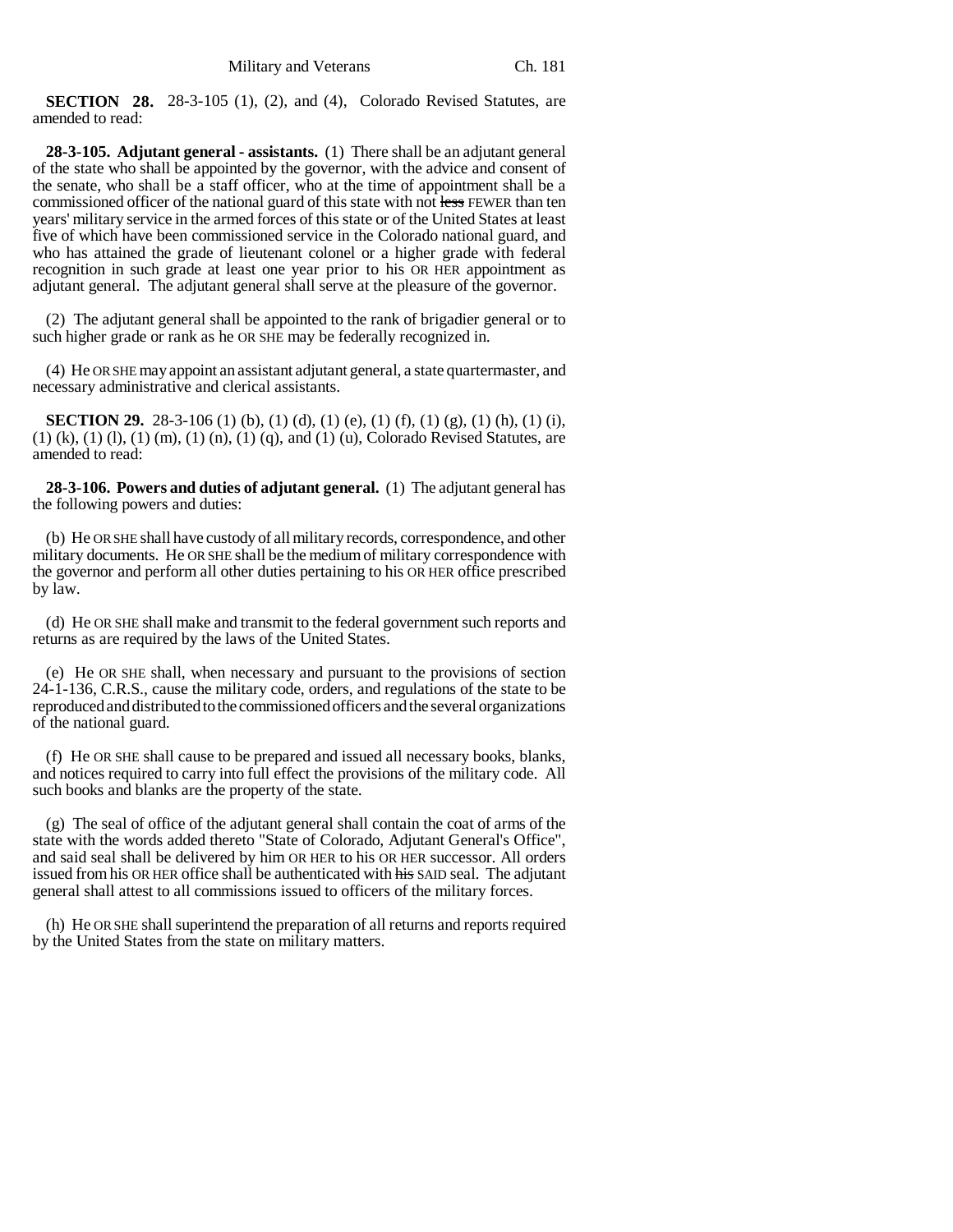(i) In the absence of the adjutant general or temporary inability to perform his OR HER duties as adjutant general, he OR SHE shall appoint, with the consent of the governor, an officer of the national guard to perform the duties prescribed for the adjutant general. Should the adjutant general be absent or unable to perform his OR HER duties for a period of six months or more, it shall be considered cause to justify his OR HER removal. Removal under this paragraph (i) shall be at the sole discretion of the governor.

(k) He OR SHE shall submit a budget respecting the military forces for the ensuing fiscal year for the approval of the controller, and the total of the budget for such period of time shall not be exceeded.

(l) He OR SHE shall keep the papers, volumes, and records of the department in an office provided by the state and shall keep such accounts of activities and expenditures as are necessary and required.

(m) He OR SHE shall attend to the safekeeping and repairing of the ordnance, arms, accouterments, equipment, and all other military property belonging to the state or issued to it by the United States. All military property of the state which, after proper inspection, is found unsuitable for the use of the state, under the direction of the governor, shall be disposed of by the adjutant general at public auction or by inviting bids after suitable advertisement of the sale daily for ten days in at least one newspaper published in the city or county where the sale is to take place; or the same may be sold at private sale when so ordered by the governor or, with the approval of the governor, may be turned over to any other department, board, or commission of the state government by which it can be used. Such department, board, or commission of the state government shall reimburse the military fund for the reasonable value of the property so received. He OR SHE shall bid on the property or suspend the sale when in his OR HER opinion better prices may or should be obtained. He OR SHE shall from time to time render to the governor a just and true account of the sales made by him OR HER and shall deposit the proceeds of the same in the military fund.

(n) He OR SHE shall not issue or cause to be issued military property to persons or organizations other than those belonging to the national guard, except in cases of emergency and then only on written approval of the governor.

(q) The adjutant general shall have charge of the campgrounds and military reservations of the state and shall be responsible for the protection and safety thereof, and he OR SHE shall promulgate regulations for the maintenance of order thereon, for the enforcement of traffic rules, and for all other lawful regulations as may be ordered for the operation, care, and preservation of existing facilities and installations on all state military reservations. He OR SHE shall keep in repair all state buildings and other improvements thereon. He OR SHE may make such sound improvements thereon as the good of the service requires.

(u) He OR SHE shall prescribe the rules and regulations described in section 23-5-111.4 (7), C.R.S.

**SECTION 30.** 28-3-301, Colorado Revised Statutes, is amended to read: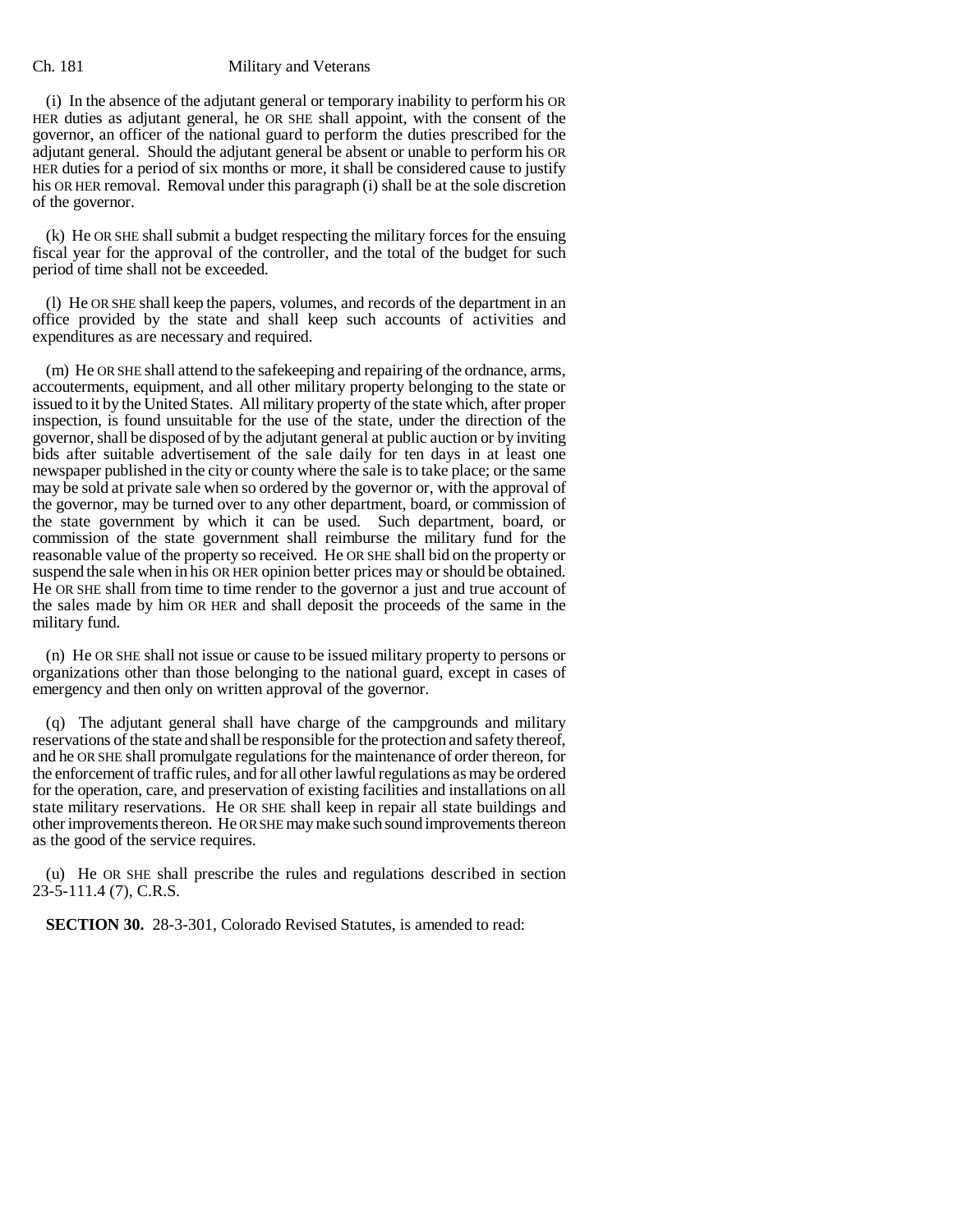**28-3-301. State staff - number and grades.** The state headquarters shall contain a staff and detachment and shall be divided into a department of the army and a department of the air force. Each department shall be commanded by an officer of the Colorado national guard. Said officer may be appointed by the governor to the rank of brigadier general or to such higher rank in which he OR SHE may be federally recognized. The number and grades of all other officers and enlisted men AND WOMEN in the state staff and detachment shall be as prescribed by federal or state law, but, in case of war, invasion, insurrection, riot, or imminent danger of any such emergency, the governor may temporarily increase such forces to meet such emergency, and retired officers who are physically qualified may be assigned to such duty.

**SECTION 31.** 28-3-304, Colorado Revised Statutes, is amended to read:

**28-3-304. Commissions - examinations - assignments.** Any person appointed, promoted, and commissioned on or after April 14, 1955, as an officer of the national guard shall successively pass such examinations and tests as to his OR HER physical, moral, and professional fitness as are prescribed by federal law. Officers shall be commissioned by the governor, and the commissions shall designate the armed service, staff corps, or department in which they are appointed. They will be assigned to duty within each organization by the immediate commander thereof.

**SECTION 32.** 28-3-306, Colorado Revised Statutes, is amended to read:

**28-3-306. Federal duty as continuous service.** Service by any person in the United States volunteers or in any of the armed forces of the United States in time of war, insurrection, or rebellion shall be considered as continuous service in the national guard for all purposes regarding privileges and exemptions provided by law for members of the national guard, by enlistment or commission, but the continuous service for an officer shall include only the time he OR SHE was commissioned as such.

**SECTION 33.** 28-3-307, Colorado Revised Statutes, is amended to read:

**28-3-307. Supplies - indemnity bonds - depots.** Arms, ammunition, equipment, and stores shall be issued to the proper officers of each organization upon requisition as prescribed by federal law. The governor may require of the accountable officers such bonds as he OR SHE deems necessary for securing the care and safety of property so issued and shall allow them sufficient money to insure such property against fire when so required by the federal government. He OR SHE may also allow them sufficient money to establish and maintain depots approved by him OR HER and to pay for transportation, handling, and care of such property, which allowance shall be paid out of the moneys appropriated or designated for the purchase of supplies for the national guard. The adjutant general, with the approval of the governor, shall obtain and pay for, out of the military fund, an adequate indemnity bond covering all of the officers of the national guard responsible for moneys and military property.

**SECTION 34.** 28-3-313, Colorado Revised Statutes, is amended to read:

**28-3-313. Termination of commission - recall.** Commissions of national guard officers shall be terminated as provided by federal law, but, in time of war or other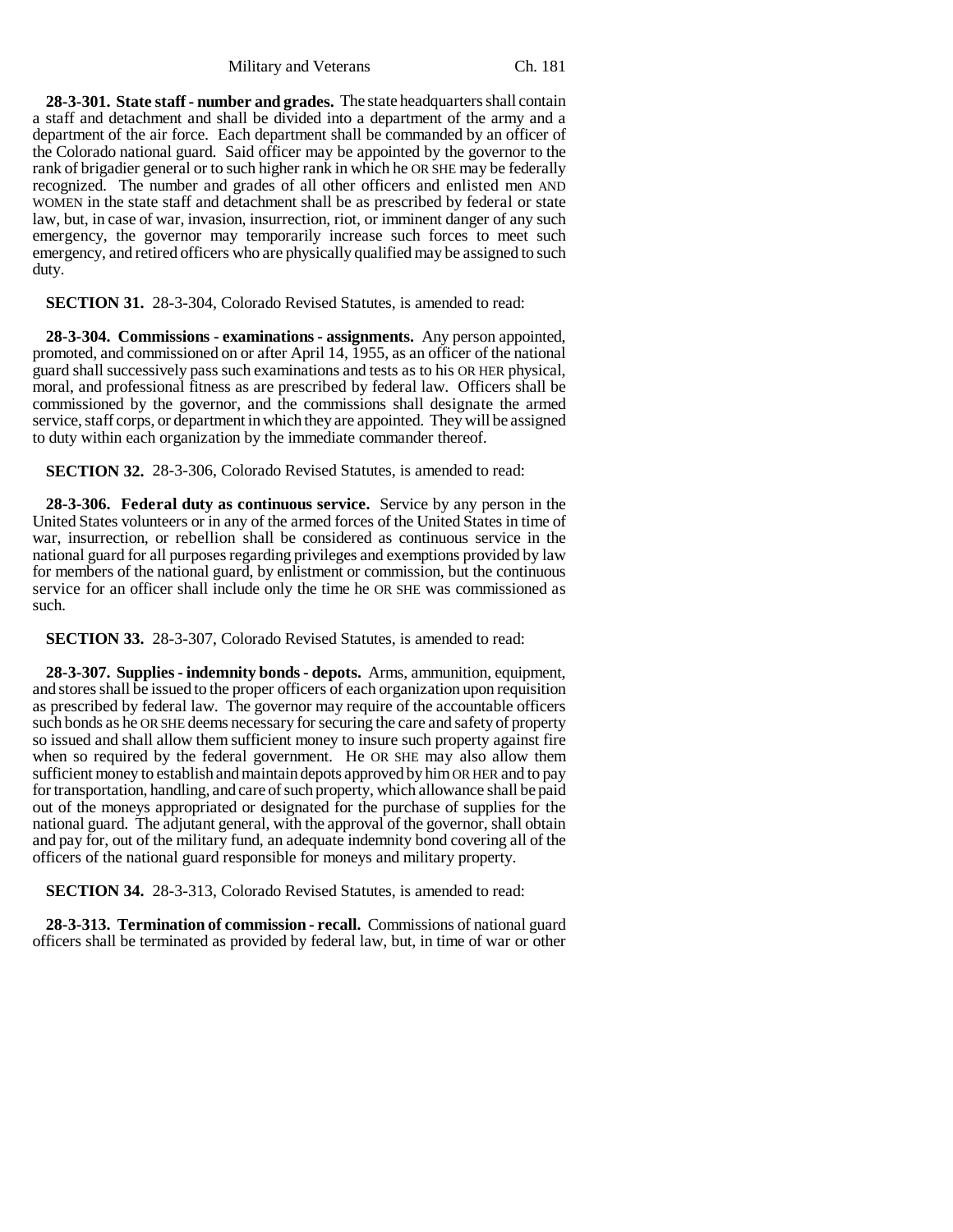declared emergency, any officer who reaches retirement age may, in the discretion of the commander in chief, on the recommendation of the adjutant general, be continued in the active service of the state defense force in his OR HER then grade and assignment for the duration of the war or emergency and for six months thereafter.

**SECTION 35.** 28-3-314, Colorado Revised Statutes, is amended to read:

**28-3-314. Roll of retired officers.** Any commissioned officer of the national guard who resigns or is retired and who has served as such officer for a period of not less than fifteen years, and any commissioned officer of the national guard who has been honorably discharged from any of the armed forces of the United States after serving therein for a period of ninety days or more during any war and who has served as such officer of the national guard for a period of not less than ten years, and any commissioned officer of the national guard who becomes disabled and thereby incapable of performing the duties of his OR HER office shall, upon his retirement, have his OR HER name placed on a roll in the office of the adjutant general to be known as the "roll of retired officers" and is thereby entitled to wear, when not in conflict with federal law, on state or other occasions of ceremony, the uniform of the rank last held by him OR HER.

**SECTION 36.** 28-3-401, Colorado Revised Statutes, is amended to read:

**28-3-401. Enlistment periods - extensions.** Except as otherwise provided in this article or by federal law, original enlistments in the military forces shall be for a period of three years and subsequent enlistments for a period of one or three years. The governor may by order fix shorter periods of enlistment or reenlistment for any of the military forces so far as not inconsistent with federal law. In the event of any emergency wherein the governor has called out any of the military forces, he OR SHE may by order extend, for not exceeding the period of emergency and sixty days thereafter, the period of any enlistment in the forces called out which would otherwise expire.

**SECTION 37.** 28-3-404, Colorado Revised Statutes, is amended to read:

**28-3-404. Honorable discharge.** An enlisted man PERSON discharged from service in the national guard shall receive a discharge in writing in such form and with such classification as is prescribed by federal law, and in time of peace discharges may be given prior to the expiration of terms of enlistment under such regulations as the federal authorities may prescribe.

**SECTION 38.** 28-3-501, Colorado Revised Statutes, is amended to read:

**28-3-501. Nonliability for official acts.** The commanding officer of any of the military forces engaged in the suppression of an insurrection, the dispersion of a mob, or the enforcement of the laws shall exercise his OR HER discretion as to the propriety of firing upon or otherwise attacking any mob or other unlawful assembly; and, if he OR SHE exercises his OR HER honest judgment thereon, he OR SHE shall not be liable in either a civil or a criminal action for any act done while on such duty. No officer or enlisted man PERSON shall be held liable in either a civil or criminal action for any act done under lawful orders and in the performance of his OR HER duty.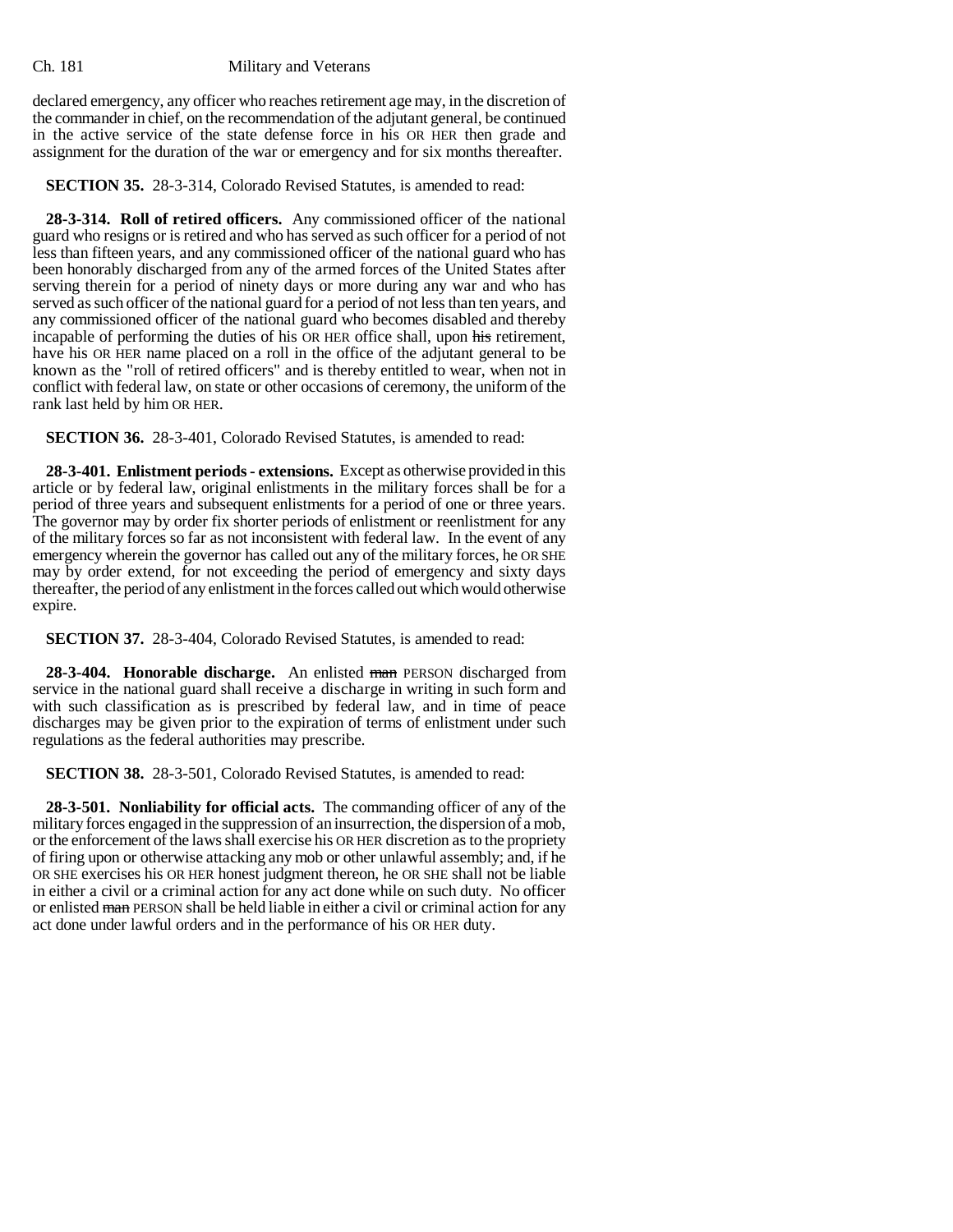**SECTION 39.** 28-3-502, Colorado Revised Statutes, is amended to read:

**28-3-502. Actions against military personnel - defense counsel.** If a suit or proceeding is commenced in any court by any person against any officer of the military forces for any act done by such officer in his OR HER official capacity in the discharge of any duty under this article, or against any enlisted man PERSON acting under the authority or order of any such officer, or by virtue of any warrant issued by him OR HER pursuant to law, it is the duty of the governor, upon the recommendation of the attorney general, to appoint counsel to defend such person. The cost and expenses of any such defense shall be paid out of the military fund.

**SECTION 40.** 28-3-503, Colorado Revised Statutes, is amended to read:

**28-3-503. Actions against military personnel - cost bond.** Any person bringing an action or proceeding against a military officer of the state for any act done in the course of his OR HER official duty or against any person acting under the order or authority of such officer shall give security for the costs, disbursements, and reasonable attorney's fee ATTORNEY FEES incurred by the state or defendant in defending the same in the same manner and subject to the same regulations, so far as applicable, as in the case of a nonresident plaintiff, and, if the plaintiff fails to recover, such attorney's fee ATTORNEY FEES may be taxed with the costs and disbursements and judgment therefor entered against him OR HER and his OR HER sureties on the bond.

**SECTION 41.** 28-3-601, Colorado Revised Statutes, is amended to read:

**28-3-601. Public employees - annual military leave.** (1) Subject to the conditions prescribed in sections 28-3-601 to 28-3-607, any officer or employee of the state or of any political subdivision, municipal corporation, or other public agency of the state who is a member of the national guard or any other component of the military forces of the state organized or constituted under state or federal law or who is a member of the reserve forces of the United States, organized or constituted under federal law is entitled to leave of absence from his OR HER public office or employment without loss of pay, seniority, status, efficiency rating, vacation, sick leave, or other benefits for all the time when he OR SHE is engaged with such organization or component in training or active service ordered or authorized by proper authority pursuant to law, whether for state or federal purposes, but not exceeding fifteen days in any calendar year. Such leave shall be allowed if the required military service is satisfactorily performed, which shall be presumed unless the contrary is established.

(2) Such leave shall not be allowed unless the officer or employee returns to his OR HER public position immediately on being relieved from such military service and not later than the expiration of the time limited in subsection (1) of this section for such leave, or is prevented from so returning by physical or mental disability or other cause not due to his OR HER own fault, or is required by proper authority to continue in such military service beyond the time limited in subsection (1) of this section for such leave.

**SECTION 42.** 28-3-602, Colorado Revised Statutes, is amended to read: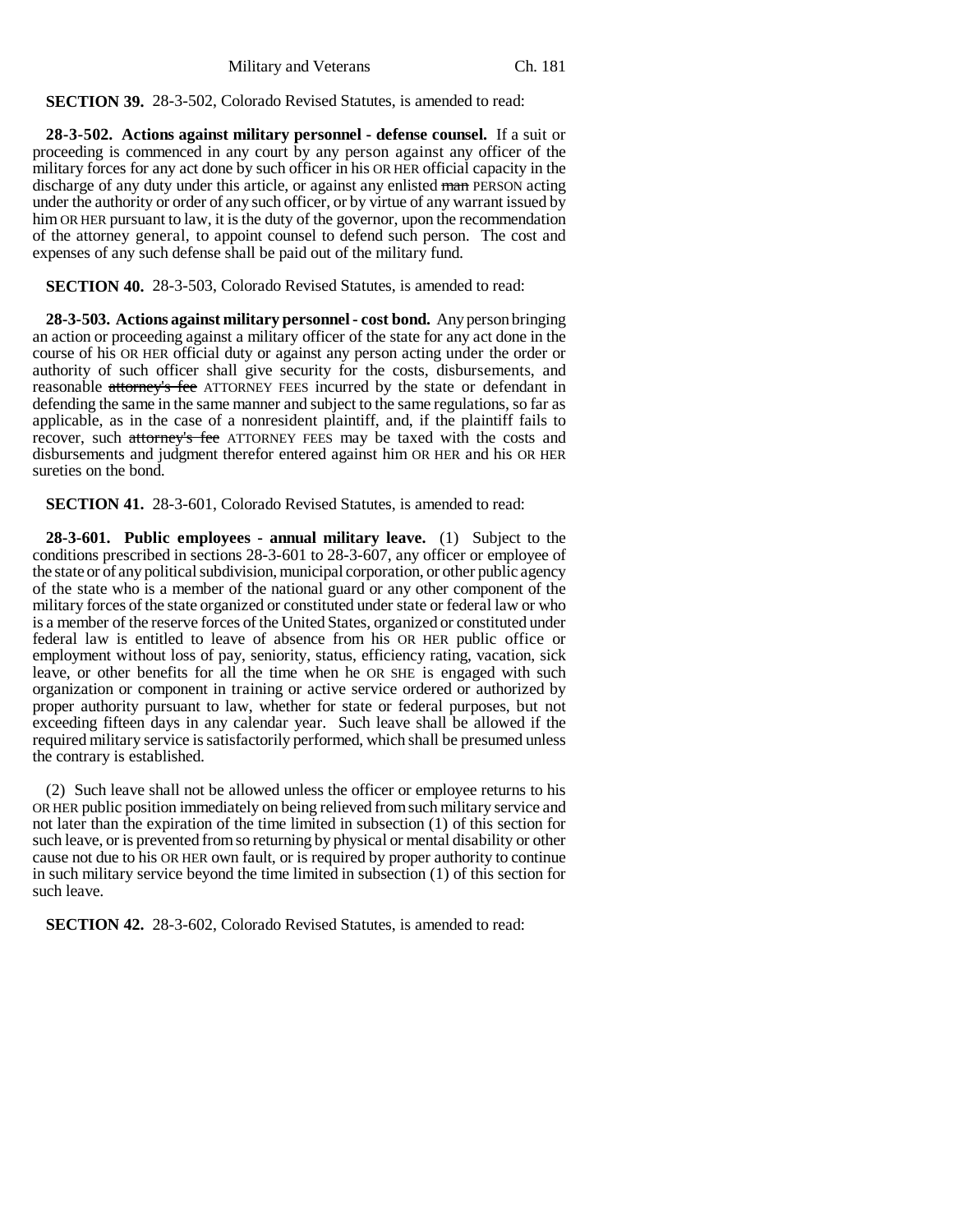**28-3-602. Public employees - extended military leave.** If any such officer or employee is required by proper authority to continue in such military service beyond the time for which leave with pay is allowed, he OR SHE is entitled to leave of absence from his OR HER public office or employment without pay for all such additional service with right of reinstatement thereafter upon the same conditions as provided in section 28-3-604 for reinstatement after active service in time of war or other emergency.

**SECTION 43.** 28-3-603, Colorado Revised Statutes, is amended to read:

**28-3-603. Public employees - emergency military leave.** Subject to the conditions prescribed in this section, any officer or employee of the state or of any political subdivision, municipal corporation, or other public agency of the state who engages in active military service in time of war or other emergency declared by proper authority of the state or the United States, for which leave is not otherwise allowed by law, is entitled to leave of absence from his OR HER public office or employment without pay during such service with right of reinstatement as provided in section 28-3-604.

**SECTION 44.** The introductory portion to 28-3-604 (1) and 28-3-604 (1) (b), (1) (c), (1) (d), and (2), Colorado Revised Statutes, are amended to read:

**28-3-604. Reinstatement.** (1) Except as otherwise provided in sections 28-3-601 to 28-3-607, upon the completion of such service, such officer or employee shall be reinstated in the public position which he OR SHE held at the time of entry into such service or a public position of like seniority, status, and pay if such is available at the same salary which he OR SHE would have received if he OR SHE had not taken such leave upon the following conditions:

(b) That he OR SHE is not physically or mentally disabled from performing the duties of such position;

(c) That he OR SHE makes written application for reinstatement to the appointing authority within ninety days after discharge from hospitalization or medical treatment which immediately follows the termination of and results from such service, but such application shall be made within one year and ninety days after termination of such service, notwithstanding such hospitalization or medical treatment;

(d) That he OR SHE submits an honorable discharge or other form of release by proper authority indicating that his OR HER military service was satisfactory.

(2) Upon such reinstatement, the officer or employee shall have the same rights with respect to accrued and future seniority status, efficiency rating, vacation, sick leave, and other benefits as if he OR SHE had been actually employed during the time of such leave. No officer or employee so reinstated shall be removed or discharged within one year thereafter, except for cause and after notice and hearing; but this shall not operate to extend a term of service or office limited by law.

**SECTION 45.** 28-3-605, Colorado Revised Statutes, is amended to read:

**28-3-605. Public officer - certificate for reinstatement.** Any public officer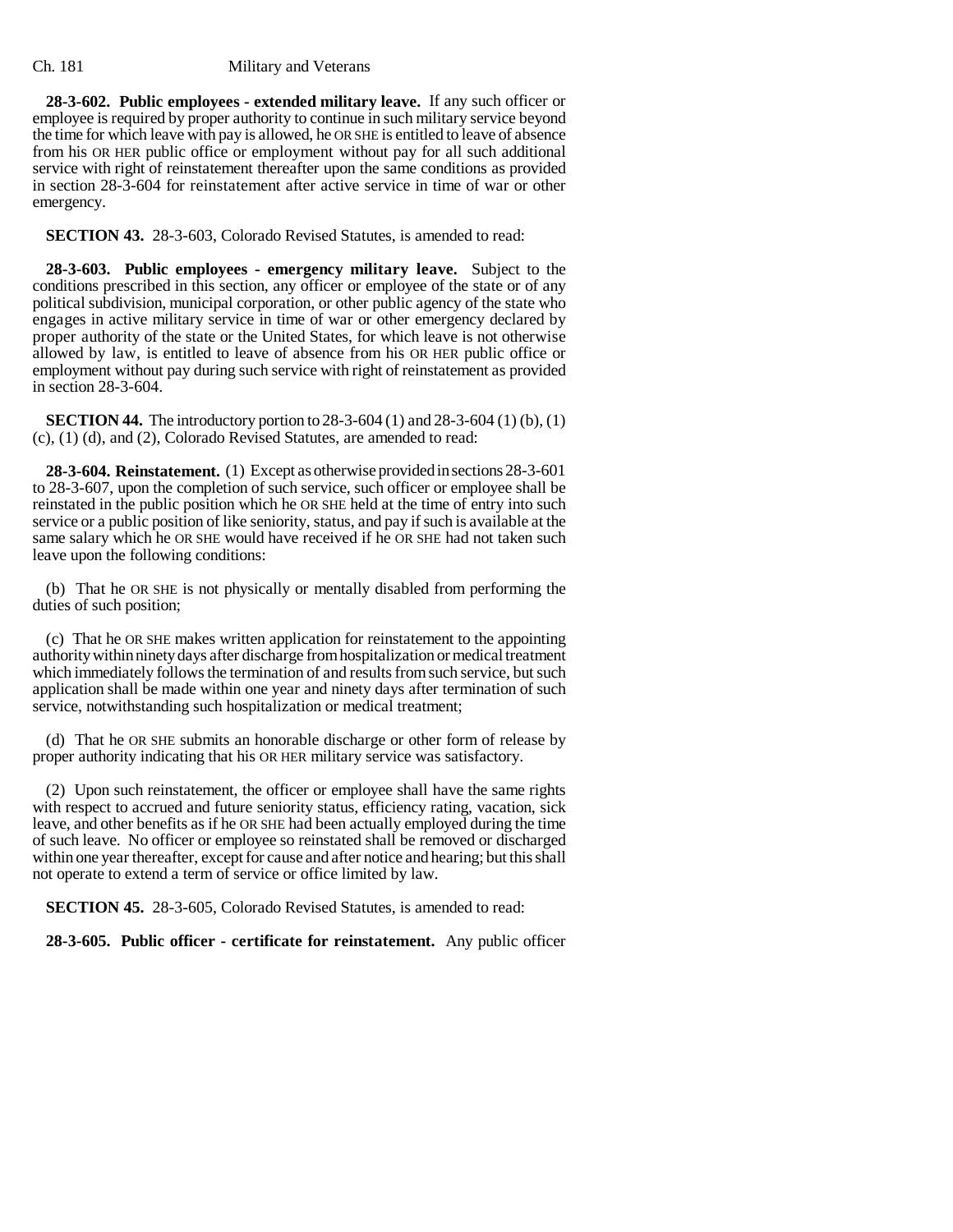elected or appointed for a definite term who, before the expiration of such term, returns from military service under leave of absence without pay, in lieu of making written application for reinstatement as provided in section 28-3-604, shall file in the same office where his OR HER official oath is filed, within forty-five days after termination of such military service, a verified certificate that he OR SHE has complied with the conditions for reinstatement prescribed in section 28-3-604, and he OR SHE shall thereupon be deemed to have resumed his OR HER office.

**SECTION 46.** 28-3-606, Colorado Revised Statutes, is amended to read:

**28-3-606. Public pension rights retained.** Any public officer or employee receiving leave of absence under the preceding sections and having rights in any state, municipal, or other public pension, retirement, or relief system shall retain all such rights accrued up to the time of taking such leave and shall have all rights subsequently accruing under such system as if he OR SHE had been actually employed during the time of such leave. Any increase in the amount of money benefits accruing with respect to the time of such leave is dependent upon the payment of any contributions or assessments, and the right to such increase is dependent upon the payment of such contributions or assessments within such reasonable time after the termination of such leave and upon such terms as the authorities in charge of the system may prescribe.

**SECTION 47.** 28-3-607, Colorado Revised Statutes, is amended to read:

**28-3-607. Public employees - substitute during service.** If a public officer or employee is absent with leave under the provisions of the preceding sections and if it is necessary in the public interest to provide for the performance of the duties of his OR HER position during such absence, the authority having power to fill a vacancy in the position may appoint a substitute, to be known as acting incumbent, who shall qualify as required for the regular incumbent, shall receive the same compensation as fixed by law or otherwise such compensation as may be fixed by proper authority, and shall have all the power and perform all the duties of the position until the return of the regular incumbent; except that this shall not preclude the making of any other provision for the discharge of the duties of the position which may be otherwise authorized by law.

**SECTION 48.** 28-3-609, Colorado Revised Statutes, is amended to read:

**28-3-609. Private employees - annual military leave.** Any person who is a duly qualified member of the Colorado national guard or the reserve forces of the United States who in order to receive military training with the armed forces of the United States, not to exceed fifteen days in any one calendar year, leaves a position other than a temporary position in the employ of an employer, and who gives evidence of the satisfactory completion of such training, and who is still qualified to perform the duties of such position is entitled to be restored to his OR HER previous or a similar position in the same status, pay, and seniority, and such period of absence for military training shall be construed as an absence with leave and without pay.

**SECTION 49.** 28-3-610, Colorado Revised Statutes, is amended to read:

**28-3-610. Private employees - benefits retained.** Such absence for military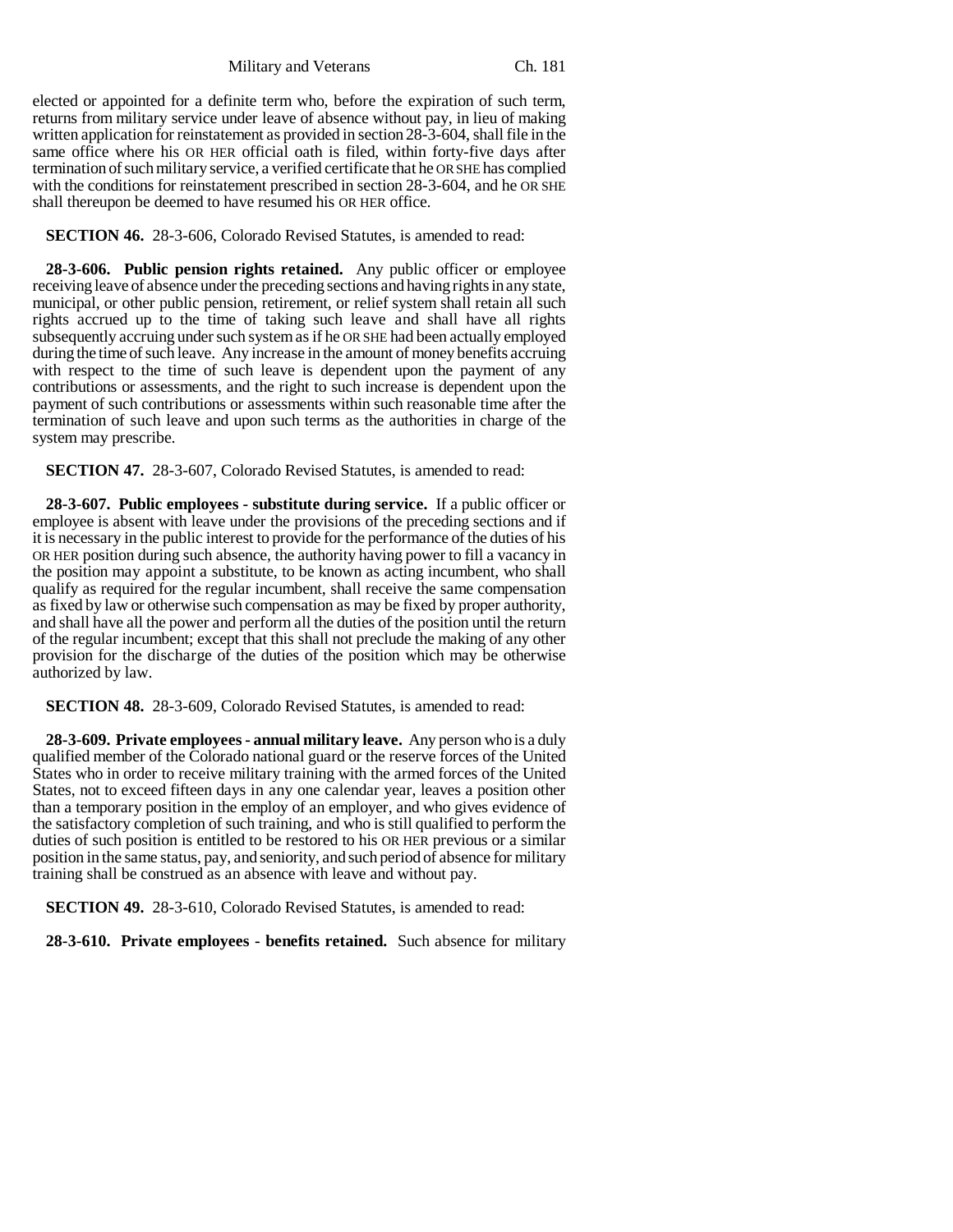training will in no way affect the employee's right to receive normal vacation, sick leave, bonus, advancement, and other advantages of his OR HER employment normally to be anticipated in his OR HER particular position.

**SECTION 50.** 28-3-701, Colorado Revised Statutes, is amended to read:

**28-3-701. Misuse of property and funds by military personnel - penalty.** Any officer or enlisted man PERSON who refuses to account for and to surrender up any moneys or any uniforms or equipment or other military property for which he OR SHE is responsible or accountable, or who appropriates the same to his OR HER own use, or who knowingly makes a false payroll or signs a false certificate which is the basis for the payment of moneys under this article, or who aids or abets another in any of these acts commits a class 6 felony and shall be punished as provided in section 18-1-105, C.R.S.

**SECTION 51.** 28-3-705, Colorado Revised Statutes, is amended to read:

**28-3-705. Uniforms and equipment - distribution and return.** The commanding officer of an organization receiving clothing or equipment for the use of his OR HER command shall distribute the same to the members of his OR HER command, taking receipts and requiring the return of each article at such time and place as he OR SHE directs.

**SECTION 52.** 28-3-706, Colorado Revised Statutes, is amended to read:

**28-3-706. Deductions from pay - forfeitures - lost equipment.** Legal fines or forfeitures and the value of any articles of uniform, arms, or equipment, whether state or federal, issued to any officer or enlisted man PERSON which he OR SHE fails to return on demand of proper authority and for the loss of or damage to which he OR SHE has been held responsible by a report of survey or other proper proceeding shall be deducted from such officer's or enlisted man's PERSON'S pay in the manner provided for in federal or state orders or regulations. Deductions from federal pay and allowances may only be made in the manner prescribed by federal law or regulation.

**SECTION 53.** 28-3-801, Colorado Revised Statutes, is amended to read:

**28-3-801. Disability and death benefits.** A member of the military forces of the state of Colorado who dies or is disabled while in, or as a result of, active service on behalf of this state ordered by competent authority, which death or disability arises out of and in the course of his OR HER employment in the active service of the state of Colorado, is entitled to workers' compensation benefits in accordance with the provisions of the "Workers' Compensation Act of Colorado"; but no workers' compensation benefits shall be paid under this section in any case where similar benefits are payable under the provisions of any federal law or regulation.

**SECTION 54.** 28-3-902, Colorado Revised Statutes, is amended to read:

**28-3-902. Encampments, maneuvers, and parades.** The governor may order the military forces or any part thereof into camp each year for such period as he OR SHE may direct and shall also provide for their participation in encampments or field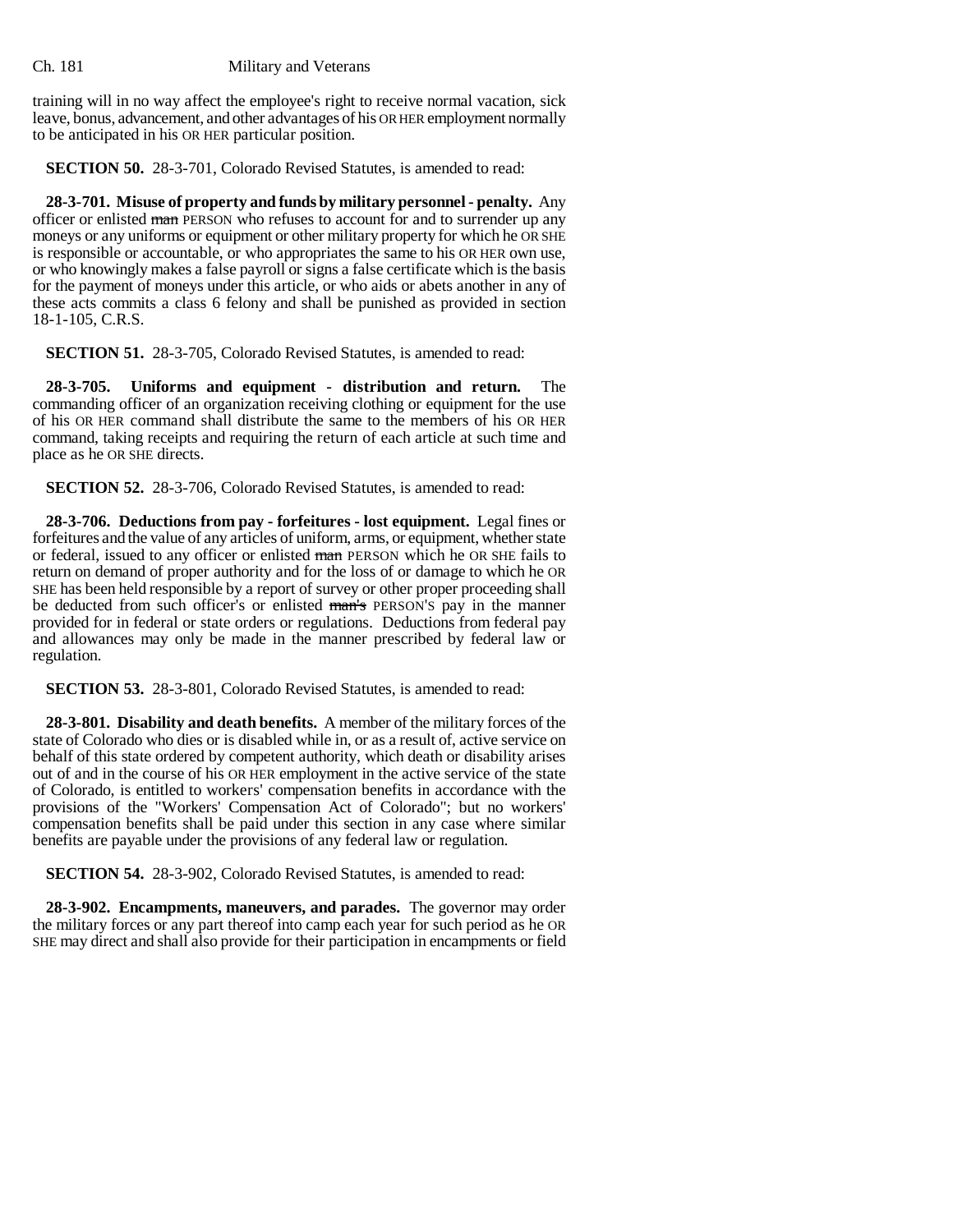maneuvers at such places as may be designated by the federal government. He THE GOVERNOR may, in his OR HER discretion, order such organizations as he OR SHE may deem proper to parade for purposes of drill, review, or escort duty and prescribe all regulations and requirements therefor.

**SECTION 55.** 28-3-903, Colorado Revised Statutes, is amended to read:

**28-3-903. Inspections.** When so ordered by the governor, an inspection shall be made by such officer designated by him THE GOVERNOR of all of the military forces of the state of Colorado, and such inspector shall report the number of troops present, the condition of their arms, equipment, and clothing, their proficiency, and such other information as may be required of or deemed proper by him OR HER. There shall be at least one inspection annually at such time and place as the governor designates. The forms and mode of inspection shall be prescribed by the adjutant general.

**SECTION 56.** 28-3-1201, Colorado Revised Statutes, is amended to read:

**28-3-1201. Long service medal.** A medal, designated as the "long service medal", shall be awarded each officer and enlisted man PERSON of the national guard of Colorado who has served honestly and faithfully in any organization or department of the national guard of Colorado, in state or federal service, for a period of ten years, not necessarily consecutive, and, for every period of five years thereafter, there shall be awarded a suitable bar to be worn on the ribbon of the medal.

**SECTION 57.** 28-3-1202, Colorado Revised Statutes, is amended to read:

**28-3-1202. Meritorious conduct medal.** A medal, designated as the "meritorious conduct medal", shall be awarded each officer and enlisted man PERSON of the national guard of Colorado who, when on an active duty status not in the federal service, distinguishes himself OR HERSELF by extraordinary heroism or has endangered his OR HER life in saving the lives of others.

**SECTION 58.** 28-3-1203, Colorado Revised Statutes, is amended to read:

**28-3-1203. Meritorious service medal.** A medal, designated as the "meritorious service medal", shall be awarded any person serving in any capacity in or with the national guard of Colorado who distinguishes himself OR HERSELF by exceptionally meritorious service for the state of Colorado.

**SECTION 59.** 28-3-1205, Colorado Revised Statutes, is amended to read:

**28-3-1205. Lapel button.** A lapel button denoting membership in the Colorado national guard shall be given without cost to every actively participating officer and enlisted man PERSON.

**SECTION 60.** 28-3.1-104 (1), Colorado Revised Statutes, is amended to read:

**28-3.1-104. Jurisdiction to try certain personnel.** (1) Any person discharged from the military forces who is later charged with having fraudulently obtained his OR HER discharge is subject to trial by court-martial on that charge and, after apprehension, shall be subject to this code while in the custody of the military for that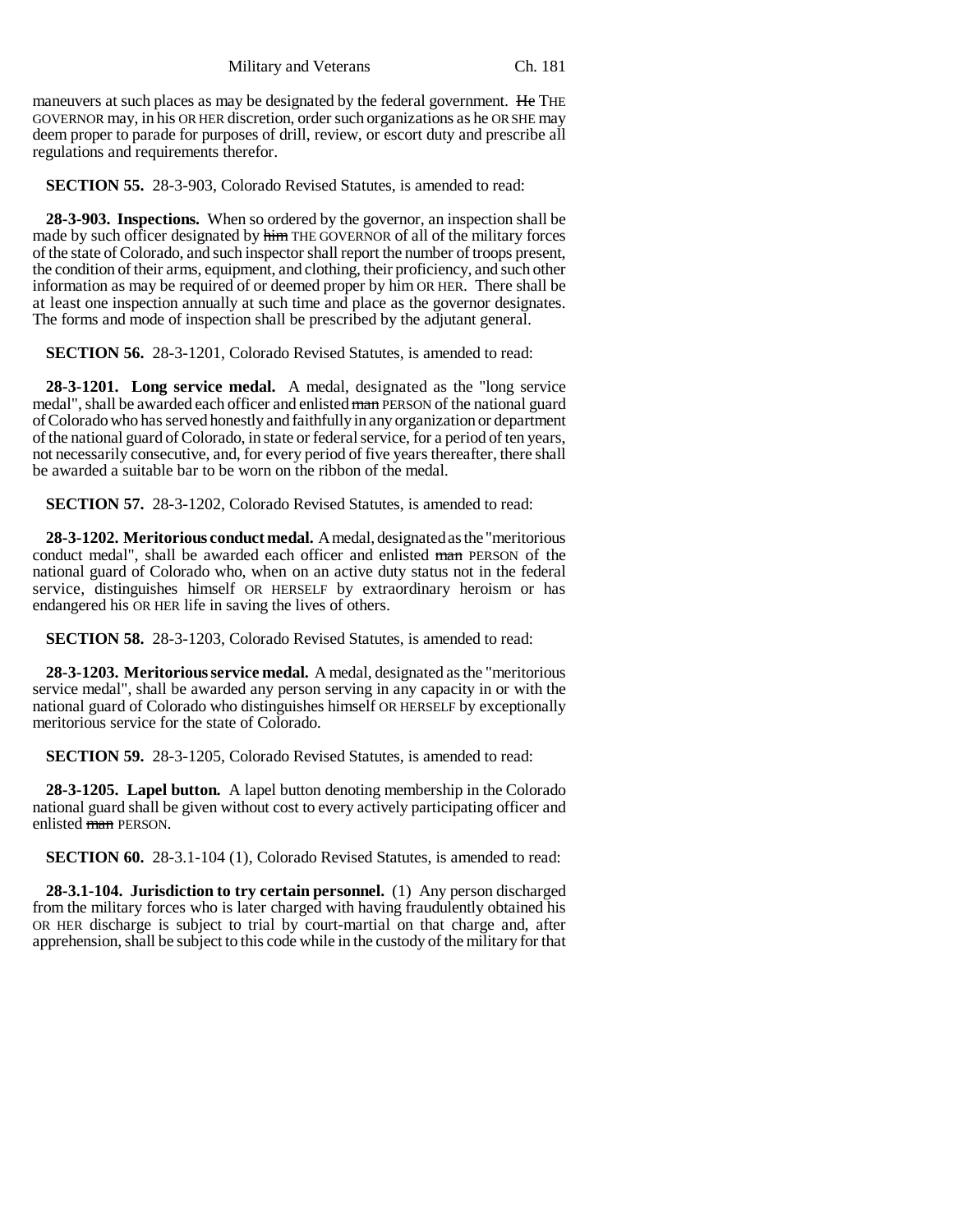trial. Upon conviction of that charge, he OR SHE is subject to trial by court-martial for all offenses under this code committed before the fraudulent discharge.

**SECTION 61.** 28-3.1-106 (2), Colorado Revised Statutes, is amended to read:

**28-3.1-106. State judge advocate general and judge advocates.** (2) The adjutant general may appoint as many assistant state judge advocates as he OR SHE considers necessary. To be eligible for appointment, assistant state judge advocates must be officers of the state military forces and members of the bar of the state of Colorado.

**SECTION 62.** 28-3.1-107 (1), (2), (3), and (4), Colorado Revised Statutes, are amended to read:

**28-3.1-107. Apprehension and restraint.** (1) Officers, warrant officers, and enlisted men MEMBERS of the military forces may be placed in arrest by their military superiors upon reasonable belief that an offense in violation of this code has been committed and that the person apprehended committed such offense. An enlisted member may be ordered into arrest or confinement by any commissioned officer by an order, oral or written, delivered in person or through other persons subject to this code or through any person authorized by this code to apprehend persons. A commanding officer may authorize warrant officers or noncommissioned officers to order enlisted members of his OR HER company or subject to his OR HER authority into arrest or confinement. A commissioned officer or warrant officer may be ordered apprehended or into arrest or confinement only by a commanding officer to whose authority he OR SHE is subject, by an order, oral or written, delivered in person or by another commissioned officer. The authority to order such persons apprehended or into arrest or confinement may not be delegated. No person may be ordered apprehended or into arrest or confinement except for probable cause. This section shall not limit the authority of persons authorized to apprehend offenders to secure the custody of an alleged offender until proper authority may be notified.

(2) If any member of the military forces fails or refuses to report to his OR HER appointed place of duty, his OR HER commanding officer is authorized to arrest or cause to be arrested such member and have him OR HER brought before the commanding officer at his OR HER unit or organization headquarters, whether such headquarters be located within or without the borders of the state. After such an arrest, the commanding officer is authorized to transport such member to his OR HER appointed place of duty, whether within or without the borders of the state. If military personnel are not available for the purpose of making the arrest, or if the commanding officer deems it advisable, he OR SHE may issue a warrant to any peace officer authorized to serve warrants of arrest under state criminal law, and such peace officer is authorized and required to serve such warrant in the same manner as other warrants of arrest and make return thereof to the commanding officer issuing the warrant.

(3) If the commanding officer issuing the warrant is unavailable to receive the person arrested, the arresting officer shall take him THE PERSON before a county court judge in the state. The judge may admit the person arrested to bail by bond, with sufficient sureties and in such sum as he OR SHE deems proper, conditioned upon the person arrested appearing before said judge at a time specified in such bond for his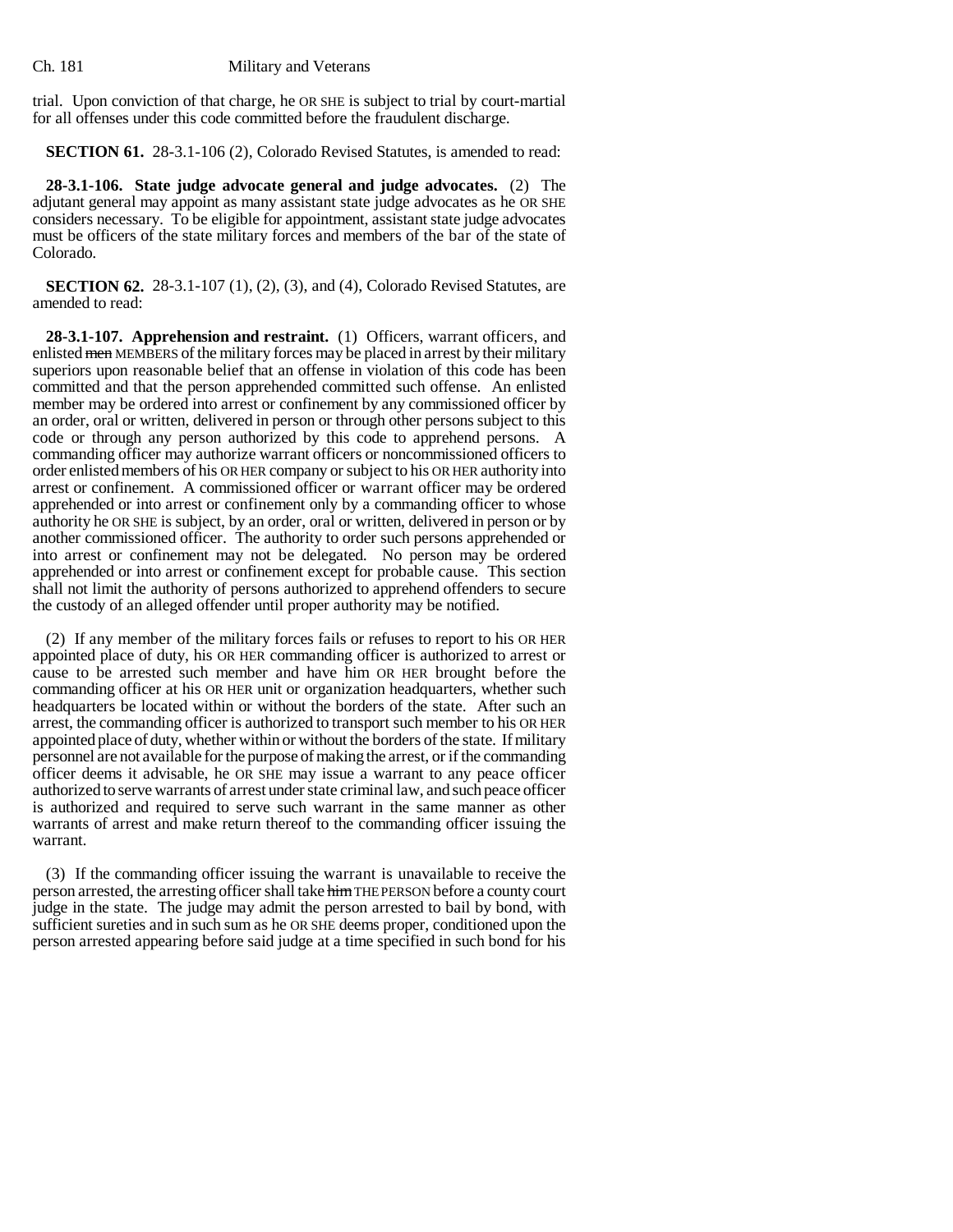OR HER surrender to the commanding officer issuing the warrant or to his OR HER representative. If the person arrested is unable to post bail, he OR SHE shall be committed by the judge to the county jail for a period of time not to exceed three days to await surrender to the commanding officer issuing the warrant or to his OR HER representative.

(4) Warrants of arrest issued pursuant to this section shall be in the following form:

| STATE OF                                                                                                                                                                                     |                                                                               |
|----------------------------------------------------------------------------------------------------------------------------------------------------------------------------------------------|-------------------------------------------------------------------------------|
|                                                                                                                                                                                              | SS.                                                                           |
| COUNTY OF                                                                                                                                                                                    |                                                                               |
| To the (Sheriff), (Constable), (Chief of Police) of _____________________ (Or the<br>name and rank of the officer, First Sergeant, or N.C.O. ordered to make the arrest)<br>of County County |                                                                               |
| (name of individual to be arrested, rank, serial number)<br>a member of _______, Colorado National Guard, having failed or refused<br>(unit designation)                                     |                                                                               |
|                                                                                                                                                                                              |                                                                               |
| (name of individual to be arrested)                                                                                                                                                          |                                                                               |
| The arrest is authorized to be made either during the day or at night. Dated at<br>$\frac{1}{1}$ , this $\frac{1}{1}$ day of $\frac{1}{1}$ , 20.                                             | (unit headquarters)                                                           |
|                                                                                                                                                                                              |                                                                               |
|                                                                                                                                                                                              | /s/<br>(Type signer's name, rank, branch,<br>organization, and designation as |

commanding officer)

**SECTION 63.** 28-3.1-108, Colorado Revised Statutes, is amended to read:

**28-3.1-108. Apprehension of deserters.** Any officer having authority to apprehend offenders under the laws of the United States or of a state, territory, commonwealth, or the District of Columbia may summarily apprehend a deserter from the military forces. If the offender is apprehended outside the state of Colorado, his OR HER return to Colorado must be in accordance with normal extradition procedure or reciprocal agreement.

**SECTION 64.** 28-3.1-109, Colorado Revised Statutes, is amended to read:

**28-3.1-109. Restraint of persons charged with offenses.** Any person subject to this code who is charged with an offense under this code may be ordered into arrest or confinement by the convening authority, as circumstances may require; but when charged only with an offense normally tried by a summary court-martial, such person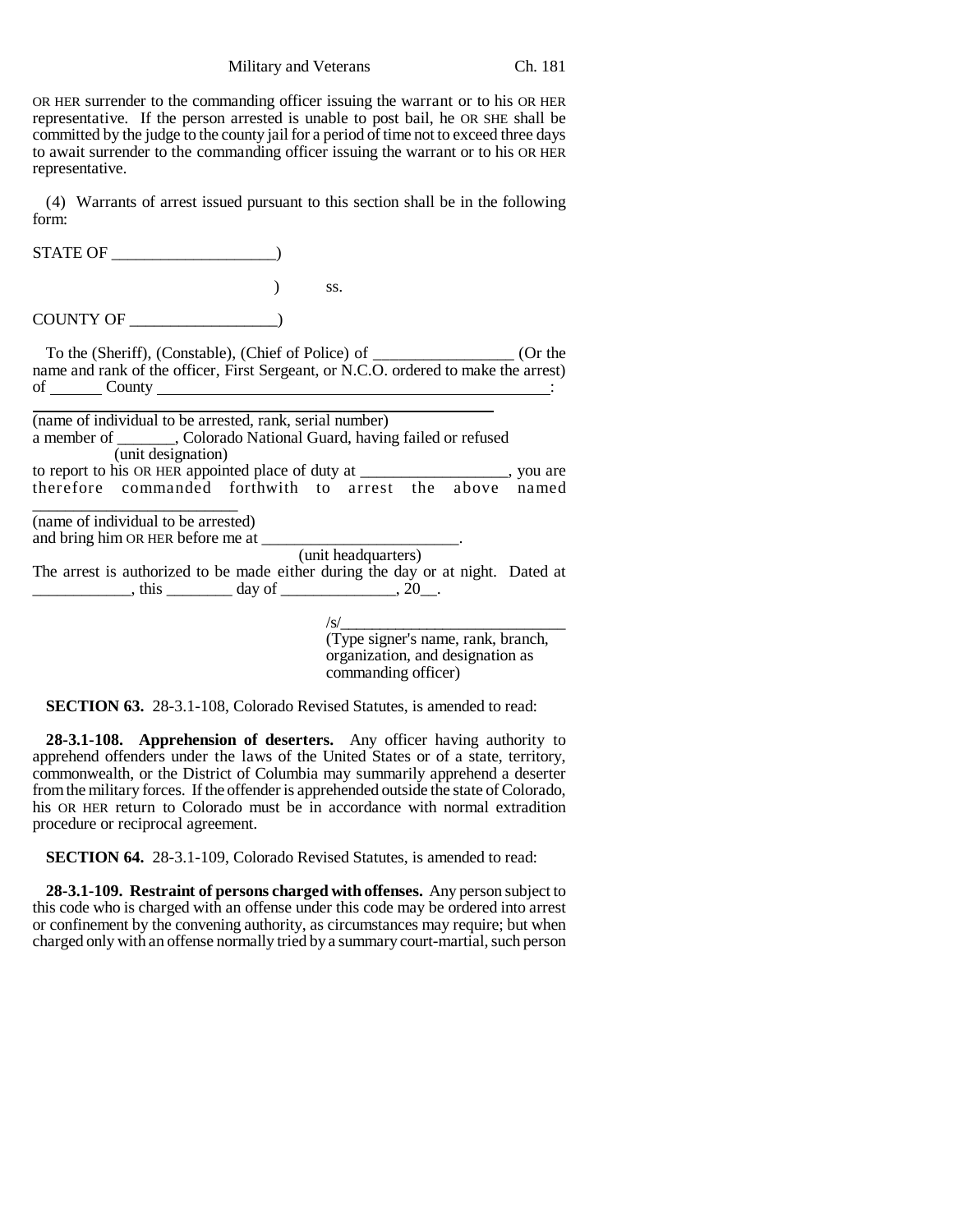shall not ordinarily be placed in confinement. When any person subject to this code is placed in arrest or confinement prior to trial, immediate steps shall be taken to inform him OR HER of the specific offense of which he OR SHE is accused and to try him OR HER or to dismiss the charges and release him OR HER.

**SECTION 65.** 28-3.1-110 (2) and (3), Colorado Revised Statutes, are amended to read:

**28-3.1-110. Confinement.** (2) No provost marshal, commander of a guard, or master-at-arms, and no warden, sheriff, keeper, or officer of a city or county jail or any other jail, penitentiary, or prison designated under subsection (1) of this section may refuse to receive or keep any prisoner committed to his OR HER charge when the committing person furnishes a statement signed by him OR HER of the offense charged against the prisoner.

(3) Every commander of a guard, every master-at-arms, and every warden, sheriff, keeper, or officer of a city or county jail or of any other jail, penitentiary, or prison designated under subsection (1) of this section to whose charge a prisoner is committed shall, within twenty-four hours after that commitment or as soon as he OR SHE is relieved from guard, report to the commanding officer of the prisoner the name of the prisoner, the offense charged against him OR HER, and the name of the person who ordered or authorized the commitment.

**SECTION 66.** 28-3.1-112, Colorado Revised Statutes, is amended to read:

**28-3.1-112. Punishment prohibited before trial.** Subject to section 28-3.1-403, no person, while being held for trial, may be subjected to punishment or penalty other than arrest or confinement upon the charges pending against him SUCH PERSON, nor shall the arrest or confinement imposed upon  $\frac{1}{2}$  film SUCH PERSON be any more rigorous than the circumstances require to insure his OR HER presence. However, such person may be subjected to minor punishment during that period for infractions of discipline.

**SECTION 67.** 28-3.1-113 (2), Colorado Revised Statutes, is amended to read:

**28-3.1-113. Delivery of offenders to civil authorities.** (2) When delivery under this section is made to any civil authority of a person undergoing sentence of a court-martial and the delivery interrupts the execution of the sentence of the court-martial, the offender after having answered to the civil authorities for his OR HER offense shall, upon the request of competent military authority, be returned to military custody for the completion of his OR HER sentence.

**SECTION 68.** 28-3.1-114 (1), the introductory portion to 28-3.1-114 (2) (a), the introductory portion to 28-3.1-114 (2) (b), and 28-3.1-114 (2) (b) (IV), (4), and (5), Colorado Revised Statutes, are amended to read:

**28-3.1-114. Commanding officer's nonjudicial punishment.** (1) Punishment may be imposed for any offense cognizable by a court-martial upon any member of the state military forces under this section. Under such regulations as the governor may prescribe, limitations may be placed on the powers granted by this section with respect to the kind and amount of punishment authorized and the categories of commanding officers and warrant officers exercising command authorized to exercise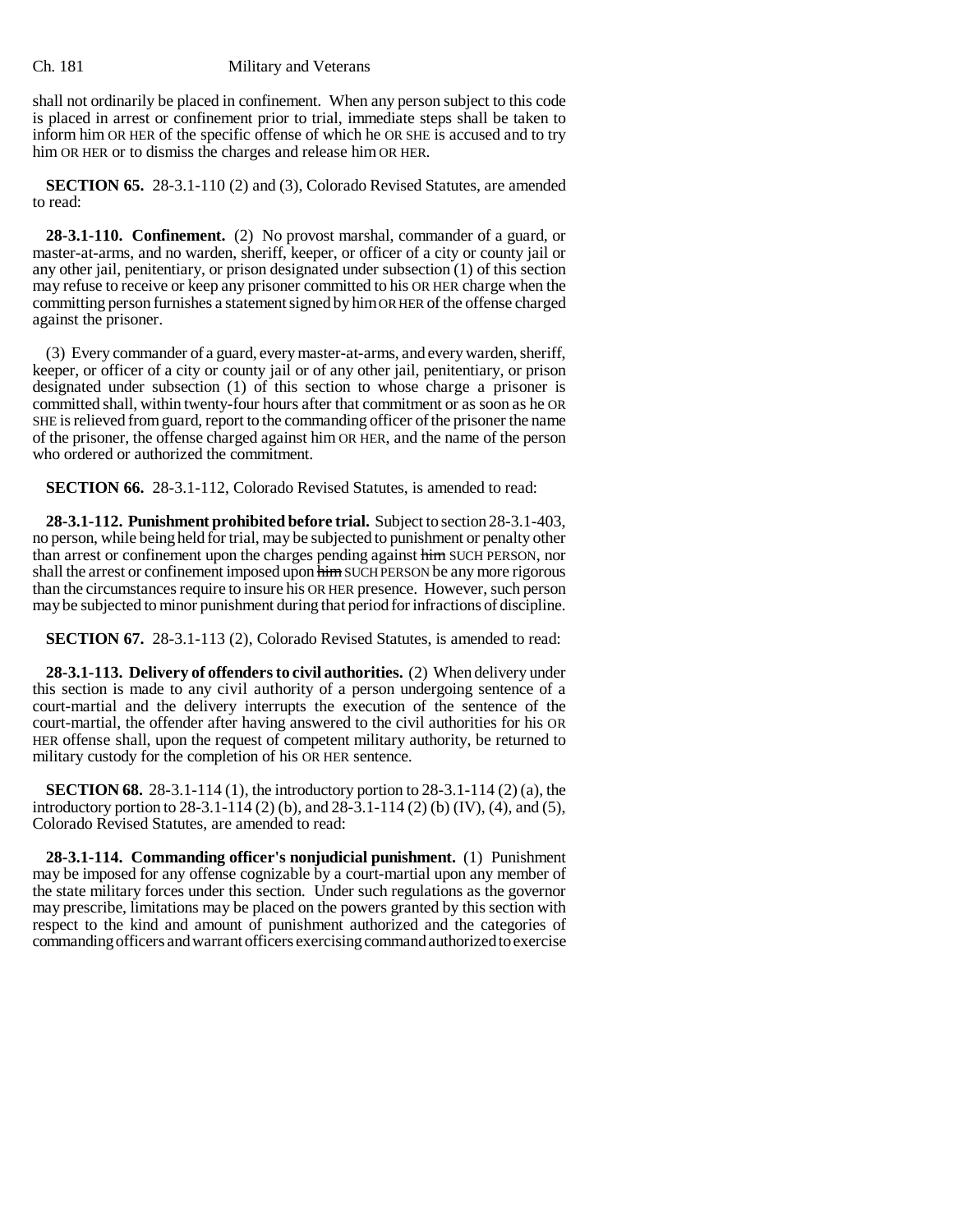those powers. If authorized by regulations of the governor, the governor or an officer of general rank in command may delegate his OR HER powers under this section to a principal assistant. If subject to disciplinary punishment, the accused shall be afforded the opportunity to be represented by defense counsel having the qualifications prescribed under section 28-3.1-102 (14), if available. Otherwise, the accused shall be afforded the opportunity to be represented by any available commissioned officer of his OR HER choice. The accused may also employ civilian counsel of his OR HER own choosing at his OR HER own expense. In all proceedings, the accused is allowed three duty days, or longer on written justification, to reply to the notification of intent to impose punishment under this section.

(2) Subject to subsection (1) of this section, any commanding officer may, in addition to or in lieu of admonition or reprimand, impose one or more of the following disciplinary punishments for minor offenses, as defined by the governor, without the intervention of a court-martial:

(a) Upon an officer of his OR HER command:

(b) Upon other military personnel of his OR HER command:

(IV) Reduction to next inferior grade if the grade from which he OR SHE was demoted was established by the command or an equivalent or lower command;

(4) An officer in charge may, for minor offenses, impose on enlisted members assigned to the unit of which he OR SHE is in charge, the punishments authorized to be imposed by commanding officers.

(5) Except where punishment has been imposed by the governor, a person punished under this section who considers his SUCH punishment unjust or disproportionate to the offense may, through the proper channel, appeal to the next superior authority. The appeal shall be promptly forwarded and decided, but the person punished may in the meantime be required to undergo the punishment adjudged. The officer who imposes the punishment, his OR HER successor in command, and superior authority may suspend, set aside, or remit any part or amount of the punishment and restore all rights, privileges, and property affected.

**SECTION 69.** 28-3.1-205 (2) and (3), Colorado Revised Statutes, are amended to read:

**28-3.1-205. Jurisdiction of summary courts-martial.** (2) No person shall be tried by a summary court-martial if, prior to trial, he OR SHE objects thereto. If an objection to trial by summary court-martial is made by an accused, trial may be ordered by special or general court-martial, as appropriate.

(3) A summary court-martial may sentence an offender to confinement for not more than thirty days, to a fine of not more than twenty-five dollars for a single offense, to forfeiture of pay and allowances of not more than two hundred fifty dollars for a single offense, to reduction of an enlisted man PERSON to any inferior grade, and to any combination of these punishments.

**SECTION 70.** 28-3.1-208 (2), Colorado Revised Statutes, is amended to read: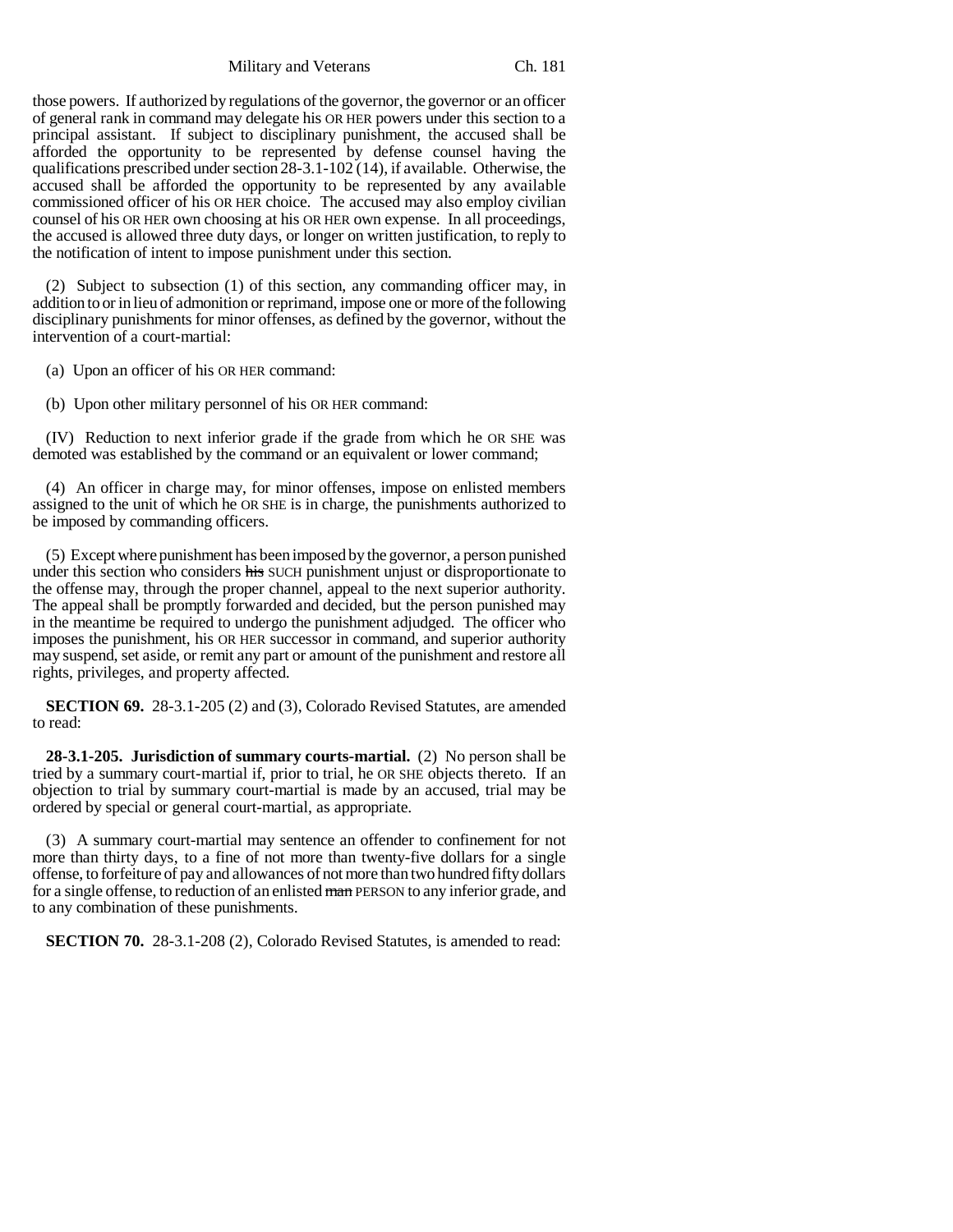**28-3.1-208. Who may convene summary courts-martial.** (2) When only one commissioned officer is present with a command or detachment, he OR SHE shall be the summary court-martial of that command or detachment and shall hear and determine all summary courts-martial cases brought before him OR HER. Summary courts-martial may, however, be convened in any case by superior authority.

**SECTION 71.** 28-3.1-209 (3) (a) and (4), Colorado Revised Statutes, are amended to read:

**28-3.1-209. Who may serve on courts-martial.** (3) (a) Any enlisted member of the military forces who is not a member of the same unit as the accused is eligible to serve on general and special courts-martial for the trial of any enlisted member, but he OR SHE shall serve as a member of a court only if, before convening of the court, the accused personally has requested in writing that enlisted members serve on it. After such request, the accused shall not be tried by a general or special court-martial the membership of which does not include enlisted members in a number comprising at least one-third of the total membership of the court, unless eligible members cannot be obtained because of physical conditions or military exigencies. If enlisted members cannot be obtained, the court may be assembled and the trial held without them, but the convening authority shall make a detailed written statement, to be appended to the record, stating why enlisted members could not be obtained.

(4) (a) No person subject to this code may be tried by a court-martial of which any member is junior to him OR HER in rank or grade, unless it cannot be avoided and then only by order of the governor.

(b) When convening a court-martial, the convening authority shall detail as members thereof those persons as, in his OR HER opinion, are best qualified for the duty by reason of age, education, training, experience, length of service, and judicial temperament. No member is eligible to serve as a member of a general or special court-martial when he OR SHE is the accuser or a witness for the prosecution or has acted as investigating officer or as counsel in the same case. If within the command of the convening authority there is present and not otherwise disqualified a commissioned officer who is a member of the bar of this state and of appropriate rank and grade, the convening authority shall appoint him OR HER as president of a general or special court-martial. Although this requirement shall be binding on the convening authority, failure to meet it in any case shall not divest a military court of jurisdiction.

**SECTION 72.** 28-3.1-210, Colorado Revised Statutes, is amended to read:

**28-3.1-210. Military judge of a general or special court-martial.** (1) The authority convening a general or special court-martial shall request the state judge advocate general to detail as military judge thereof a commissioned officer who is a member of the bar of this state. No person is eligible to act as military judge in a case if he OR SHE is the accuser or witness for the prosecution or has acted as investigating officer or as counsel in the same case.

(2) The military judge may not consult with the members of the court except in the presence of the accused, trial counsel, and defense counsel, nor may he OR SHE vote with the members of the court.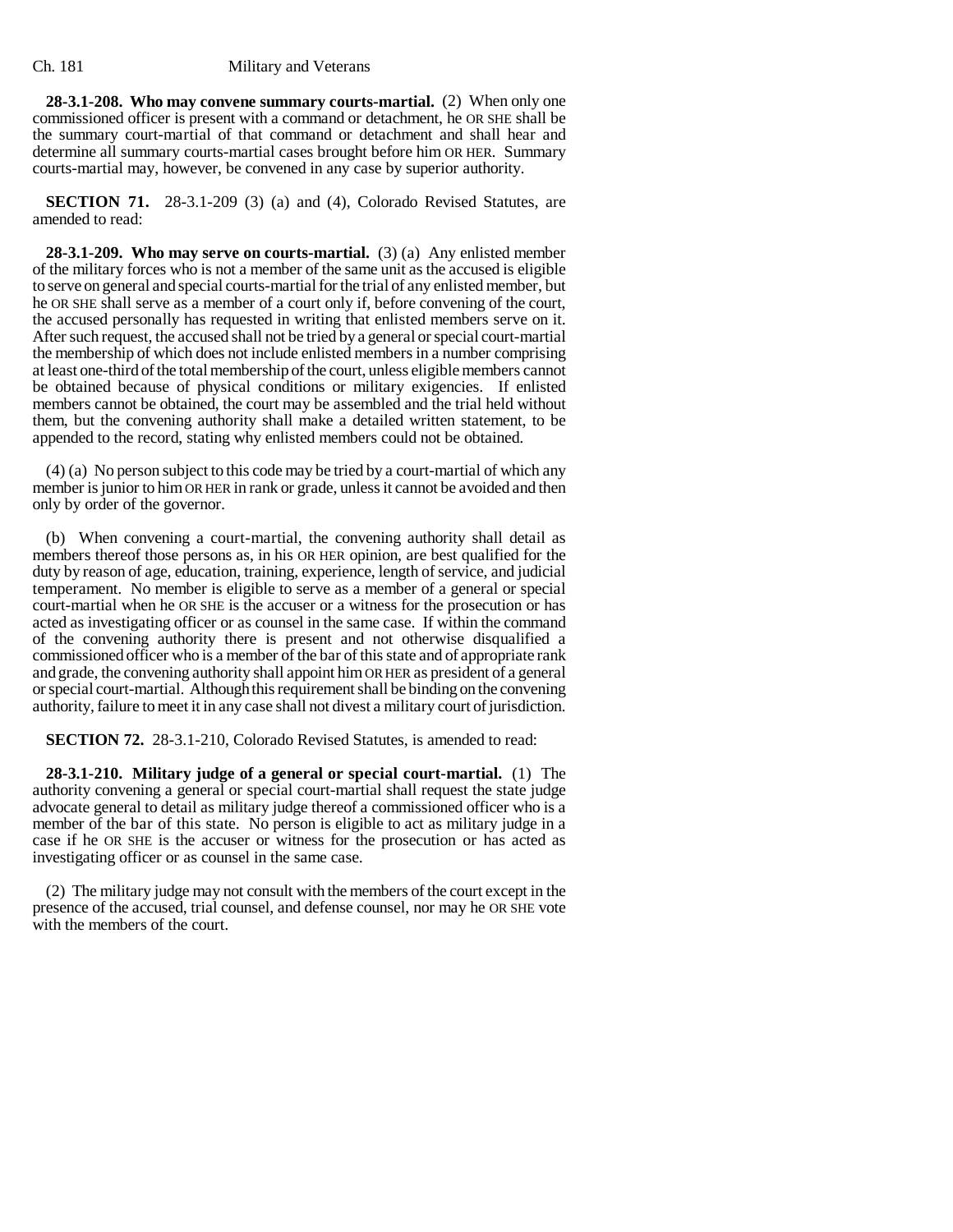**SECTION 73.** 28-3.1-211 (1), Colorado Revised Statutes, is amended to read:

**28-3.1-211. Detail of trial and defense counsel.** (1) For each general or special court-martial, the authority convening the court shall request the state judge advocate general to detail trial counsel and defense counsel and assistants as he OR SHE considers appropriate. No person who has acted as investigating officer, military judge, or court member in any case may act later as trial counsel, assistant trial counsel, or, unless expressly requested by the accused, as defense counsel or assistant defense counsel in the same case. No person who has acted for the prosecution may act later in the same case for the defense, nor may any person who has acted for the defense act later in the same case for the prosecution.

**SECTION 74.** 28-3.1-214 (1) (b) and (2), Colorado Revised Statutes, are amended to read:

**28-3.1-214. Charges and specifications.** (1) Charges and specifications shall be signed by an accuser subject to this code, under oath, before a commissioned officer of the state military force authorized to administer oaths and shall state:

(b) That they are true in fact to the best of his OR HER knowledge and belief.

(2) Upon the preferring of charges, the proper authority shall take immediate steps to determine what disposition should be made thereof in the interest of justice and discipline, and the accused shall be informed of the charges against him OR HER as soon as practicable.

**SECTION 75.** 28-3.1-215 (1), (2), and (4), Colorado Revised Statutes, are amended to read:

**28-3.1-215. Compulsory self-incrimination prohibited.** (1) No person subject to this code shall compel any person to incriminate himself OR HERSELF or to answer any question, the answer to which may tend to incriminate him OR HER.

(2) No person subject to this code may interrogate or request any statement from an accused or a person suspected of an offense without first informing him THE PERSON of the nature of the accusation and advising him THE PERSON that he OR SHE does not have to make any statement regarding the offense of which he OR SHE is accused or suspected, that any statement made by him THE PERSON may be used as evidence against him OR HER in a trial by court-martial, that he THE PERSON has a right to consult with a lawyer, that he THE PERSON has a right to have a lawyer, and that upon his THE PERSON's request a lawyer will be provided him OR HER without cost or, if he THE PERSON prefers, he OR SHE may retain counsel of his OR HER choice at his OR HER own expense.

(4) No statement obtained from any person in violation of this section or through the use of coercion, unlawful influence, or unlawful inducement may be received in evidence against him SUCH PERSON in a trial by court-martial.

**SECTION 76.** 28-3.1-216 (2) and (3), Colorado Revised Statutes, are amended to read: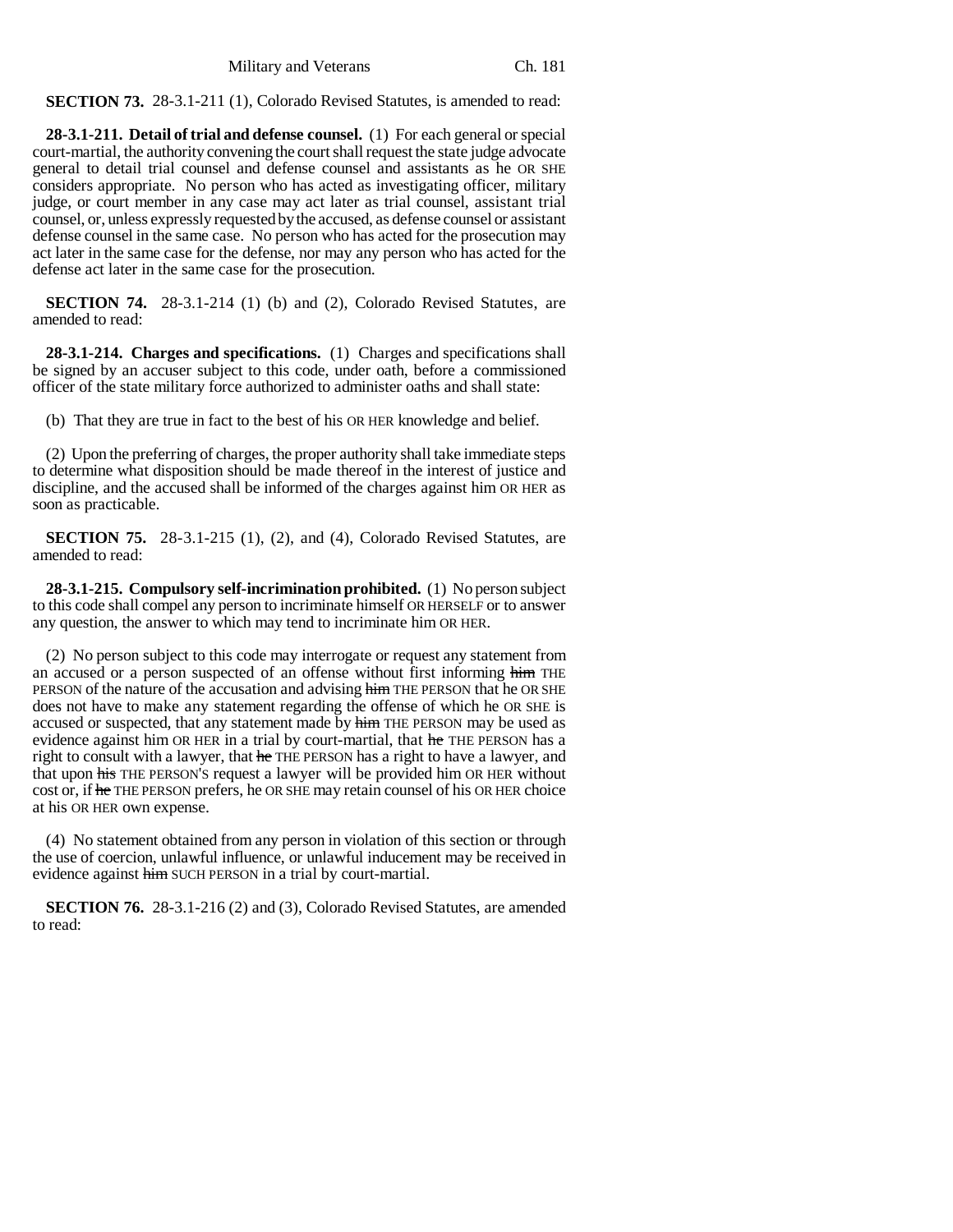**28-3.1-216. Investigation.** (2) The accused shall be advised of the charges against him OR HER and of his OR HER right to be represented by civilian counsel if provided by him OR HER, or by military counsel of his OR HER own selection if such counsel is reasonably available, or by counsel detailed by the state judge advocate. At that investigation, full opportunity shall be given to the accused to cross-examine witnesses against him OR HER if they are available and to present anything he OR SHE may desire in his OR HER own behalf, either in defense or mitigation, and the investigating officer shall examine available witnesses requested by the accused. If the charges are forwarded after the investigation, they shall be accompanied by a statement of the substance of the testimony taken on both sides, and a copy thereof shall be given to the accused.

(3) If an investigation of the subject matter of an offense has been conducted before the accused is charged with the offense, and if the accused was present at the investigation and afforded the opportunities for representation, cross-examination, and presentation prescribed in subsection (2) of this section, no further investigation of that charge is necessary under this section, unless it is demanded by the accused after he OR SHE is informed of the charge. A demand for further investigation entitles the accused to recall witnesses for further cross-examination and to offer any new evidence in his OR HER own behalf.

**SECTION 77.** 28-3.1-218 (1), Colorado Revised Statutes, is amended to read:

**28-3.1-218. Advice of state judge advocate and reference for trial.** (1) Before directing the trial of any charge by general court-martial, the convening authority shall refer it to the state judge advocate general for consideration and advice. The convening authority may not refer a charge to a general court-martial for trial unless he OR SHE has found that the charge alleges an offense under this code and is warranted by evidence indicated in the report of the investigation.

**SECTION 78.** 28-3.1-219, Colorado Revised Statutes, is amended to read:

**28-3.1-219. Service of charges.** The trial counsel to whom court-martial charges are referred for trial shall cause to be served upon the accused a copy of the charges upon which trial is to be had. No person shall, against his OR HER objection, be brought to trial or be required to participate by himself OR HERSELF or by counsel in a session called by the military judge under section 28-3.1-304 before a general court-martial within five days after the service of the charges upon him OR HER, or before a special court-martial within three days after the service of the charges upon him OR HER.

**SECTION 79.** 28-3.1-302 (1) and (2) (a), Colorado Revised Statutes, are amended to read:

**28-3.1-302. Unlawfully influencing action of court.** (1) No authority convening a general, special, or summary court-martial, nor any other commanding officer or officer serving on the staff thereof, may censure, reprimand, or admonish the court or any member, military judge, or counsel thereof, with respect to the findings or sentence adjudged by the court or with respect to any other exercise of their functions in the conduct of the proceeding. No person subject to this code may attempt to coerce or, by any unauthorized means, influence the action of a court-martial or any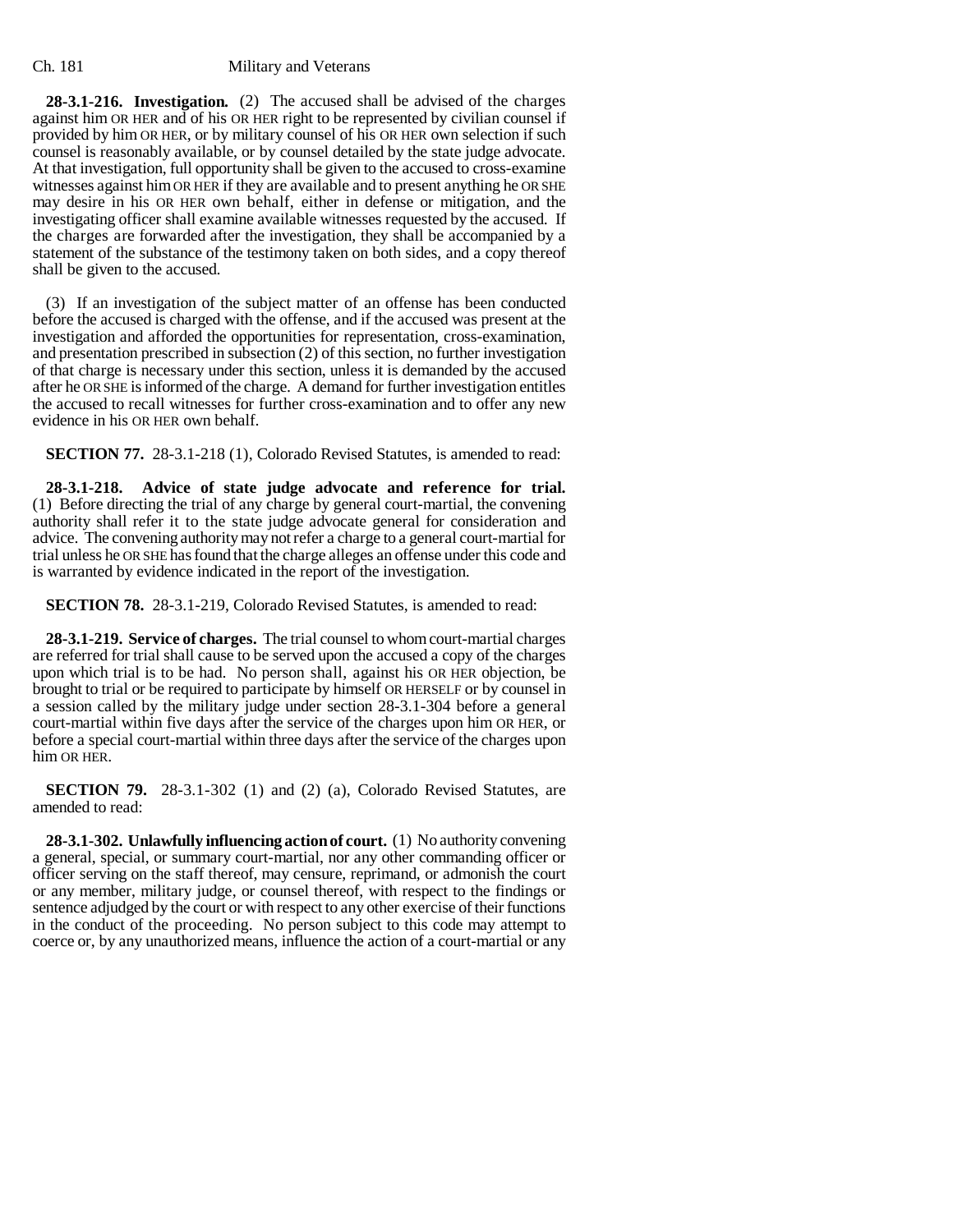other military tribunal or any member thereof in reaching the findings or sentence in any case or the action of any convening, approving, or reviewing authority with respect to his OR HER judicial acts. The provisions of this subsection (1) shall not apply to general instructional or informational courses in military justice, if such courses are designed solely for the purpose of instructing members of a command in the substantive and procedural aspects of courts-martial, or to statements and instructions given in open court by the military judge or counsel.

(2) In the preparation of an effectiveness, fitness, or efficiency report, or any other report or document used in whole or in part for the purpose of determining whether a member of the state military forces should be retained on duty, no person subject to this code may, in preparing any such report:

(a) Consider or evaluate the performance of duty of any such member as a member, military judge, or trial counsel of a court-martial; except that this paragraph (a) is not applicable to evaluations made by the state judge advocate of the performance of personnel under his OR HER supervision;

**SECTION 80.** 28-3.1-303 (2), (3), (4), and (5), Colorado Revised Statutes, are amended to read:

**28-3.1-303. Duties of trial counsel and defense counsel.** (2) The accused has the right to be represented in his OR HER defense before a general or special court-martial by civilian counsel if provided by him OR HER, or by military counsel of his OR HER own selection if reasonably available, or by the defense counsel detailed under section 28-3.1-211. If the accused has counsel of his OR HER own selection, the defense counsel and assistant defense counsel, if any, who were detailed shall, if the accused so desires, act as his OR HER associate counsel; otherwise they shall be excused by the military judge.

(3) In every court-martial proceeding, the defense counsel may, in the event of conviction, forward for attachment to the record of proceedings a brief of the matters he OR SHE feels should be considered in behalf of the accused on review, including any objection to the contents of the record which he OR SHE considers appropriate.

(4) An assistant trial counsel of a general court-martial may, under the direction of the trial counsel or when he OR SHE is qualified to be a trial counsel as required by section 28-3.1-211, perform any duty imposed by law, regulation, or the custom of the service upon the trial counsel of the court. An assistant trial counsel of a special court-martial may perform any duty of the trial counsel.

(5) An assistant defense counsel of a general or special court-martial may, under the direction of the defense counsel or when he OR SHE is qualified to be the defense counsel as required by section 28-3.1-211, perform any duty imposed by law, regulation, or the custom of the service upon counsel for the accused.

**SECTION 81.** 28-3.1-308 (3), Colorado Revised Statutes, is amended to read:

**28-3.1-308. Statute of limitations.** (3) Periods in which the accused was absent from territory in which the state has authority to apprehend him OR HER, or in the custody of civil authorities, or in the hands of the enemy of any hostile force shall be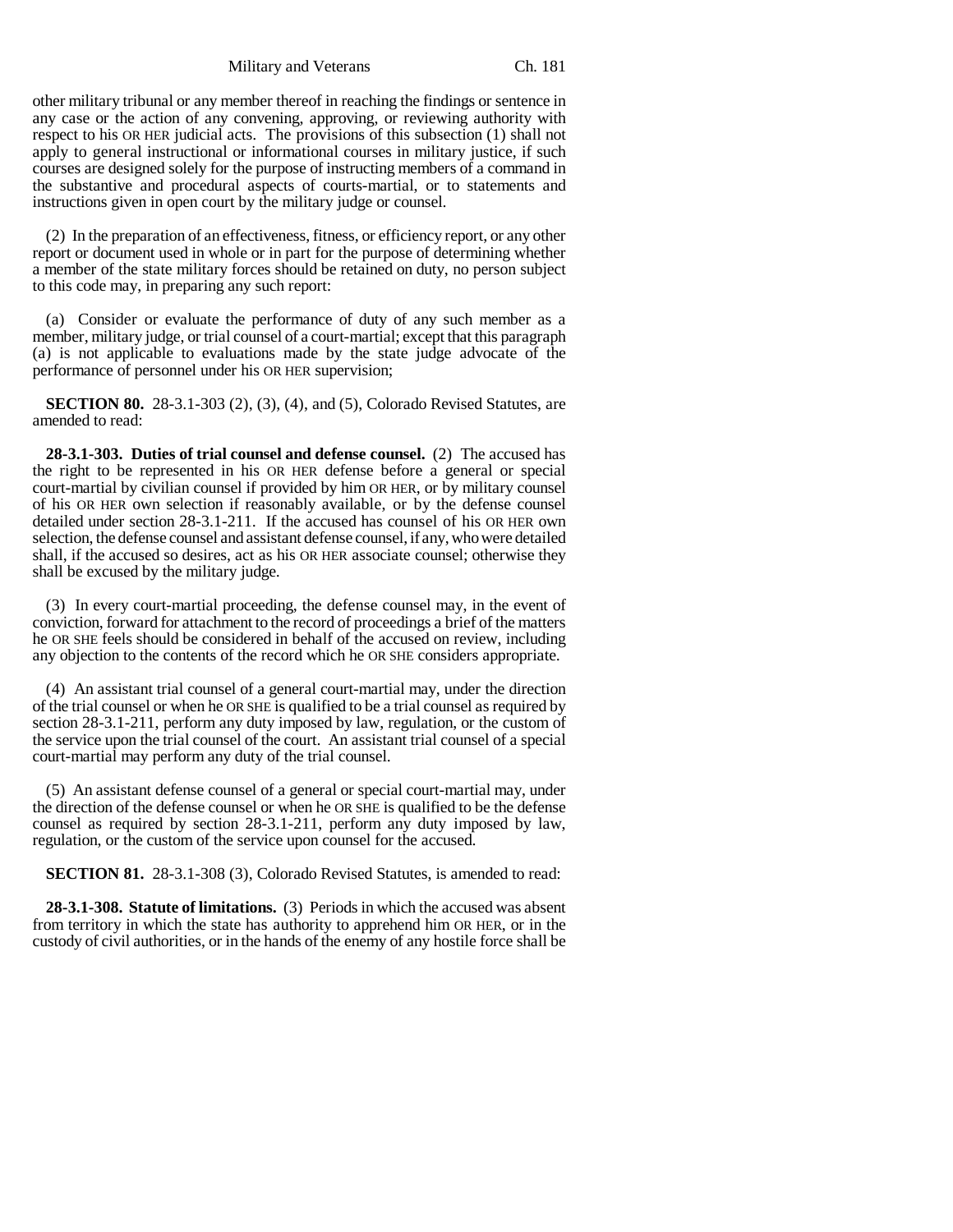excluded in computing the period of limitation prescribed in this section.

**SECTION 82.** 28-3.1-310 (1), Colorado Revised Statutes, is amended to read:

**28-3.1-310. Pleas of the accused.** (1) If an accused, after arraignment, makes an irregular pleading or, after a plea of guilty, sets up matter inconsistent with the plea, or if it appears that an accused has entered the plea of guilty improvidently or through lack of understanding of its meaning and effect, or if an accused fails or refuses to plead, a plea of not guilty shall be entered in the record, and the court shall proceed as though he OR SHE had pleaded not guilty.

**SECTION 83.** 28-3.1-316 (2), (3) (a), and (3) (b), Colorado Revised Statutes, are amended to read:

**28-3.1-316. Voting and rulings.** (2) The military judge of a general or special court-martial shall rule upon interlocutory questions, other than a challenge, arising during the proceedings. Any ruling made by the military judge upon any interlocutory question, other than a motion for a finding of not guilty or the question of the accused's sanity, is final and constitutes the ruling of the court. However, the military judge may change the ruling at any time during the trial; except that he OR SHE may not change a ruling on a motion for a finding of not guilty that was granted. Unless the ruling is final, if any member objects thereto, the court shall be cleared and closed and the question decided by a voice vote as provided in section 28-3.1-317, beginning with the junior member in rank.

(3) Before a vote is taken on the findings, the military judge shall, in the presence of the accused and counsel, instruct the court as to the elements of the offense and charge the court:

(a) That the accused must be presumed to be innocent until his OR HER guilt is established by legal and competent evidence beyond reasonable doubt;

(b) That in the case being considered, if there is a reasonable doubt as to the guilt of the accused, the doubt must be resolved in favor of the accused and he OR SHE must be acquitted;

**SECTION 84.** 28-3.1-319, Colorado Revised Statutes, is amended to read:

**28-3.1-319. Record of trial.** General and special courts-martial shall keep a verbatim record of the trial of each case. Upon a request of the accused, a reviewing authority, or the state judge advocate general, the record shall be transcribed and authenticated by the president or the military judge. If the record cannot be authenticated by either the president or the military judge by reason of his OR HER death, disability, or absence, it shall be authenticated by two members of the court. In all other courts-martial, records of trial shall contain such matter and be authenticated in such manner as the governor prescribes by regulation.

**SECTION 85.** 28-3.1-403 (3), Colorado Revised Statutes, is amended to read:

**28-3.1-403. Effective date of sentences.** (3) On application by an accused who is under sentence to confinement that has not been ordered executed, the convening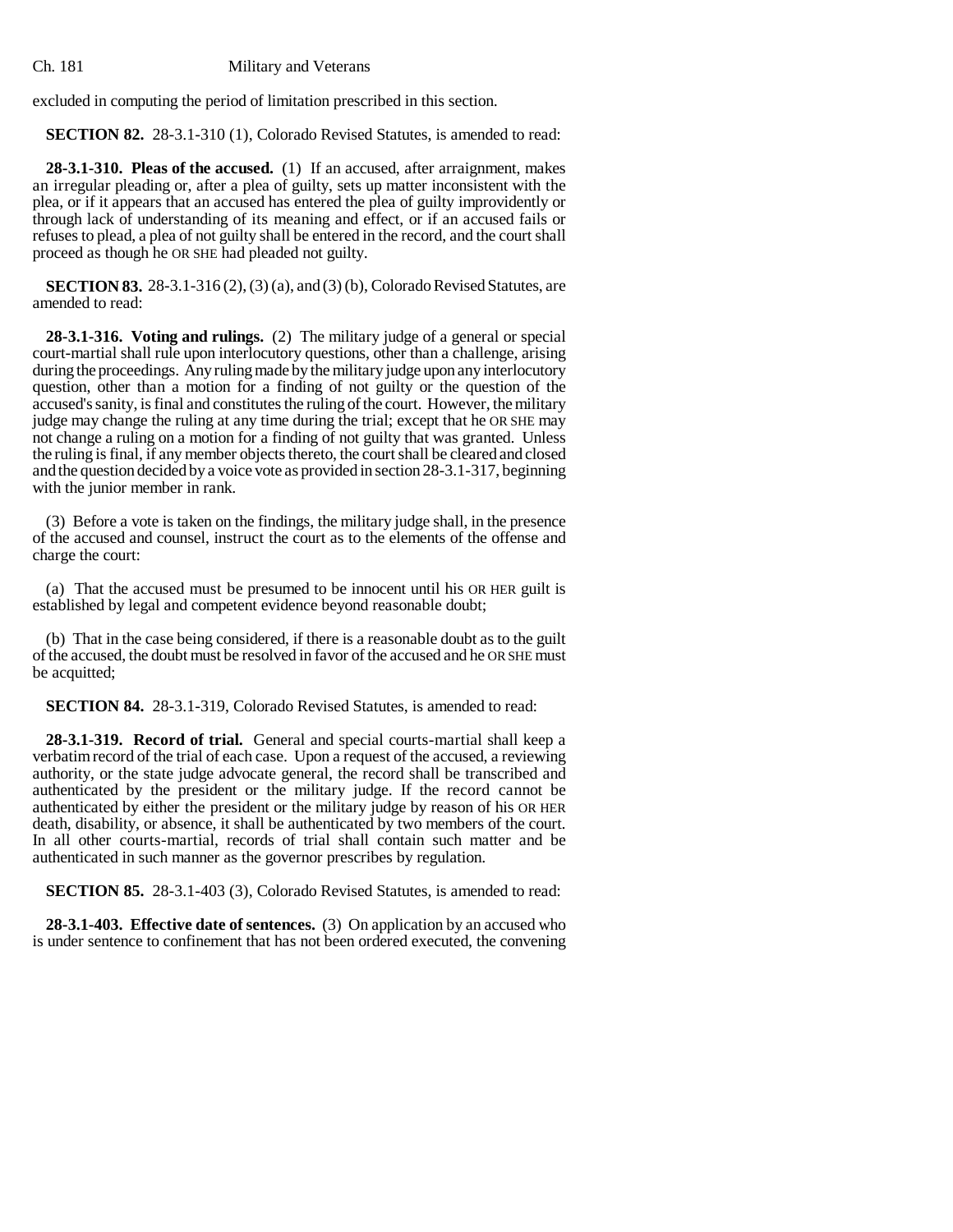authority or, if the accused is no longer under his OR HER jurisdiction, the officer exercising general court-martial jurisdiction over the command to which the accused is currently assigned, may in his OR HER sole discretion defer service of the sentence to confinement. The deferment shall terminate when the sentence is ordered executed. The deferment may be rescinded at any time by the officer who granted it or, if the accused is no longer under his OR HER jurisdiction, by the officer exercising general court-martial jurisdiction over the command to which the accused is currently assigned.

**SECTION 86.** 28-3.1-405, Colorado Revised Statutes, is amended to read:

**28-3.1-405. Commitment under sentence of confinement.** When a sentence of confinement is imposed to be served other than in a guardhouse, the convening authority shall issue a writ in the following or similar form:

STATE OF \_\_\_\_\_\_\_\_\_\_\_\_\_\_\_\_\_\_\_\_) ) ss. COUNTY OF THE SECTION OF

To the Sheriff of \_\_\_\_\_\_\_\_\_ County, \_\_\_\_\_\_\_, State of Colorado.

WHEREAS, \_\_\_\_\_\_\_\_\_ of \_\_\_\_\_\_\_\_ in the \_\_\_\_\_\_\_\_ County of \_\_\_\_\_\_\_, a member of the Colorado National Guard, was on the \_\_\_ day of \_\_\_\_\_, 20\_\_\_, tried by court-martial and found guilty of \_\_\_\_\_\_ in violation of the Colorado Military Code and was sentenced to serve \_\_\_\_\_\_ days imprisonment; and

WHEREAS, as such sentence was approved and ordered executed by the convening authority, on the  $\_\_\_\$  day of  $\_\_\_\_\$ , 20 $\_\_\_\$ ;

THEREFORE, you were commanded to take the body of the said \_\_\_\_\_\_\_\_ and commit him OR HER to the keeper of the jail, who is hereby commanded to receive the body of the said \_\_\_\_\_\_ and keep him OR HER safely for the term of \_\_\_\_\_ days, after which he OR SHE shall be released.

Fail not, but do as herein commanded and make a return within sixty (60) days from this date.

Dated at \_\_\_\_, in the \_\_\_\_\_ County of \_\_\_\_\_\_ this \_\_\_\_\_\_ day of \_\_\_\_\_, 20\_\_\_.

**SECTION 87.** 28-3.1-406 (2), Colorado Revised Statutes, is amended to read:

**28-3.1-406. Collection of fines.** (2) The commitment to the county jail for nonpayment of fines shall be in the following or similar form:

STATE OF \_\_\_\_\_\_\_\_\_\_\_\_\_\_\_\_\_\_\_\_) ) ss. \_\_\_\_\_\_\_\_ COUNTY OF\_\_\_\_\_\_\_\_\_\_)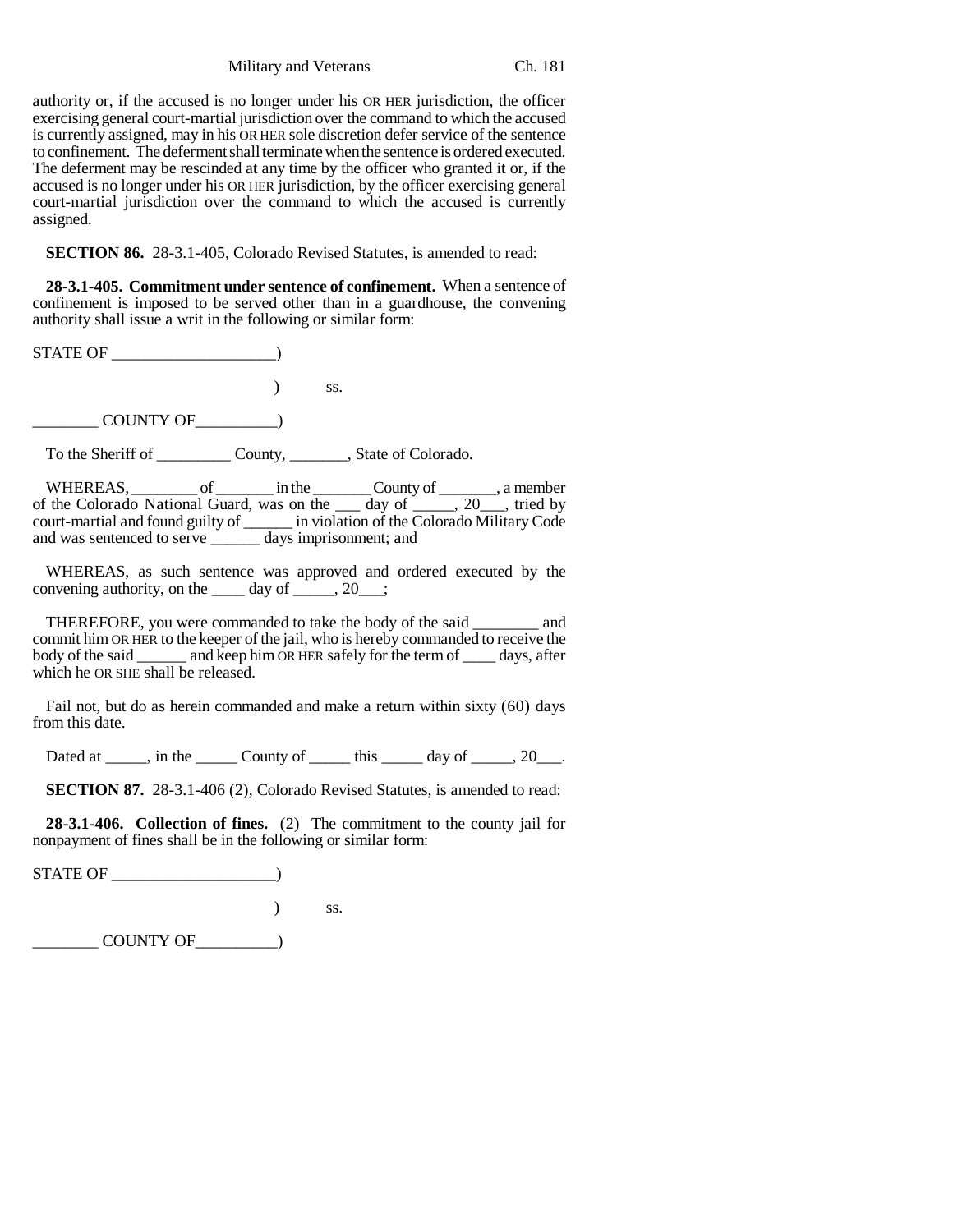To the Sheriff of \_\_\_\_\_\_\_ County \_\_\_\_\_\_, State of Colorado.

| WHEREAS.                            | ΩŤ | in the | County of                       | , a member of the                          |
|-------------------------------------|----|--------|---------------------------------|--------------------------------------------|
| Colorado National Guard, was on the |    |        | day of $\overline{\phantom{a}}$ | $\frac{1}{20}$ , tried by                  |
| court-martial and found guilty of   |    |        |                                 | in violation of the Colorado Military Code |
| and was sentenced to pay a fine of  |    |        | Dollars: and                    |                                            |

WHEREAS, such fine has not been paid;

NOW, THEREFORE, by authority of the State of Colorado, you are hereby commanded to take the body of the said \_\_\_\_\_\_ and commit it to the keeper of the jail in the \_\_\_\_\_\_ County of \_\_\_\_\_, who is hereby commanded to receive the body of the said \_\_\_\_\_\_\_ and keep him OR HER safely until he OR SHE pays the sum above mentioned, or shall have served one (1) day for each dollar of said fine, after which time he OR SHE shall be released.

Fail not, but make service and return within sixty (60) days from this date.

Dated at \_\_\_\_\_, in the \_\_\_\_\_ County of \_\_\_\_\_ this \_\_\_\_ day of \_\_\_\_\_, 20\_\_\_.

\_\_\_\_\_\_\_\_\_\_\_\_\_\_\_\_\_\_\_

**SECTION 88.** 28-3.1-407, Colorado Revised Statutes, is amended to read:

**28-3.1-407. Initial action on the record.** After a trial by court-martial, the record shall be forwarded to the convening authority, as reviewing authority, and action thereon may be taken by the person who convened the court, a commissioned officer commanding for the time being, a successor in command, or the governor. The reviewer may approve the sentence or such part, amount, or commuted form of the sentence as he OR SHE sees fit and may suspend or defer the execution of the sentence.

**SECTION 89.** 28-3.1-409, Colorado Revised Statutes, is amended to read:

**28-3.1-409. Rehearings.** (1) If the convening authority disapproves the findings and sentence of a court-martial, he OR SHE may, except where there is lack of sufficient evidence in the record to support the findings, order a rehearing. In such a case, he OR SHE shall state the reasons for disapproval. If he OR SHE disapproves the findings and sentence and does not order a rehearing, he OR SHE shall dismiss the charges.

(2) Each rehearing shall take place before a court-martial whose composition shall not include any member or military judge of the court-martial which first heard the case. Upon a rehearing, the accused may not be tried for any offense of which he OR SHE was found not guilty by the first court-martial, and no sentence in excess of or more severe than the original sentence may be imposed unless the sentence is based upon a finding of guilty of an offense considered upon the merits in the original proceedings or unless the sentence prescribed for the offense is mandatory.

**SECTION 90.** 28-3.1-410, Colorado Revised Statutes, is amended to read: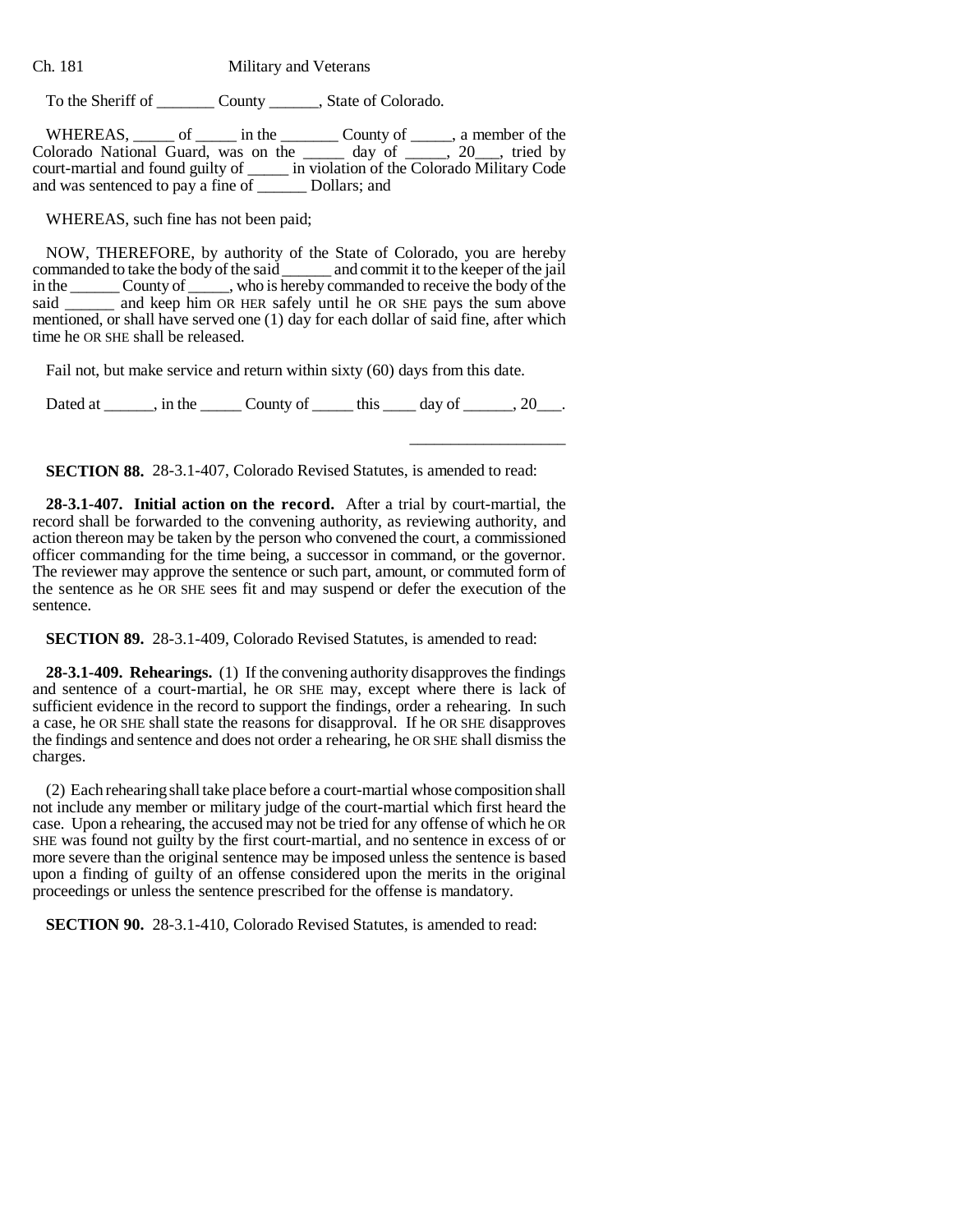**28-3.1-410. Approval by the convening authority.** In acting on the findings and sentence of a court-martial, the convening authority may approve only those findings and the sentence or part or amount of the sentence which he OR SHE finds correct in law and fact. Unless he OR SHE indicates otherwise, approval of the sentence is approval of the findings and sentence.

**SECTION 91.** 28-3.1-411 (1), (2), and (3), Colorado Revised Statutes, are amended to read:

**28-3.1-411. Review of records - disposition.** (1) If the convening authority is the governor, he OR SHE shall refer the record of courts-martial to the state judge advocate general who shall submit his OR HER written opinion to the governor. If the final action of the court has resulted in acquittal of all charges and specifications, the opinion shall be limited to questions of jurisdiction. After consideration of the opinion, the governor's action on review of any record is final.

 $(2)$  (a) Except as provided in subsection (1) of this section, the convening authority shall refer the record of a general court-martial to the staff judge advocate designated by the state judge advocate general who shall submit his OR HER written opinion to the convening authority. If the final action of the court has resulted in an acquittal of all charges and specifications, the opinion shall be limited to questions of jurisdiction. When the convening authority has taken final action, he OR SHE shall forward the entire record, including his OR HER action thereon and the opinion of the staff judge advocate, to the state judge advocate general for review.

(b) In a case reviewable by the state judge advocate general under this section, the staff judge advocate may act only with respect to the findings and sentence as approved by the convening authority. He OR SHE may affirm only the findings of guilty and the sentence or part or amount of the sentence which he OR SHE finds correct in law and fact and determined on the basis of the entire record. In considering the record, he OR SHE may weigh the evidence, judge the credibility of witnesses, and determine controverted questions of fact, recognizing that the trial court saw and heard the witnesses. If the staff judge advocate sets aside the findings and sentence, he OR SHE may, except where the setting aside is based on lack of sufficient evidence in the record to support the findings, order a rehearing. If he OR SHE sets aside the findings and sentence and does not order a rehearing, he OR SHE shall order that the charges be dismissed.

(c) The state judge advocate general shall instruct the convening authority to act in accordance with his OR HER decision on the review. If he OR SHE has ordered a rehearing, but the convening authority finds a rehearing impracticable, he OR SHE may dismiss the charges.

(3) Except as provided in subsection (1) of this section, the convening authority of any summary or special court-martial, after taking final action on review, shall forward the entire record, including his OR HER action thereon, to the staff judge advocate designated by the state judge advocate general. With respect to such record, the staff judge advocate shall have the same duties and powers as provided for the state judge advocate general in paragraphs (b) and (c) of subsection (2) of this section.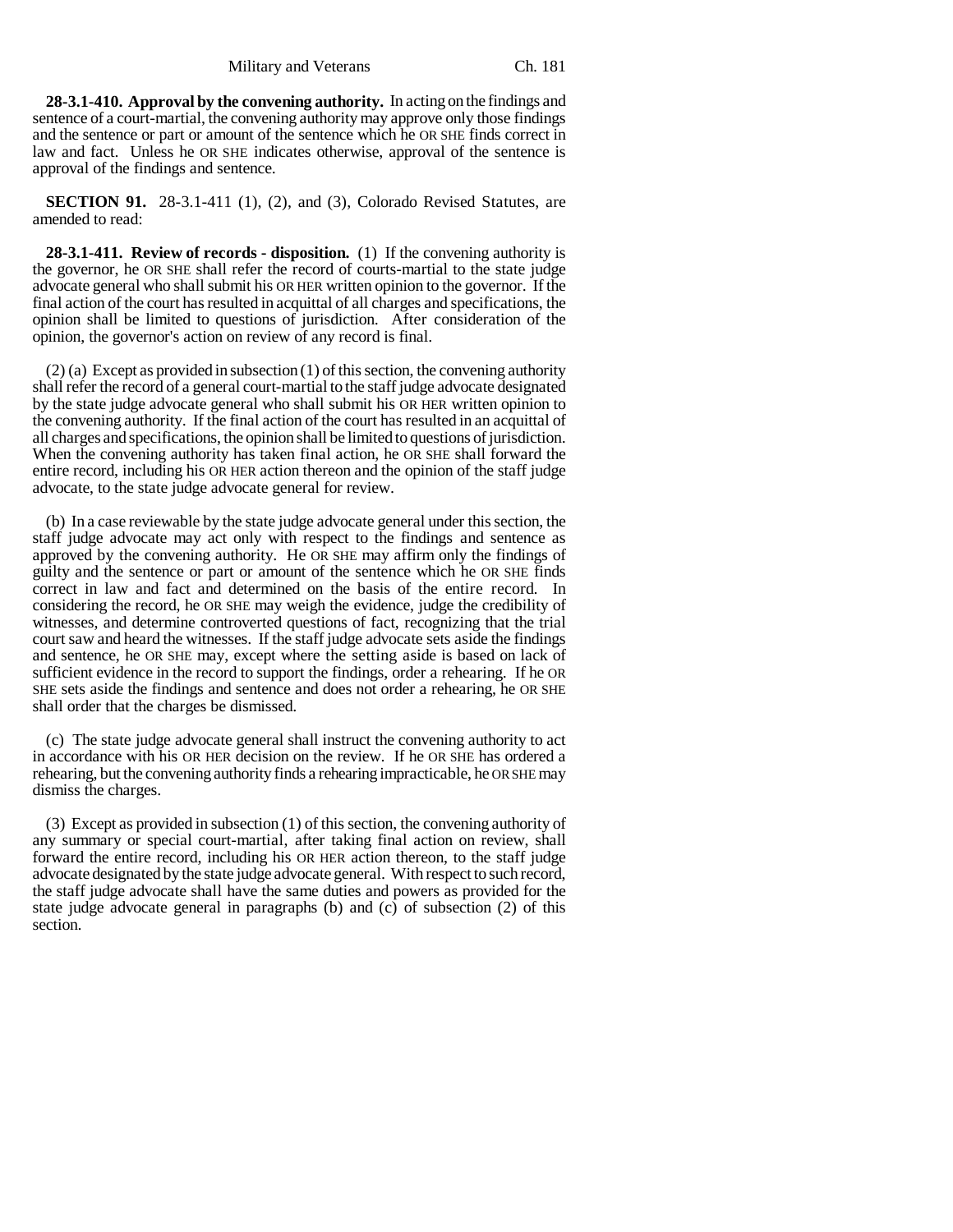**SECTION 92.** 28-3.1-412 (3), Colorado Revised Statutes, is amended to read:

**28-3.1-412. Review counsel.** (3) The accused may be represented by civilian counsel, provided at his OR HER expense, before the reviewing authority, before the staff judge advocate, and before the state judge advocate general.

**SECTION 93.** 28-3.1-413, Colorado Revised Statutes, is amended to read:

**28-3.1-413. Review by governor.** Notwithstanding review procedures provided in this code, in any case where no right to review by the governor exists, the accused may, within thirty days after final action is taken by any reviewing authority, petition the governor to review such final action. The governor may take action as he OR SHE deems appropriate. Failure of the governor to act within thirty days shall constitute a denial.

**SECTION 94.** 28-3.1-415 (1), Colorado Revised Statutes, is amended to read:

**28-3.1-415. Vacation of suspension of sentence.** (1) Before the vacation of the suspension of any court-martial sentence, the officer having court-martial jurisdiction over a probationer shall hold a hearing on the alleged violation of probation. The probationer shall be represented at the hearing by counsel, if he OR SHE so desires.

**SECTION 95.** 28-3.1-418 (2) and (3), Colorado Revised Statutes, are amended to read:

**28-3.1-418. Restoration.** (2) If a previously executed sentence of dishonorable discharge or other punitive discharge is not imposed on a new trial, the governor shall substitute a form of discharge authorized for administrative issuance unless the accused is to serve out the remainder of his OR HER enlistment.

(3) If a previously executed sentence of dismissal is not imposed on a new trial, the governor shall substitute a form of discharge authorized for administrative issue, and a commissioned officer dismissed by that sentence may be reappointed only by the governor to the commissioned grade and rank as that former officer would have attained had he OR SHE not been dismissed. The reappointment of such a former officer may be made if a position vacancy is available under applicable tables of organization. All time between the dismissal and reappointment shall be considered as service for all state purposes.

**SECTION 96.** 28-3.1-420 (2), Colorado Revised Statutes, is amended to read:

**28-3.1-420. Appeal following review and approval.** (2) When the accused petitions the governor pursuant to section 28-3.1-413 to review the final action of the reviewing authority, the time for filing notice of appeal is extended until thirty days after the governor announces his OR HER action or the petition is denied due to the governor's failure to act. No action or failure to act by the governor shall form the basis for appeal, nor shall the supreme court order review by the governor.

**SECTION 97.** 28-3.1-501, Colorado Revised Statutes, is amended to read:

**28-3.1-501. Principal defined.** A "principal", as used in this code, means any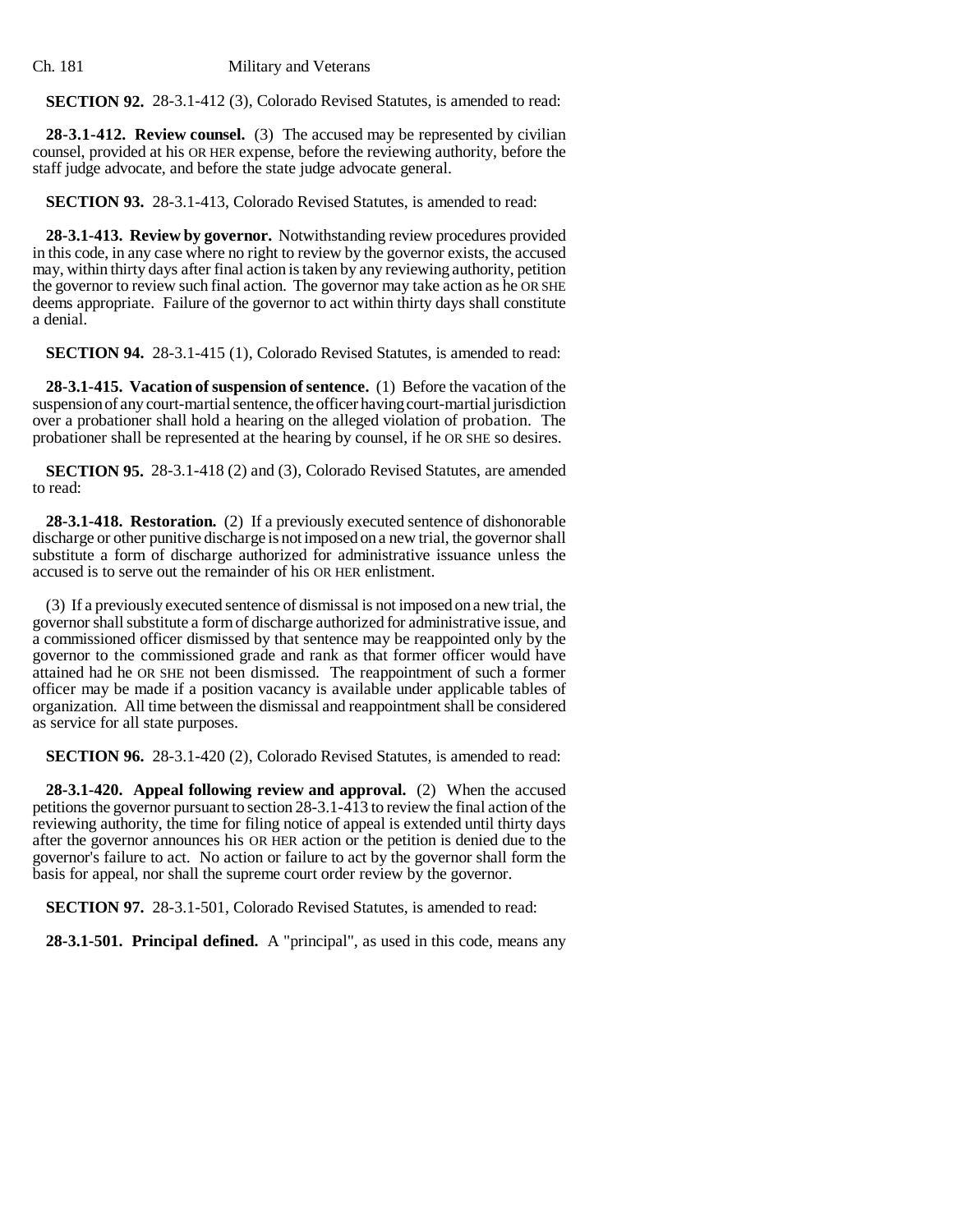person punishable under this code who commits an offense punishable by this code or intentionally aids, abets, counsels, commands, or procures its commission or intentionally causes an act to be done which if directly performed by him OR HER would be punishable by this code.

**SECTION 98.** 28-3.1-502, Colorado Revised Statutes, is amended to read:

**28-3.1-502. Abetting offenders.** Any person subject to this code who, knowing that an offense punishable by this code has been committed, receives, comforts, or assists the offender in order to hinder or prevent his OR HER apprehension, trial, or punishment shall be punished as a court-martial directs.

**SECTION 99.** 28-3.1-507, Colorado Revised Statutes, is amended to read:

**28-3.1-507. Fraudulent enlistment, appointment, or separation.** (1) Any person shall be punished as a court-martial directs if he OR SHE:

(a) Procures his OR HER own enlistment or appointment in the state military forces by knowingly false representation or deliberate concealment as to his OR HER qualifications for that enlistment or appointment and receives pay or allowances thereunder; or

(b) Procures his OR HER own separation from the state military forces by knowingly false representation or deliberate concealment as to his OR HER eligibility for that separation.

**SECTION 100.** 28-3.1-508, Colorado Revised Statutes, is amended to read:

**28-3.1-508. Unlawful enlistment, appointment, or separation.** Any person subject to this code who effects an enlistment or appointment in or a separation from the state military forces of any person who is known to him OR HER to be ineligible for such enlistment, appointment, or separation because it is prohibited by law, regulation, or order shall be punished as a court-martial directs.

**SECTION 101.** 28-3.1-509 (1) and (2), Colorado Revised Statutes, are amended to read:

**28-3.1-509. Desertion.** (1) Any member of the state military forces is guilty of desertion if he OR SHE:

(a) Without authority, goes or remains absent from his OR HER unit, organization, or place of duty with intent to remain away therefrom permanently; or

(b) Quits his OR HER unit, organization, or place of duty with intent to avoid hazardous duty or to shirk important service; or

(c) Without being regularly separated from one of the state military forces, enlists or accepts an appointment in the same or another one of the state military forces or in one of the armed forces of the United States without fully disclosing the fact that he OR SHE has not been regularly separated.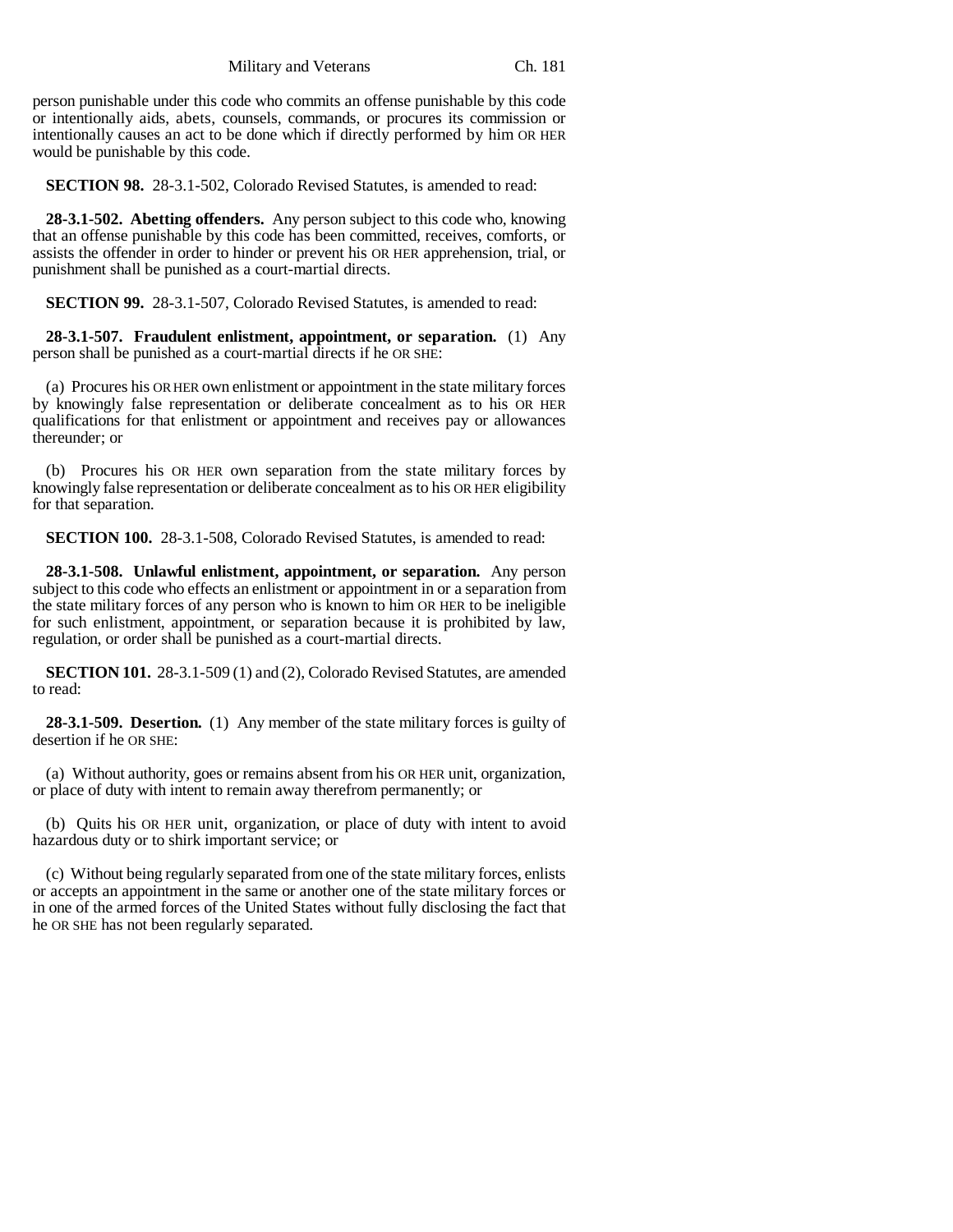(2) Any commissioned officer of the state military forces who, after tender of his OR HER resignation and before notice of its acceptance, quits his OR HER post or proper duties without leave and with intent to remain away therefrom permanently is guilty of desertion.

**SECTION 102.** The introductory portion to 28-3.1-510 (1) and 28-3.1-510 (1) (a) and (1) (c), Colorado Revised Statutes, are amended to read:

**28-3.1-510. Absence without leave.** (1) Any person subject to this code shall be punished as a court-martial directs when he OR SHE, without authority:

(a) Fails to go to his OR HER appointed place of duty at the time prescribed;

(c) Absents himself OR HERSELF or remains absent from his OR HER unit, organization, or place of duty at which he OR SHE is required to be at the time prescribed.

**SECTION 103.** 28-3.1-511, Colorado Revised Statutes, is amended to read:

**28-3.1-511. Failure to embark.** Any person subject to this code who, through neglect or design, misses the movement of a ship, aircraft, or unit with which he OR SHE is required in the course of duty to move shall be punished as a court-martial directs.

**SECTION 104.** 28-3.1-513, Colorado Revised Statutes, is amended to read:

**28-3.1-513. Disrespect towards superior commissioned officer.** Any person subject to this code who behaves with disrespect towards his OR HER superior commissioned officers shall be punished as a court-martial directs.

**SECTION 105.** 28-3.1-514, Colorado Revised Statutes, is amended to read:

**28-3.1-514. Assaulting or willfully disobeying superior commissioned officer.** (1) Any person subject to this code shall be punished as a court-martial directs if he OR SHE:

(a) Strikes his OR HER superior commissioned officer or draws or lifts up any weapon or offers any violence against such officer while he OR SHE is in the execution of his OR HER office; or

(b) Willfully disobeys a lawful command of his OR HER superior commissioned officer.

**SECTION 106.** The introductory portion to 28-3.1-515 (1) and 28-3.1-515 (1) (a) and (1) (c), Colorado Revised Statutes, are amended to read:

**28-3.1-515. Insubordinate conduct toward warrant officer or noncommissioned officer.** (1) Any warrant officer or enlisted member shall be punished as a court-martial directs if he OR SHE:

(a) Strikes or assaults a warrant officer or noncommissioned officer while that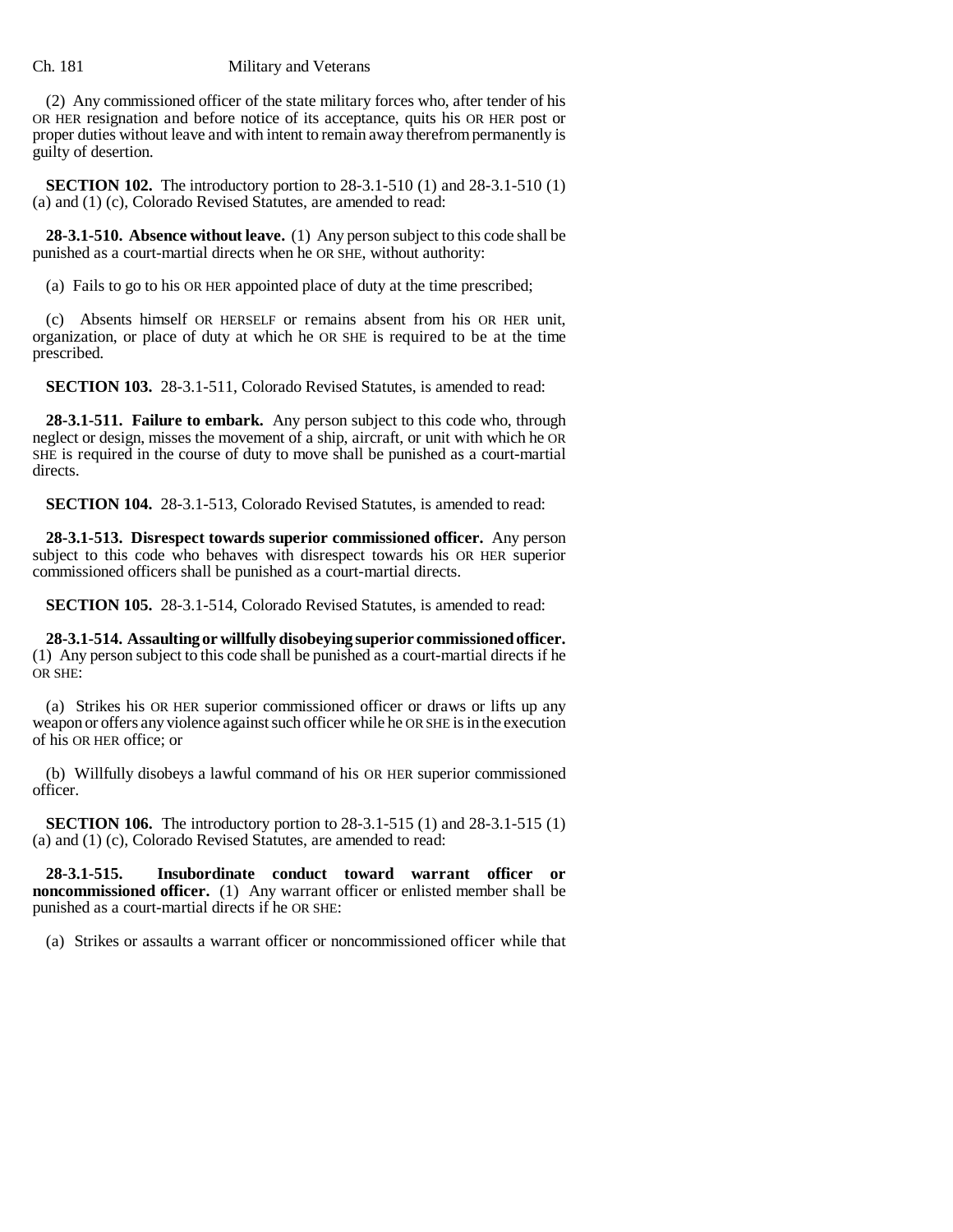officer is in the execution of his OR HER office; or

(c) Treats with contempt or is disrespectful in language or deportment toward a warrant officer or noncommissioned officer while that officer is in the execution of his OR HER office.

**SECTION 107.** 28-3.1-517, Colorado Revised Statutes, is amended to read:

**28-3.1-517. Maltreatment of inferiors.** Any person subject to this code who is guilty of cruelty toward, or oppression or maltreatment of, any person subject to his OR HER orders shall be punished as a court-martial directs.

**SECTION 108.** 28-3.1-518 (1) and (3), Colorado Revised Statutes, are amended to read:

**28-3.1-518. Mutiny - sedition.** (1) Any person subject to this code who, with intent to usurp or override lawful military authority, refuses, in concert with any other person, to obey orders or otherwise do his OR HER duty or creates any violence or disturbance is guilty of mutiny.

(3) Any such person who fails to do his OR HER utmost to prevent and suppress a mutiny or sedition being committed in his OR HER presence or fails to take all reasonable means to inform his OR HER superior commissioned officer or commanding officer of a mutiny or sedition which he OR SHE knows or has reason to believe is taking place, is guilty of a failure to suppress or report a mutiny or sedition.

**SECTION 109.** 28-3.1-520, Colorado Revised Statutes, is amended to read:

**28-3.1-520. Unlawful release of prisoners.** Any person subject to this code who, without proper authority, releases any prisoner committed to his OR HER charge or who, through neglect or design, suffers any such prisoner to escape shall be punished as a court-martial directs, whether or not the prisoner was committed in strict compliance with law.

**SECTION 110.** The introductory portion to 28-3.1-523 (1) and 28-3.1-523 (1)  $(b)$ ,  $(1)$   $(d)$ ,  $(1)$   $(f)$ , and  $(1)$   $(h)$ , Colorado Revised Statutes, are amended to read:

**28-3.1-523. Misbehavior before the enemy or any hostile force.** (1) Any person subject to this code shall be punished as a court-martial directs when he OR SHE, before or in the presence of the enemy or any hostile force:

(b) Abandons, surrenders, or delivers up any command, unit, place, or military property which it is his OR HER duty to defend;

(d) Casts away his OR HER arms or ammunition;

(f) Quits his OR HER place of duty to plunder or pillage;

(h) Willfully fails to do his OR HER utmost to encounter, engage, capture, or destroy any enemy troops, hostile forces, combatants, vessels, aircraft, or any other thing, which it is his OR HER duty so to encounter, engage, capture, or destroy; or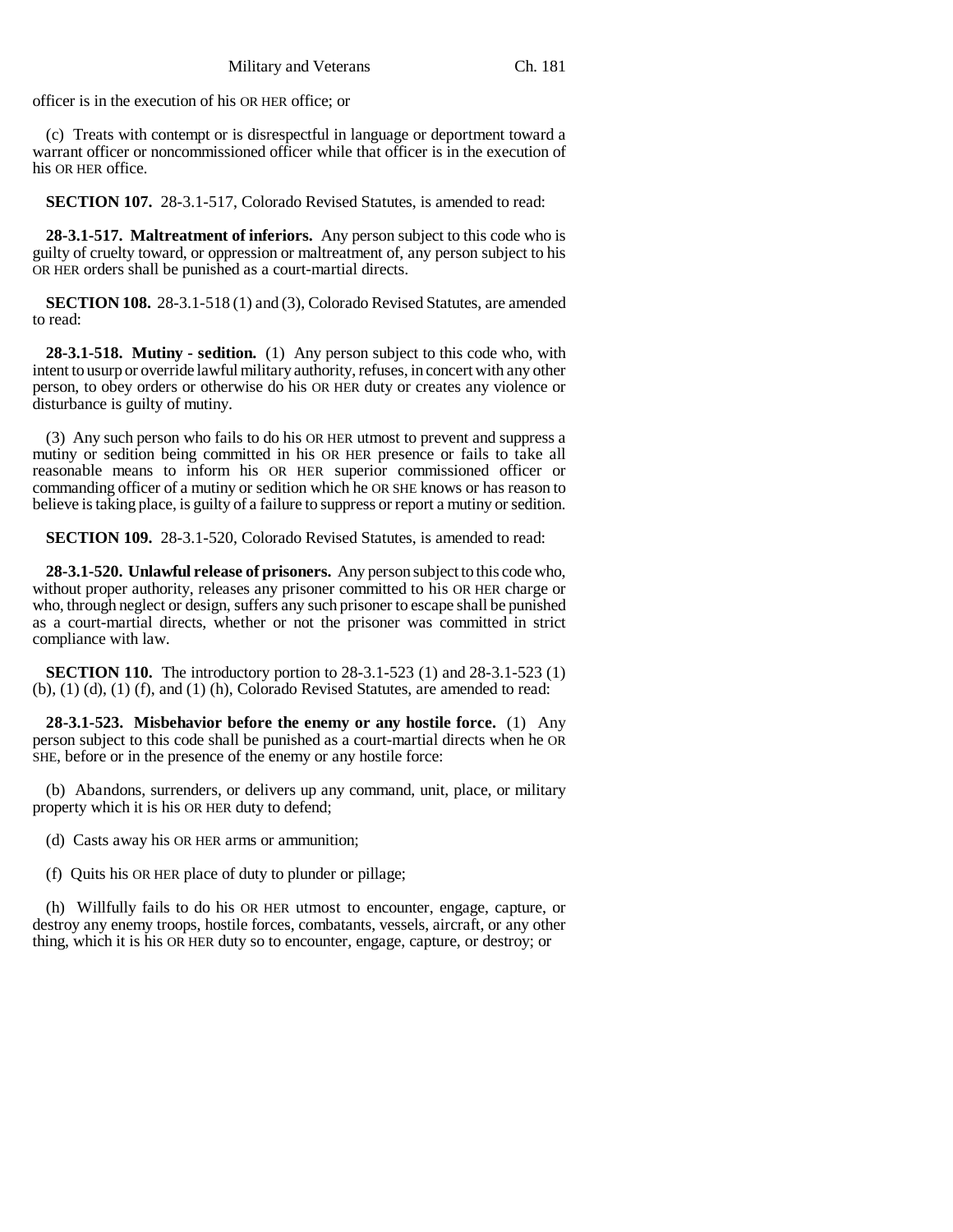**SECTION 111.** 28-3.1-525, Colorado Revised Statutes, is amended to read:

**28-3.1-525. Improper use of countersign.** Any person subject to this code who discloses the parole or countersign to any person not entitled to receive it, or who gives to another who is entitled to receive and use the parole or countersign a different parole or countersign from that which, to his OR HER knowledge, he OR SHE was authorized and required to give, shall be punished as a court-martial directs.

**SECTION 112.** The introductory portion to 28-3.1-527 (2) and 28-3.1-527 (2) (b), Colorado Revised Statutes, are amended to read:

**28-3.1-527. Captured or abandoned property.** (2) Any person subject to this code shall be punished as a court-martial directs if he OR SHE:

(b) Buys, sells, trades, or in any way deals in or disposes of captured or abandoned property whereby he OR SHE receives or expects any profit, benefit, or advantage to himself OR HERSELF or another directly or indirectly connected with himself OR HERSELF; or

**SECTION 113.** 28-3.1-529, Colorado Revised Statutes, is amended to read:

**28-3.1-529. Misconduct of a prisoner.** (1) Any person subject to this code shall be punished as a court-martial directs when he OR SHE, while in the hands of the enemy or any hostile force:

(a) For the purpose of securing favorable treatment by his OR HER captors, acts without proper authority in a manner contrary to law, custom, or regulation, to the detriment of others held by the enemy or any hostile force as civilian or military prisoners; or

(b) While in a position of authority over prisoners maltreats them without justifiable cause.

**SECTION 114.** 28-3.1-534, Colorado Revised Statutes, is amended to read:

**28-3.1-534. Intoxicated on duty - leaving or sleeping on post.** Any person subject to this code who is found drunk on duty or sleeping upon his OR HER post or who leaves his OR HER post before he OR SHE is regularly relieved shall be punished as a court-martial directs.

**SECTION 115.** 28-3.1-538 (1), Colorado Revised Statutes, is amended to read:

**28-3.1-538. Larceny and wrongful appropriation.** (1) Any person subject to this code who wrongfully takes, obtains, or withholds, by any means, from the possession of the owner or of any other person any money, personal property, or article of value of any kind: With intent permanently to deprive or defraud another person of the use and benefit of property or to appropriate it to his OR HER own use or the use of any person other than the owner, is guilty of larceny; or, with intent temporarily to deprive or defraud another person of the use and benefit of property or to appropriate it to his OR HER own use or the use of any person other than the owner, is guilty of wrongful appropriation.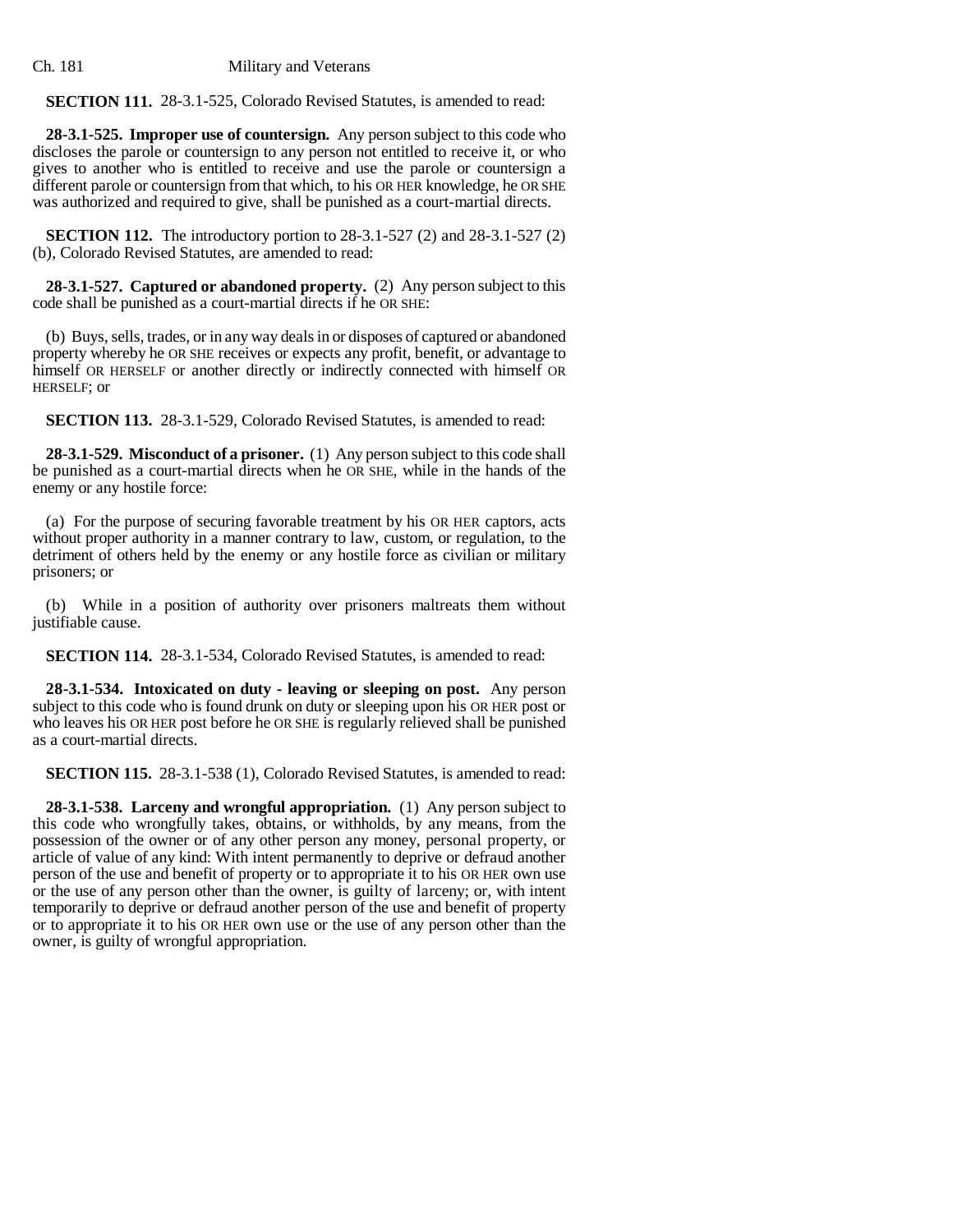**SECTION 116.** 28-3.1-539, Colorado Revised Statutes, is amended to read:

**28-3.1-539. Robbery.** Any person subject to this code who with intent to steal takes anything of value from the person or in the presence of another against his OR HER will, by means of force or violence or fear of immediate or future injury to his OR HER person or property or to the person or property of a relative or member of his OR HER family or of anyone in his OR HER company at the time of the robbery, is guilty of robbery and shall be punished as a court-martial directs.

**SECTION 117.** 28-3.1-540, Colorado Revised Statutes, is amended to read:

**28-3.1-540. Forgery.** Any person subject to this code who, with intent to defraud, falsely makes or alters any signature to any writing or any part thereof which would, if genuine, apparently impose a legal liability on another or change his OR HER legal right or liability to his OR HER prejudice or utters, offers, issues, or transfers such a writing, known to him OR HER to be so made or altered, is guilty of forgery and shall be punished as a court-martial may direct.

**SECTION 118.** 28-3.1-541, Colorado Revised Statutes, is amended to read:

**28-3.1-541. Maiming.** Any person subject to this code who, with intent to injure, disfigure, or disable, inflicts upon the person of another an injury which seriously disfigures his OR HER person by any mutilation thereof, destroys or disables any member or organ of his OR HER body, or seriously diminishes his OR HER physical vigor by the injury of any member or organ is guilty of maiming and shall be punished as a court-martial directs.

**SECTION 119.** The introductory portion to 28-3.1-547 (1) and 28-3.1-547 (1) (c), Colorado Revised Statutes, are amended to read:

**28-3.1-547. Frauds against the government.** (1) Any person subject to this code shall be punished as a court-martial directs if he OR SHE:

(c) Having charge, possession, custody, or control of any money or other property of the United States or the state, furnished or intended for the armed forces of the United States or the state military forces, knowingly delivers to any person having authority to receive it any amount thereof less than that for which he OR SHE receives a certificate or receipt; or

**SECTION 120.** 28-3.1-602 (3), Colorado Revised Statutes, is amended to read:

**28-3.1-602. Authority to administer oaths.** (3) The signature without seal of any person designated in this section, together with the title of his OR HER office, is prima facie evidence of his OR HER authority.

**SECTION 121.** 28-3.1-603, Colorado Revised Statutes, is amended to read:

**28-3.1-603. Sections to be explained.** Sections of this code shall be carefully explained to every person at the time of his OR HER enlistment, appointment, transfer, or induction into or at the time of his OR HER order to duty in or with any of the state military forces or within ninety days thereafter. A complete text of this code and of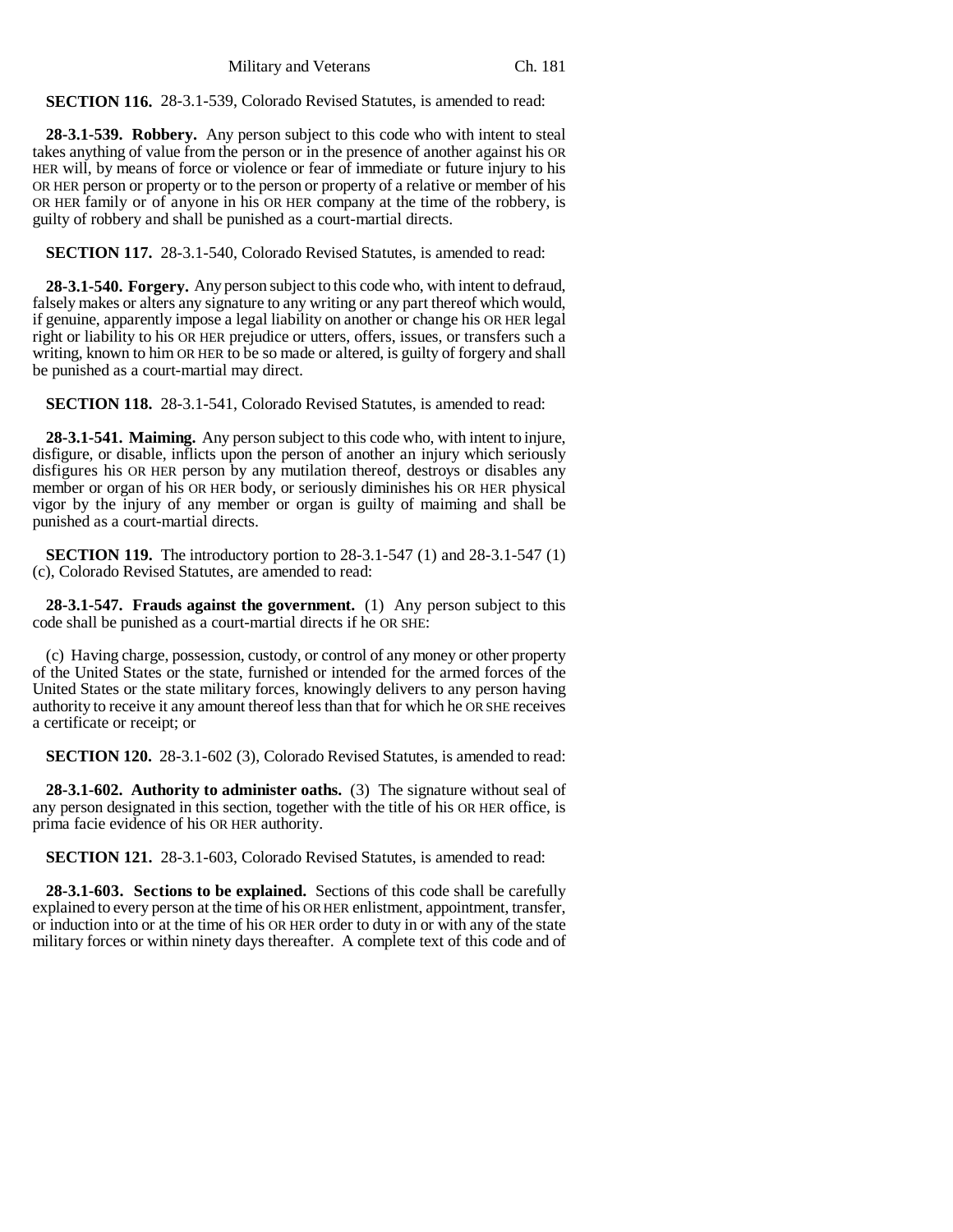the regulations prescribed by the governor thereunder shall be made available to any member of the state military forces, upon his OR HER request, for his OR HER personal examination. The requirements of this section are binding on all persons The requirements of this section are binding on all persons administering this code, but failure to follow them shall not divest a military court of jurisdiction.

**SECTION 122.** 28-3.1-605 (1) and (3), Colorado Revised Statutes, are amended to read:

**28-3.1-605. Redress of injuries to property.** (1) Whenever complaint is made to any commanding officer that willful damage has been done to the property of any person or that his OR HER property has been wrongfully taken by members of the state military forces, he SAID COMMANDING OFFICER may, subject to such regulations as the governor may prescribe, convene a board to investigate the complaint. The board shall consist of one to three commissioned officers and, for the purpose of that investigation, the board has power to summon witnesses and examine them under oath, to receive depositions or other documentary evidence, and to assess the damages sustained against the responsible parties. The assessment of damages made by the board is subject to the approval of the commanding officer and, in the amount approved by himTHE COMMANDING OFFICER, shall be charged against the pay of the offenders. The order of the commanding officer directing such charges is conclusive on any disbursing officer for the payment by him OR HER to the injured parties of the damages so assessed and approved.

(3) Any person subject to this code who is accused of causing willful damage to property has the right to be represented by counsel, to summon witnesses in his OR HER behalf, and to cross-examine those appearing against him OR HER.

**SECTION 123.** 28-3.1-607, Colorado Revised Statutes, is amended to read:

**28-3.1-607. Delegation of authority by the governor.** The governor may delegate any authority vested in him OR HER under this code.

**SECTION 124.** 28-4-110, Colorado Revised Statutes, is amended to read:

**28-4-110. Federal service.** Nothing in this article shall be construed as authorizing such forces, or any part thereof, to be called, ordered, or in any manner drafted as such into the military service of the United States, but no person shall by reason of his OR HER enlistment or commission in any such forces be exempted from military service under any law of the United States.

**SECTION 125.** 28-5-202 (1), Colorado Revised Statutes, is amended to read:

**28-5-202. Definitions.** As used in this part 2, unless the context otherwise requires:

(1) "Administrator" means the administrator of veterans' affairs of the United States or his OR HER successor.

**SECTION 126.** 28-5-205, Colorado Revised Statutes, is amended to read: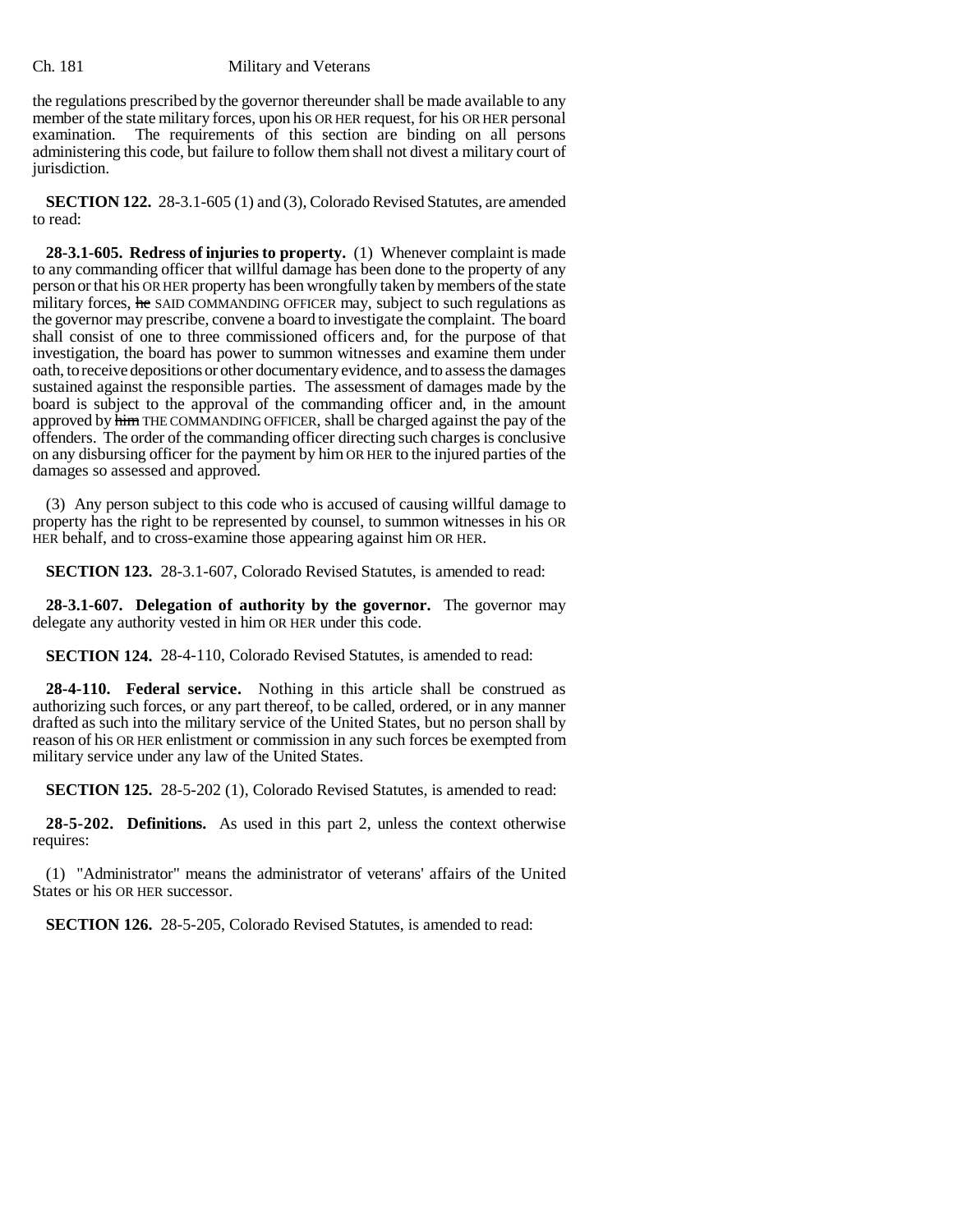**28-5-205. Limitation on number of wards.** No person other than a bank or trust company shall be guardian of more than five wards at one time, unless all the wards are members of one family. Upon presentation of a petition by an attorney of the veterans administration or other interested person alleging that a guardian is acting in a fiduciary capacity for more than five wards as provided in this section and requesting his OR HER discharge for that reason, the court, upon proof substantiating the petition, shall require a final accounting forthwith from such guardian and shall discharge him OR HER from guardianships in excess of five and forthwith appoint a successor.

**SECTION 127.** 28-5-207, Colorado Revised Statutes, is amended to read:

**28-5-207. Evidence of necessity for guardian of infant.** Where a petition is filed for the appointment of a guardian for a minor, a certificate of the administrator or his OR HER authorized representative setting forth the age of such minor as shown by the records of the veterans administration and the fact that the appointment of a guardian is a condition precedent to the payment of any moneys due the minor by the veterans administration shall be prima facie evidence of the necessity for such appointment.

**SECTION 128.** 28-5-208, Colorado Revised Statutes, is amended to read:

**28-5-208. Evidence of necessity for guardian for incompetent.** Where a petition is filed for the appointment of a guardian for a mentally incompetent ward, a certificate of the administrator or his OR HER duly authorized representative that such person has been rated incompetent by the veterans administration on examination in accordance with the laws and regulations governing the veterans administration and that the appointment of a guardian is a condition precedent to the payment of any moneys due such ward by the veterans administration shall be prima facie evidence of the necessity for such appointment.

**SECTION 129.** 28-5-210, Colorado Revised Statutes, is amended to read:

**28-5-210. Bond of guardian.** (1) Upon the appointment of a guardian, he OR SHE shall execute and file a bond to be approved by the court in an amount not less than the estimated value of the personal estate and anticipated income of the ward during the ensuing year. The bond shall be in the form and be conditioned as required of guardians appointed under the general guardianship laws of this state. The court may from time to time require the guardian to file an additional bond.

(2) Where a bond is tendered by a guardian with personal sureties, there shall be at least two such sureties, and they shall file with the court a certificate under oath which describes the property owned, both real and personal, and shall state that each is worth the sum named in the bond as the penalty thereof over and above all his OR HER debts and liabilities and the aggregate of other bonds on which he OR SHE is principal or surety and exclusive of property exempt from execution. The court may require additional security or may require a corporate surety bond, the premium thereon to be paid from the ward's estate.

**SECTION 130.** 28-5-211 (1), (2), and (4), Colorado Revised Statutes, are amended to read: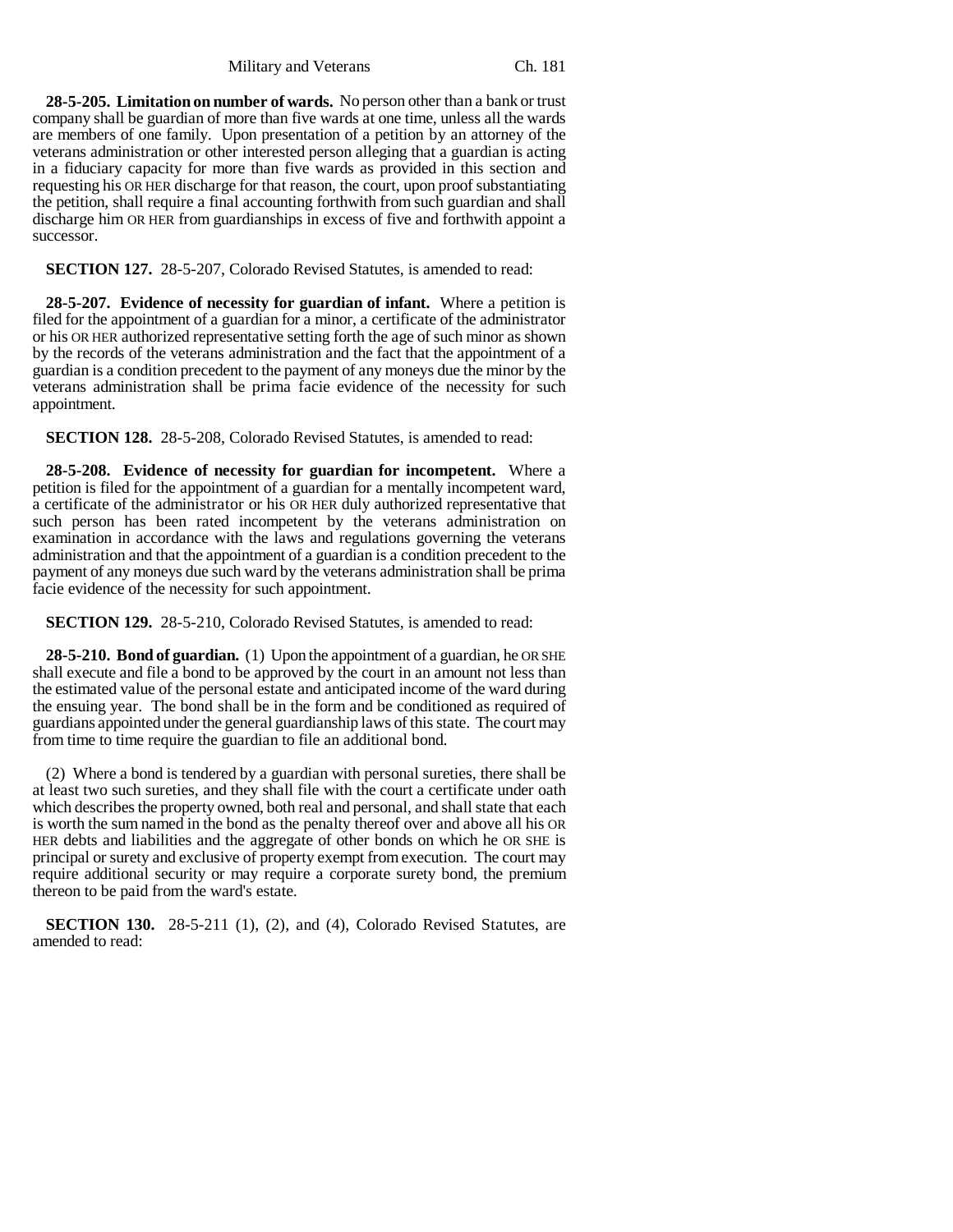**28-5-211. Accounts of securities - notices and hearings.** (1) Every guardian who has received or who shall receive on account of his OR HER ward any moneys or other thing of value from the veterans administration shall file with the court annually, on the anniversary date of the appointment, in addition to such other accounts as may be required by the court, a full, true, and accurate account under oath of all moneys or other things of value so received by him OR HER, all earnings, interest, or profits derived therefrom, and all property acquired therewith and of all disbursements therefrom, and showing the balance thereof in his OR HER hands at the date of the account and how invested.

(2) The guardian, at the time of filing any account, shall exhibit all securities or investments held by him OR HER to an officer of the bank or other depository wherein said securities or investments are held for safekeeping, or to an authorized representative of the corporation which is surety on his OR HER bond, or to the judge or clerk of a court of record in this state, or, upon request of the guardian or other interested party, to any other reputable person designated by the court, who shall certify in writing that he OR SHE has examined the securities or investments and identified them with those described in the account and shall note any omissions or discrepancies. If the depository is the guardian, the certifying officer shall not be the officer verifying the account. That certificate and the certificate of an official of the bank in which are deposited any funds for which the guardian is accountable, showing the amount on deposit, shall be prepared and signed in duplicate, and one of each shall be filed by the guardian with his OR HER account.

(4) If the guardian is accountable for property derived from sources other than the veterans administration, he OR SHE shall be accountable as is or may be required under the applicable law of this state pertaining to the property of minors or persons of unsound mind who are not beneficiaries of the veterans administration and as to such other property shall be entitled to the compensation provided by such law. The account for other property may be combined with the account filed in accordance with this section.

**SECTION 131.** 28-5-212, Colorado Revised Statutes, is amended to read:

**28-5-212. Penalty for failure to account.** If any guardian fails to file with the court any account as required by this part 2, or by an order of the court, when any account is due or within thirty days after citation issues as provided by law, or fails to furnish the veterans administration a true copy of any account, petition, or pleading as required by this part 2, such failure may in the discretion of the court be a ground for his OR HER removal.

**SECTION 132.** 28-5-214, Colorado Revised Statutes, is amended to read:

**28-5-214. Investments.** Every guardian shall invest the surplus funds of his OR HER ward's estate in such securities or property as authorized under the laws of this state, but only upon prior order of the court; except that the funds may be invested, without prior court authorization, in direct unconditional interest-bearing obligations of this state or of the United States and in obligations the interest and principal of which are unconditionally guaranteed by the United States. A signed duplicate or certified copy of the petition for authority to invest shall be furnished the proper office of the veterans administration, and notice of hearing thereon shall be given said office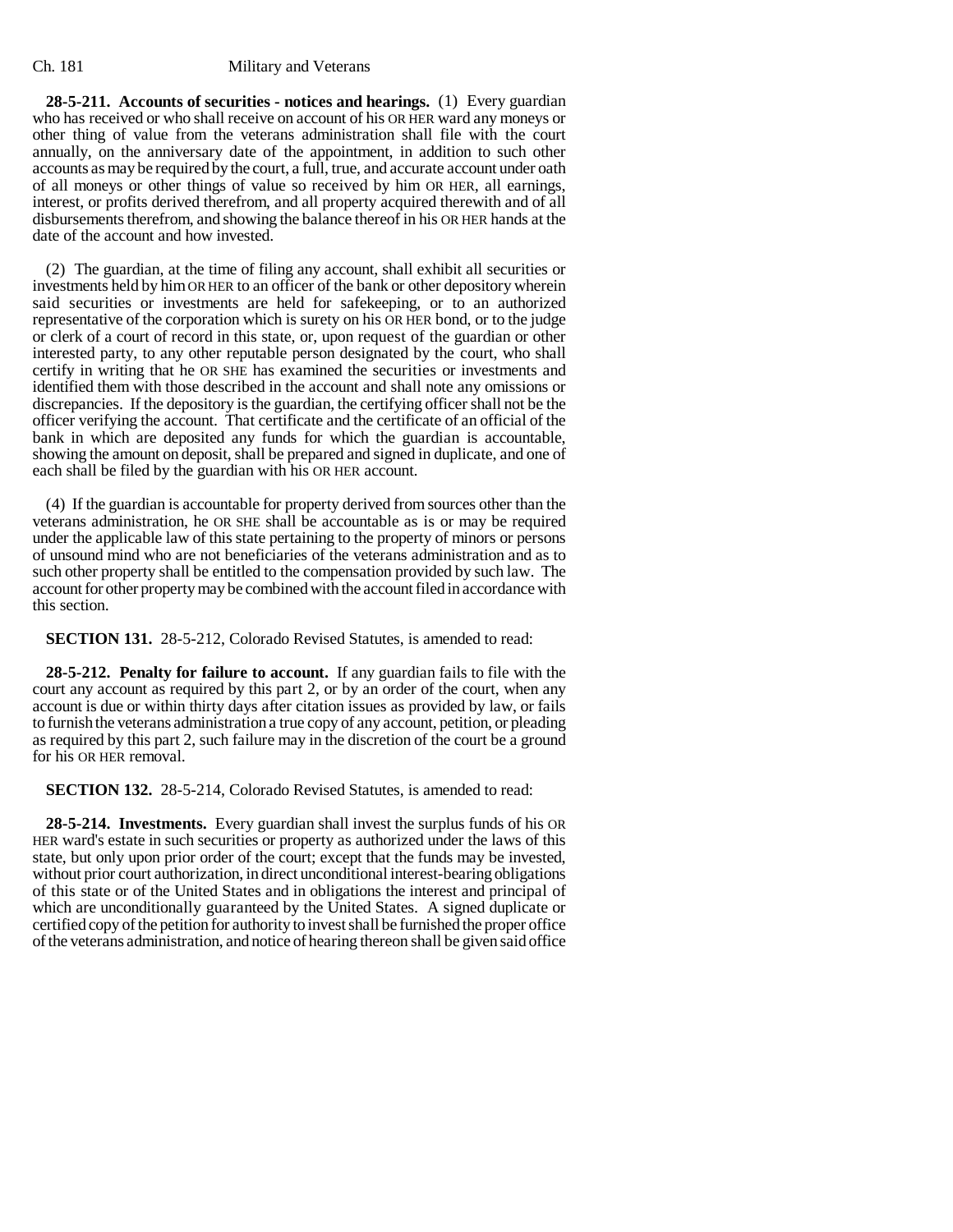as provided in the case of hearing on a guardian's account.

**SECTION 133.** 28-5-216, Colorado Revised Statutes, is amended to read:

**28-5-216. Purchase of home for ward.** (1) The court may authorize the purchase of the entire fee simple title to real estate in this state in which the guardian has no interest, but only as a home for the ward, or to protect his OR HER interest, or as a home for his OR HER dependent family. Such purchase of real estate shall not be made except upon the entry of an order of the court after hearing upon verified petition. A copy of the petition shall be furnished the proper office of the veterans administration, and notice of hearing thereon shall be given said office as provided in the case of hearing on a guardian's account.

(2) Before authorizing such investment, the court shall require written evidence of value and of title and of the advisability of acquiring such real estate. Title shall be taken in the ward's name. This section does not limit the right of the guardian on behalf of his OR HER ward to bid and to become the purchaser of real estate at a sale thereof pursuant to decree of foreclosure of lien held by or for the ward, or at a trustee's sale, to protect the ward's right in the property so foreclosed or sold; nor does it limit the right of the guardian, if such is necessary to protect the ward's interest and upon prior order of the court in which the guardianship is pending, to agree with cotenants of the ward for a partition in kind, or to purchase from cotenants the entire undivided interests held by them, or to bid and purchase the same at a sale under a partition decree, or to compromise adverse claims of title to the ward's realty.

**SECTION 134.** 28-5-217, Colorado Revised Statutes, is amended to read:

**28-5-217. Copies of public records to be furnished.** When a copy of any public record is required by the veterans administration to be used in determining the eligibility of any person to participate in benefits made available by the veterans administration, the official custodian of such public record, without charge, shall provide the applicant for such benefits or any person acting on his OR HER behalf or the authorized representative of the veterans administration with a certified copy of such record.

**SECTION 135.** 28-5-218, Colorado Revised Statutes, is amended to read:

**28-5-218. Discharge of guardian - release of sureties.** A certificate by the veterans administration showing that a minor has attained majority or that an adult ward has been rated competent by the veterans administration upon examination made in accordance with the law shall be prima facie evidence that the minor has attained majority or that the adult ward's property no longer requires court supervision. Upon hearing after notice as provided by this part  $\tilde{2}$  and the entry of a record determination by the court that the guardianship is to be dispensed with, the guardian shall be directed by the court to file a final account. Upon hearing after notice to the former ward and to the veterans administration as in case of other accounts, upon approval of the final account and upon delivery to the ward of the assets due him OR HER from the guardian, the guardian shall be discharged and his OR HER sureties released.

**SECTION 136.** 28-5-220 (1) and (2), Colorado Revised Statutes, are amended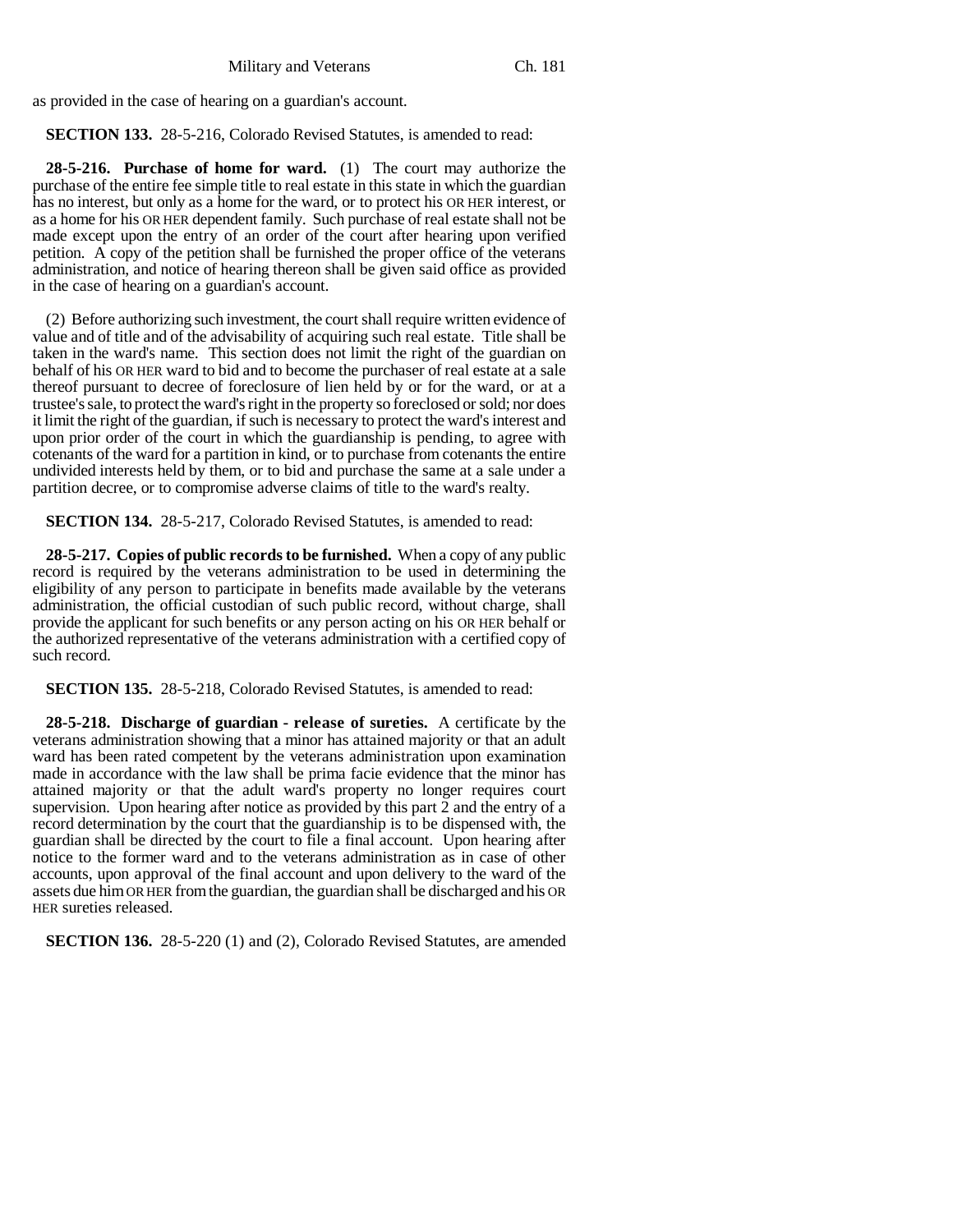### to read:

**28-5-220. Commitment to veterans administration.** (1) When, in any proceeding under the laws of this state for the commitment of a person alleged to be of unsound mind or otherwise in need of confinement in a hospital or other institution for his OR HER proper care, it is determined after such adjudication of the status of such person as may be required by law that commitment to a hospital for mental disease or other institution is necessary for safekeeping or treatment and it appears that such person is eligible for care or treatment by the veterans administration, the court, upon receipt of a certificate from the veterans administration showing that facilities are available and that such person is eligible for care or treatment therein, may commit such person to said veterans administration. Upon commitment, such person when admitted to any facility operated by such agency within or without this state shall be subject to the rules and regulations of the veterans administration. The chief officer of any facility of the veterans administration to which the person is so committed shall with respect to such person be vested with the same powers as superintendents of state hospitals for mental diseases within this state with respect to retention of custody, transfer, parole, or discharge as restored to reason.

(2) The judgment or order of commitment by a court of competent jurisdiction of another state or of the District of Columbia committing a person to the veterans administration for care or treatment has the same force and effect as to the committed person while in this state as in the jurisdiction in which the court entering the judgment or making the order is situated; and the courts of the committing state or of the District of Columbia shall be deemed to have retained jurisdiction of the person so committed for the purpose of inquiring into the mental condition of such person and of determining the necessity for continuance of his OR HER restraint. Consent is given to the application of the law of the committing state or district in respect to the authority of the chief officer of any facility of the veterans administration to retain custody or transfer, parole, or discharge the committed person.

**SECTION 137.** 28-5-301 (1) (n) (II), Colorado Revised Statutes, is amended to read:

**28-5-301. Legal investments.** (1) It is lawful for any guardian or conservator of minor or incompetent beneficiaries of the veterans administration to invest the funds of the estate or trust or to permit such funds to remain invested in any of the following:

(n) Notes or bonds secured by mortgage or deed of trust insured pursuant to Title II of the "National Housing Act" if the purchase is made by an approved mortgagee under said "National Housing Act"; except that:

(II) Any such fiduciary may retain any real property owned by his OR HER testate or intestate at date of death or by his OR HER ward at date of appointment of a guardian or conservator and that any such fiduciary may retain for a reasonable time any real property acquired by him OR HER by foreclosure of or in satisfaction of a mortgage or trust deed, but if such fiduciary is subject to the probate jurisdiction of the county court, such holding shall not exceed two years unless permitted by order of that court;